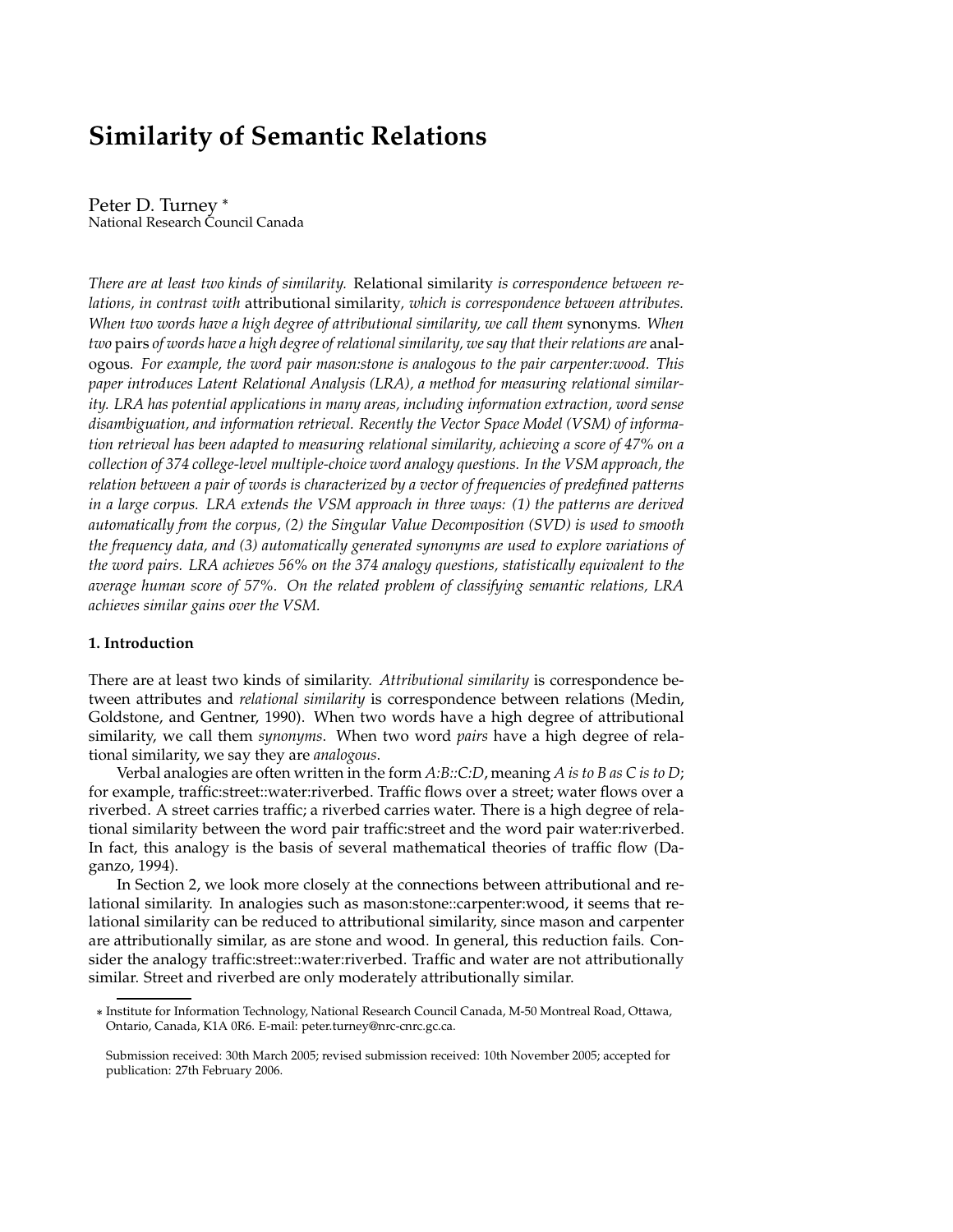#### Computational Linguistics Volume 1, Number 1

Many algorithms have been proposed for measuring the attributional similarity between two words (Lesk, 1969; Resnik, 1995; Landauer and Dumais, 1997; Jiang and Conrath, 1997; Lin, 1998b; Turney, 2001; Budanitsky and Hirst, 2001; Banerjee and Pedersen, 2003). Measures of attributional similarity have been studied extensively, due to their applications in problems such as recognizing synonyms (Landauer and Dumais, 1997), information retrieval (Deerwester et al., 1990), determining semantic orientation (Turney, 2002), grading student essays (Rehder et al., 1998), measuring textual cohesion (Morris and Hirst, 1991), and word sense disambiguation (Lesk, 1986).

On the other hand, since measures of relational similarity are not as well developed as measures of attributional similarity, the potential applications of relational similarity are not as well known. Many problems that involve semantic relations would benefit from an algorithm for measuring relational similarity. We discuss related problems in natural language processing, information retrieval, and information extraction in more detail in Section 3.

This paper builds on the Vector Space Model (VSM) of information retrieval. Given a query, a search engine produces a ranked list of documents. The documents are ranked in order of decreasing attributional similarity between the query and each document. Almost all modern search engines measure attributional similarity using the VSM (Baeza-Yates and Ribeiro-Neto, 1999). Turney and Littman (2005) adapt the VSM approach to measuring relational similarity. They used a vector of frequencies of patterns in a corpus to represent the relation between a pair of words. Section 4 presents the VSM approach to measuring similarity.

In Section 5, we present an algorithm for measuring relational similarity, which we call Latent Relational Analysis (LRA). The algorithm learns from a large corpus of unlabeled, unstructured text, without supervision. LRA extends the VSM approach of Turney and Littman (2005) in three ways: (1) The connecting patterns are derived automatically from the corpus, instead of using a fixed set of patterns. (2) Singular Value Decomposition (SVD) is used to smooth the frequency data. (3) Given a word pair such as traffic:street, LRA considers transformations of the word pair, generated by replacing one of the words by synonyms, such as traffic:road, traffic:highway.

Section 6 presents our experimental evaluation of LRA with a collection of 374 multiple-choice word analogy questions from the SAT college entrance  $exam<sup>1</sup>$  An example of a typical SAT question appears in Table 1. In the educational testing literature, the first pair (mason: stone) is called the *stem* of the analogy. The correct choice is called the solution and the incorrect choices are distractors. We evaluate LRA by testing its ability to select the solution and avoid the distractors. The average performance of collegebound senior high school students on verbal SAT questions corresponds to an accuracy of about 57%. LRA achieves an accuracy of about 56%. On these same questions, the VSM attained 47%.

One application for relational similarity is classifying semantic relations in nounmodifier pairs (Turney and Littman, 2005). In Section 7, we evaluate the performance of LRA with a set of 600 noun-modifier pairs from Nastase and Szpakowicz (2003). The problem is to classify a noun-modifier pair, such as "laser printer", according to the semantic relation between the head noun (printer) and the modifier (laser). The 600 pairs have been manually labeled with 30 classes of semantic relations. For example, "laser printer" is classified as *instrument*; the printer uses the laser as an instrument for

 $1$ The College Board eliminated analogies from the SAT in 2005, apparently because it was believed that analogy questions discriminate against minorities, although it has been argued by liberals (Goldenberg, 2005) that dropping analogy questions has increased discrimination against minorities and by conservatives (Kurtz, 2002) that it has *decreased* academic standards. Analogy questions remain an important component in many other tests, such as the GRE.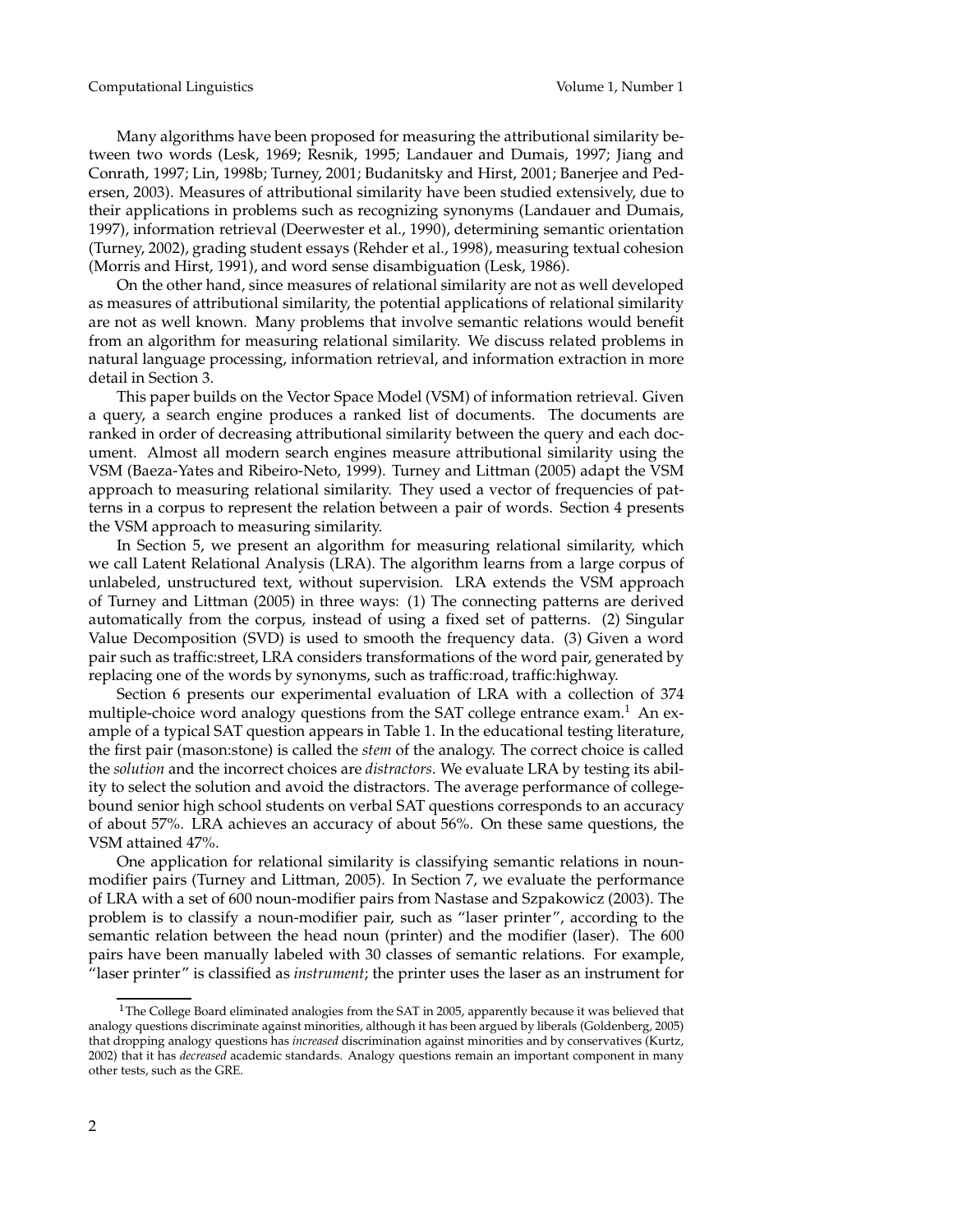An example of a typical SAT question, from the collection of 374 questions.

| Stem:     |     | mason:stone       |
|-----------|-----|-------------------|
| Choices:  | (a) | teacher:chalk     |
|           | (b) | carpenter:wood    |
|           | (c) | soldier:gun       |
|           | (d) | photograph:camera |
|           | (e) | book:word         |
| Solution: | b)  | carpenter:wood    |

printing.

We approach the task of classifying semantic relations in noun-modifier pairs as a supervised learning problem. The 600 pairs are divided into training and testing sets and a testing pair is classified according to the label of its single nearest neighbour in the training set. LRA is used to measure distance (i.e., similarity, nearness). LRA achieves an accuracy of 39.8% on the 30-class problem and 58.0% on the 5-class problem. On the same 600 noun-modifier pairs, the VSM had accuracies of 27.8% (30-class) and 45.7% (5-class) (Turney and Littman, 2005).

We discuss the experimental results, limitations of LRA, and future work in Section 8 and we conclude in Section 9.

# 2. Attributional and Relational Similarity

In this section, we explore connections between attributional and relational similarity.

#### 2.1 Types of Similarity

Medin, Goldstone, and Gentner (1990) distinguish attributes and relations as follows:

Attributes are predicates taking one argument (e.g.,  $X$  is red,  $X$  is large), whereas relations are predicates taking two or more arguments (e.g.,  $X$  collides with  $Y$  ,  $X$ is larger than  $Y$ ). Attributes are used to state properties of objects; relations express relations between objects or propositions.

Gentner (1983) notes that what counts as an attribute or a relation can depend on the context. For example, large can be viewed as an attribute of X, LARGE(X), or a relation between  $X$  and some standard  $Y$ , LARGER\_THAN( $X$ ,  $Y$ ).

The amount of attributional similarity between two words,  $A$  and  $B$ , depends on the degree of correspondence between the properties of  $A$  and  $B$ . A measure of attributional similarity is a function that maps two words,  $A$  and  $B$ , to a real number,  $\text{sim}_{\text{a}}(A,B)\in$  $\Re$ . The more correspondence there is between the properties of A and B, the greater their attributional similarity. For example, dog and wolf have a relatively high degree of attributional similarity.

The amount of relational similarity between two pairs of words, A:B and C:D, depends on the degree of correspondence between the relations between  $A$  and  $B$  and the relations between  $C$  and  $D$ . A measure of relational similarity is a function that maps two pairs, A:B and C:D, to a real number,  $\text{sim}_{r}(A:B,C:D) \in \Re$ . The more correspondence there is between the relations of  $A:B$  and  $C:D$ , the greater their relational similarity. For example, *dog:bark* and *cat:meow* have a relatively high degree of relational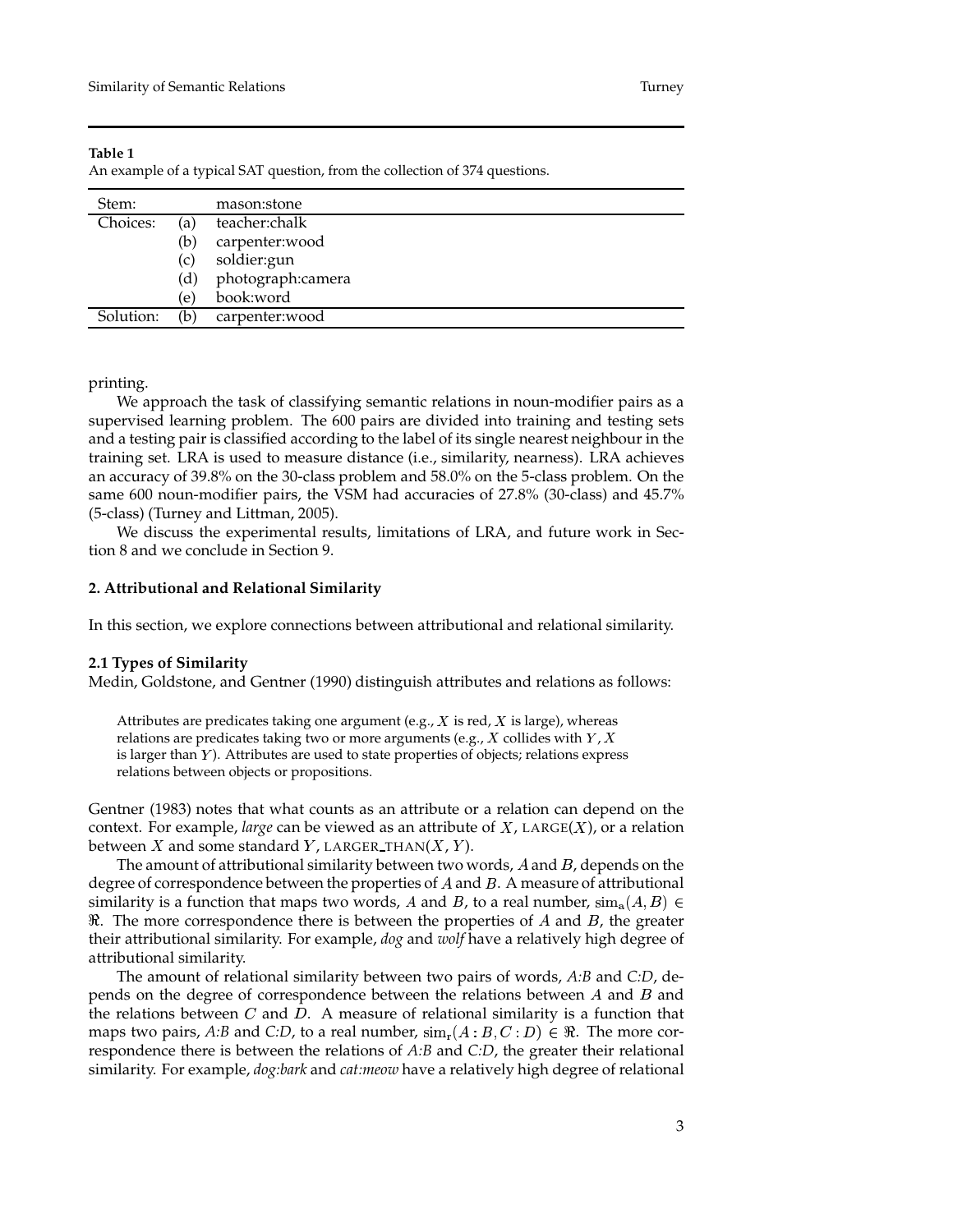# Computational Linguistics Volume 1, Number 1

similarity.

Cognitive scientists distinguish words that are semantically associated (bee–honey) from words that are semantically similar (deer–pony), although they recognize that some words are both associated and similar (doctor–nurse) (Chiarello et al., 1990). Both of these are types of attributional similarity, since they are based on correspondence between attributes (e.g., bees and honey are both found in hives; deer and ponies are both mammals).

Budanitsky and Hirst (2001) describe semantic relatedness as follows:

Recent research on the topic in computational linguistics has emphasized the perspective of semantic relatedness of two lexemes in a lexical resource, or its inverse, semantic distance. It's important to note that semantic relatedness is a more general concept than similarity; similar entities are usually assumed to be related by virtue of their likeness (bank-trust company), but dissimilar entities may also be semantically related by lexical relationships such as meronymy (car-wheel) and antonymy (hot-cold), or just by any kind of functional relationship or frequent association (pencil-paper, penguin-Antarctica).

As these examples show, semantic relatedness is the same as attributional similarity (e.g., hot and cold are both kinds of temperature, pencil and paper are both used for writing). Here we prefer to use the term *attributional similarity*, because it emphasizes the contrast with relational similarity. The term semantic relatedness may lead to confusion when the term relational similarity is also under discussion.

Resnik (1995) describes semantic similarity as follows:

Semantic similarity represents a special case of semantic relatedness: for example, cars and gasoline would seem to be more closely related than, say, cars and bicycles, but the latter pair are certainly more similar. Rada et al. (1989) suggest that the assessment of similarity in semantic networks can in fact be thought of as involving just taxonimic (IS-A) links, to the exclusion of other link types; that view will also be taken here, although admittedly it excludes some potentially useful information.

Thus semantic similarity is a specific type of attributional similarity. The term semantic similarity is misleading, because it refers to a type of attributional similarity, yet relational similarity is not any less semantic than attributional similarity.

To avoid confusion, we will use the terms attributional similarity and relational similarity, following Medin, Goldstone, and Gentner (1990). Instead of semantic similarity (Resnik, 1995) or *semantically similar* (Chiarello et al., 1990), we prefer the term taxonomical similarity, which we take to be a specific type of attributional similarity. We interpret synonymy as a high degree of attributional similarity. Analogy is a high degree of relational similarity.

## 2.2 Measuring Attributional Similarity

Algorithms for measuring attributional similarity can be lexicon-based (Lesk, 1986; Budanitsky and Hirst, 2001; Banerjee and Pedersen, 2003), corpus-based (Lesk, 1969; Landauer and Dumais, 1997; Lin, 1998a; Turney, 2001), or a hybrid of the two (Resnik, 1995; Jiang and Conrath, 1997; Turney et al., 2003). Intuitively, we might expect that lexicon-based algorithms would be better at capturing synonymy than corpus-based algorithms, since lexicons, such as WordNet, explicitly provide synonymy information that is only implicit in a corpus. However, experiments do not support this intuition.

Several algorithms have been evaluated using 80 multiple-choice synonym ques-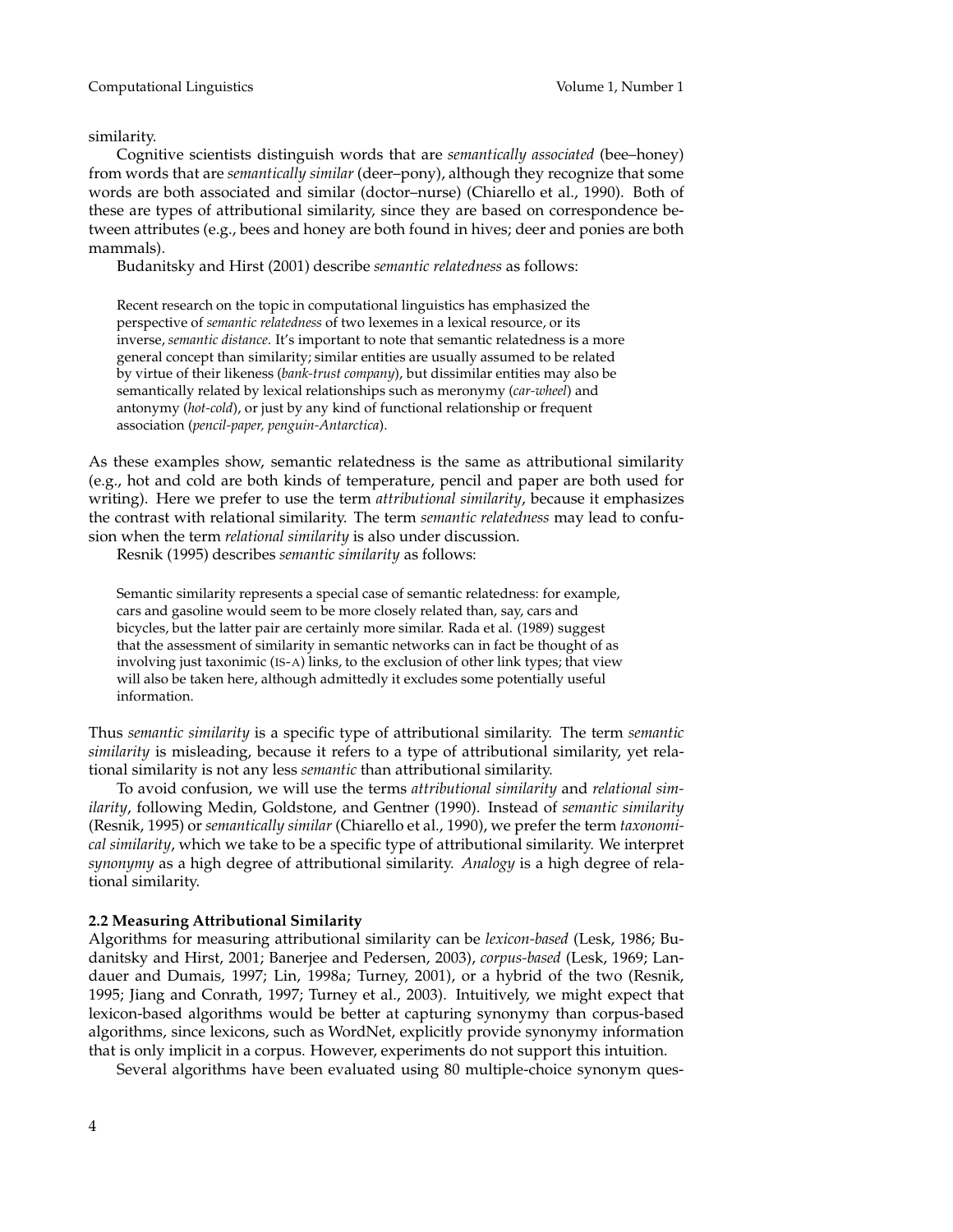An example of a typical TOEFL question, from the collection of 80 questions.

| Stem:     |     | levied     |
|-----------|-----|------------|
| Choices:  | (a) | imposed    |
|           | (b) | believed   |
|           | (c) | requested  |
|           | (d) | correlated |
| Solution: | (a) | imposed    |
|           |     |            |

#### Table 3

Performance of attributional similarity measures on the 80 TOEFL questions. (The average non-English US college applicant's performance is included in the bottom row, for comparison.)

| Reference                     | Description                  | <b>Percent Correct</b> |
|-------------------------------|------------------------------|------------------------|
| Jarmasz and Szpakowicz (2003) | best lexicon-based algorithm | 78.75                  |
| Terra and Clarke (2003)       | best corpus-based algorithm  | 81.25                  |
| Turney et al. (2003)          | best hybrid algorithm        | 97.50                  |
| Landauer and Dumais (1997)    | average human score          | 64.50                  |

tions taken from the Test of English as a Foreign Language (TOEFL). An example of one of the 80 TOEFL questions appears in Table 2. Table 3 shows the best performance on the TOEFL questions for each type of attributional similarity algorithm. The results support the claim that lexicon-based algorithms have no advantage over corpus-based algorithms for recognizing synonymy.

# 2.3 Using Attributional Similarity to Solve Analogies

We may distinguish *near* analogies (mason:stone::carpenter:wood) from *far* analogies (traffic:street::water:riverbed) (Gentner, 1983; Medin, Goldstone, and Gentner, 1990). In an analogy  $A:B::C:D$ , where there is a high degree of relational similarity between  $A:B$ and  $C:D$ , if there is also a high degree of attributional similarity between  $A$  and  $C$ , and between *B* and *D*, then  $A:B::C:D$  is a near analogy; otherwise, it is a far analogy.

It seems possible that SAT analogy questions might consist largely of near analogies, in which case they can be solved using attributional similarity measures. We could score each candidate analogy by the average of the attributional similarity,  $\sin_{a}$ , between A and  $C$  and between  $B$  and  $D$ :

$$
score(A:B::C:D) = \frac{1}{2}(\text{sim}_{a}(A,C) + \text{sim}_{a}(B,D))
$$
\n(1)

This kind of approach was used in two of the thirteen modules in Turney et al. (2003) (see Section 3.1).

To evaluate this approach, we applied several measures of attributional similarity to our collection of 374 SAT questions. The performance of the algorithms was measured by precision, recall, and  $F$ , defined as follows:

$$
precision = \frac{number\ of\ correct\ guesses}{total\ number\ of\ guesses\ made} \tag{2}
$$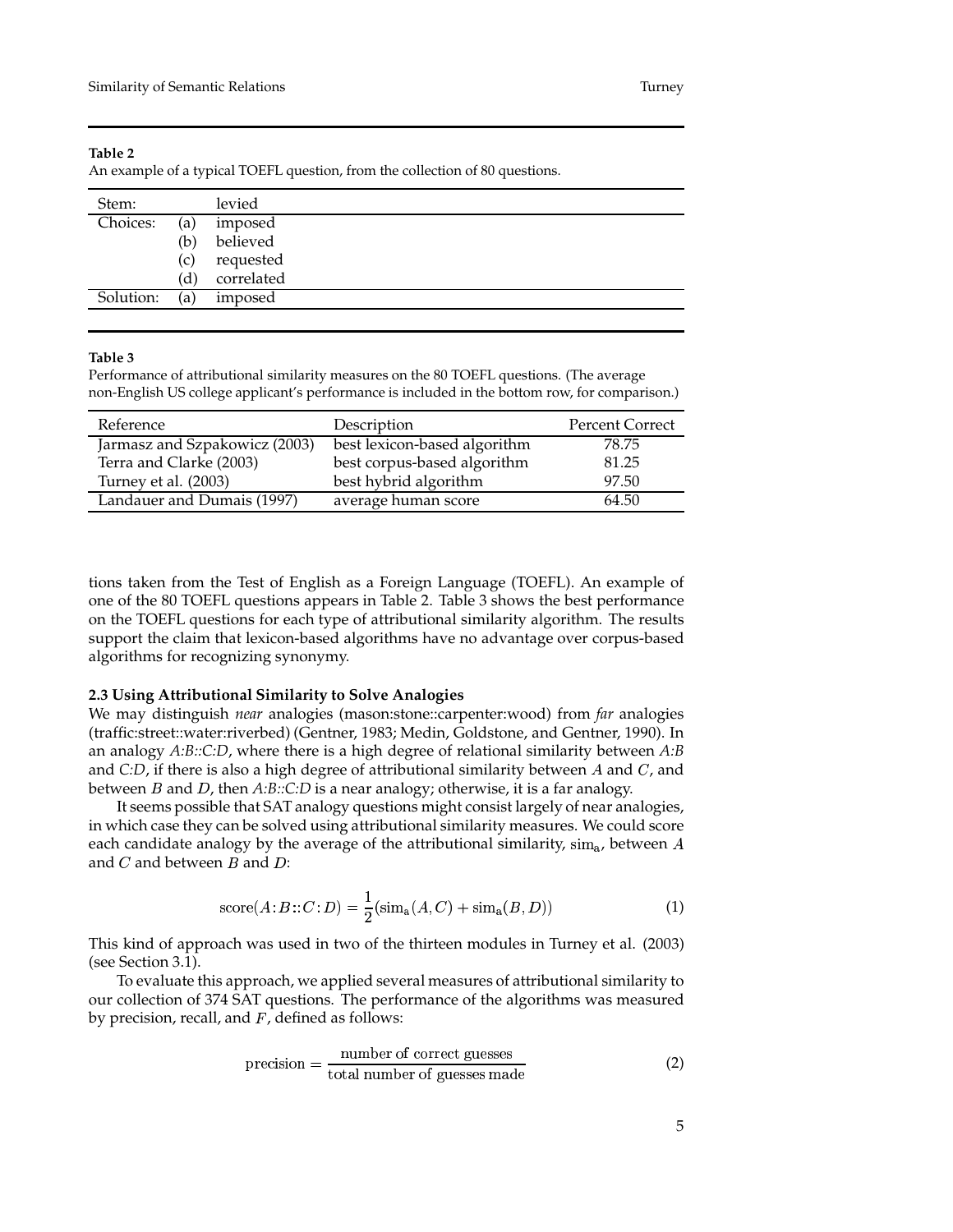Performance of attributional similarity measures on the 374 SAT questions. Precision, recall, and  $F$  are reported as percentages. (The bottom two rows are not attributional similarity measures. They are included for comparison.)

| Algorithm                   | Type             | Precision | Recall | $\bm{F}$ |
|-----------------------------|------------------|-----------|--------|----------|
| Hirst and St-Onge (1998)    | lexicon-based    | 34.9      | 32.1   | 33.4     |
| Jiang and Conrath (1997)    | hybrid           | 29.8      | 27.3   | 28.5     |
| Leacock and Chodorow (1998) | lexicon-based    | 32.8      | 31.3   | 32.0     |
| Lin (1998b)                 | hybrid           | 31.2      | 27.3   | 29.1     |
| Resnik (1995)               | hybrid           | 35.7      | 33.2   | 34.4     |
| <b>Turney (2001)</b>        | corpus-based     | 35.0      | 35.0   | 35.0     |
| Turney and Littman (2005)   | relational (VSM) | 47.7      | 47.1   | 47.4     |
| random                      | random           | 20.0      | 20.0   | 20.0     |

$$
recall = \frac{number\ of\ correct\ guesses}{maximum\ possible\ number\ correct}
$$
\n(3)

$$
F = \frac{2 \times \text{precision} \times \text{recall}}{\text{precision} + \text{recall}}
$$
 (4)

Note that recall is the same as percent correct (for multiple-choice questions, with only zero or one guesses allowed per question, but not in general).

Table 4 shows the experimental results for our set of 374 analogy questions. For example, using the algorithm of Hirst and St-Onge (1998), 120 questions were answered correctly, 224 incorrectly, and 30 questions were skipped. When the algorithm assigned the same similarity to all of the choices for a given question, that question was skipped. The precision was  $120/(120+224)$  and the recall was  $120/(120+224+30)$ .

The first five algorithms in Table 4 are implemented in Pedersen's WordNet-Similarity package.<sup>2</sup> The sixth algorithm (Turney, 2001) used the Waterloo MultiText System, as described in Terra and Clarke (2003).

The difference between the lowest performance (Jiang and Conrath, 1997) and random guessing is statistically significant with 95% confidence, according to the Fisher Exact Test (Agresti, 1990). However, the difference between the highest performance (Turney, 2001) and the VSM approach (Turney and Littman, 2005) is also statistically significant with 95% confidence. We conclude that there are enough near analogies in the 374 SAT questions for attributional similarity to perform better than random guessing, but not enough near analogies for attributional similarity to perform as well as relational similarity.

# 3. Related Work

This section is a brief survey of the many problems that involve semantic relations and could potentially make use of an algorithm for measuring relational similarity.

# 3.1 Recognizing Word Analogies

The problem of recognizing word analogies is, given a stem word pair and a finite list of choice word pairs, select the choice that is most analogous to the stem. This problem

 $^2$ See http://www.d.umn.edu/ $\sim$ tpederse/similarity.html.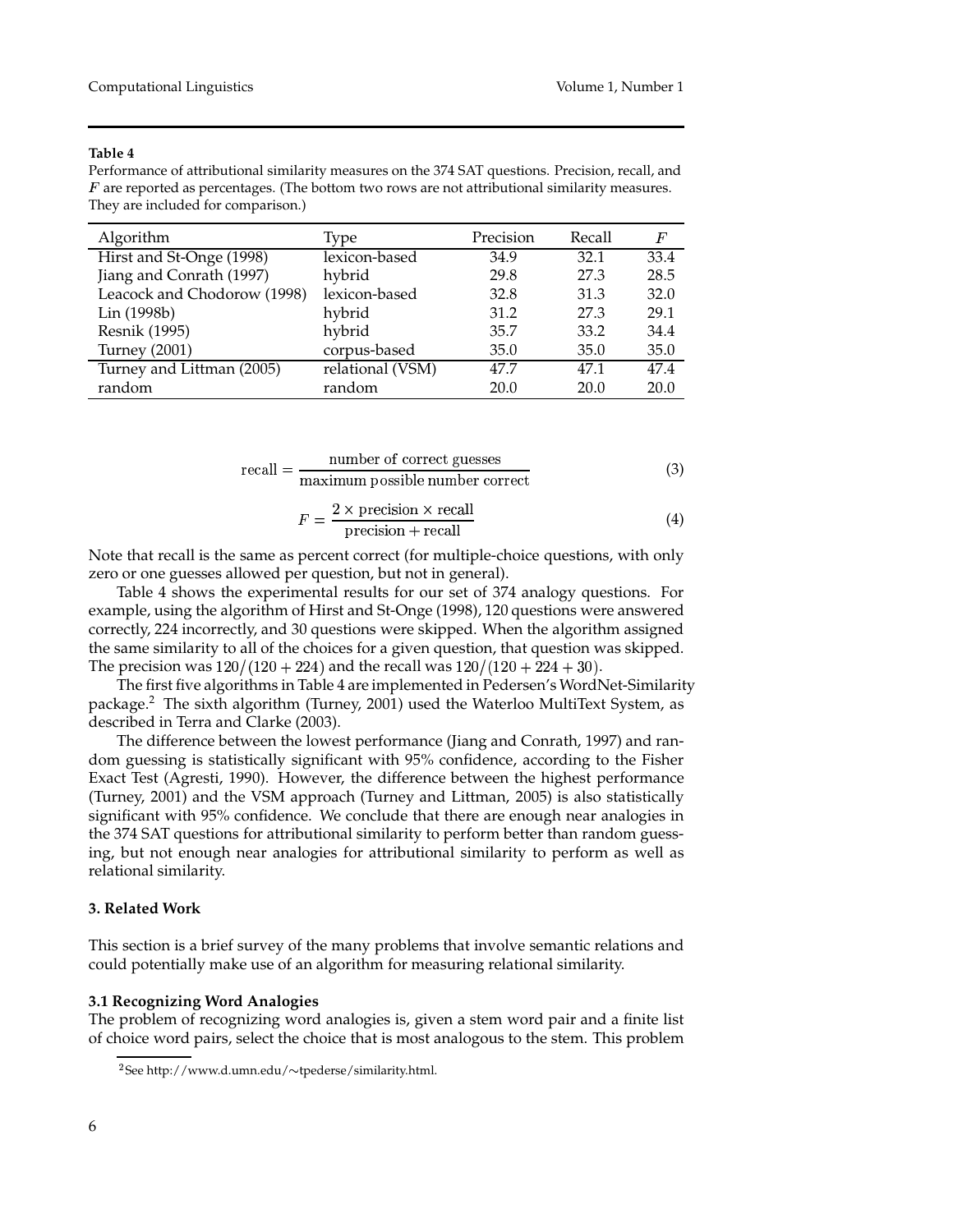was first attempted by a system called Argus (Reitman, 1965), using a small hand-built semantic network. Argus could only solve the limited set of analogy questions that its programmer had anticipated. Argus was based on a spreading activation model and did not explicitly attempt to measure relational similarity.

Turney et al. (2003) combined 13 independent modules to answer SAT questions. The final output of the system was based on a weighted combination of the outputs of each individual module. The best of the 13 modules was the VSM, which is described in detail in Turney and Littman (2005). The VSM was evaluated on a set of 374 SAT questions, achieving a score of 47%.

In contrast with the corpus-based approach of Turney and Littman (2005), Veale (2004) applied a lexicon-based approach to the same 374 SAT questions, attaining a score of 43%. Veale evaluated the quality of a candidate analogy A:B::C:D by looking for paths in WordNet, joining  $A$  to  $B$  and  $C$  to  $D$ . The quality measure was based on the similarity between the A:B paths and the C:D paths.

Turney (2005) introduced Latent Relational Analysis (LRA), an enhanced version of the VSM approach, which reached 56% on the 374 SAT questions. Here we go beyond Turney (2005) by describing LRA in more detail, performing more extensive experiments, and analyzing the algorithm and related work in more depth.

#### 3.2 Structure Mapping Theory

French (2002) cites Structure Mapping Theory (SMT) (Gentner, 1983) and its implementation in the Structure Mapping Engine (SME) (Falkenhainer, Forbus, and Gentner, 1989) as the most influential work on modeling of analogy-making. The goal of computational modeling of analogy-making is to understand how people form complex, structured analogies. SME takes representations of a source domain and a target domain, and produces an analogical mapping between the source and target. The domains are given structured propositional representations, using predicate logic. These descriptions include attributes, relations, and higher-order relations (expressing relations between relations). The analogical mapping connects source domain relations to target domain relations.

For example, there is an analogy between the solar system and Rutherford's model of the atom (Falkenhainer, Forbus, and Gentner, 1989). The solar system is the source domain and Rutherford's model of the atom is the target domain. The basic objects in the source model are the planets and the sun. The basic objects in the target model are the electrons and the nucleus. The planets and the sun have various attributes, such as mass(sun) and mass(planet), and various relations, such as revolve(planet, sun) and attracts(sun, planet). Likewise, the nucleus and the electrons have attributes, such as charge(electron) and charge(nucleus), and relations, such as revolve(electron, nucleus) and attracts(nucleus, electron). SME maps revolve(planet, sun) to revolve(electron, nucleus) and attracts(sun, planet) to attracts(nucleus, electron).

Each individual connection (e.g., from revolve(planet, sun) to revolve(electron, nucleus)) in an analogical mapping implies that the connected relations are similar; thus, SMT requires a measure of relational similarity, in order to form maps. Early versions of SME only mapped identical relations, but later versions of SME allowed similar, nonidentical relations to match (Falkenhainer, 1990). However, the focus of research in analogy-making has been on the mapping process as a whole, rather than measuring the similarity between any two particular relations, hence the similarity measures used in SME at the level of individual connections are somewhat rudimentary.

We believe that a more sophisticated measure of relational similarity, such as LRA, may enhance the performance of SME. Likewise, the focus of our work here is on the similarity between particular relations, and we ignore systematic mapping between sets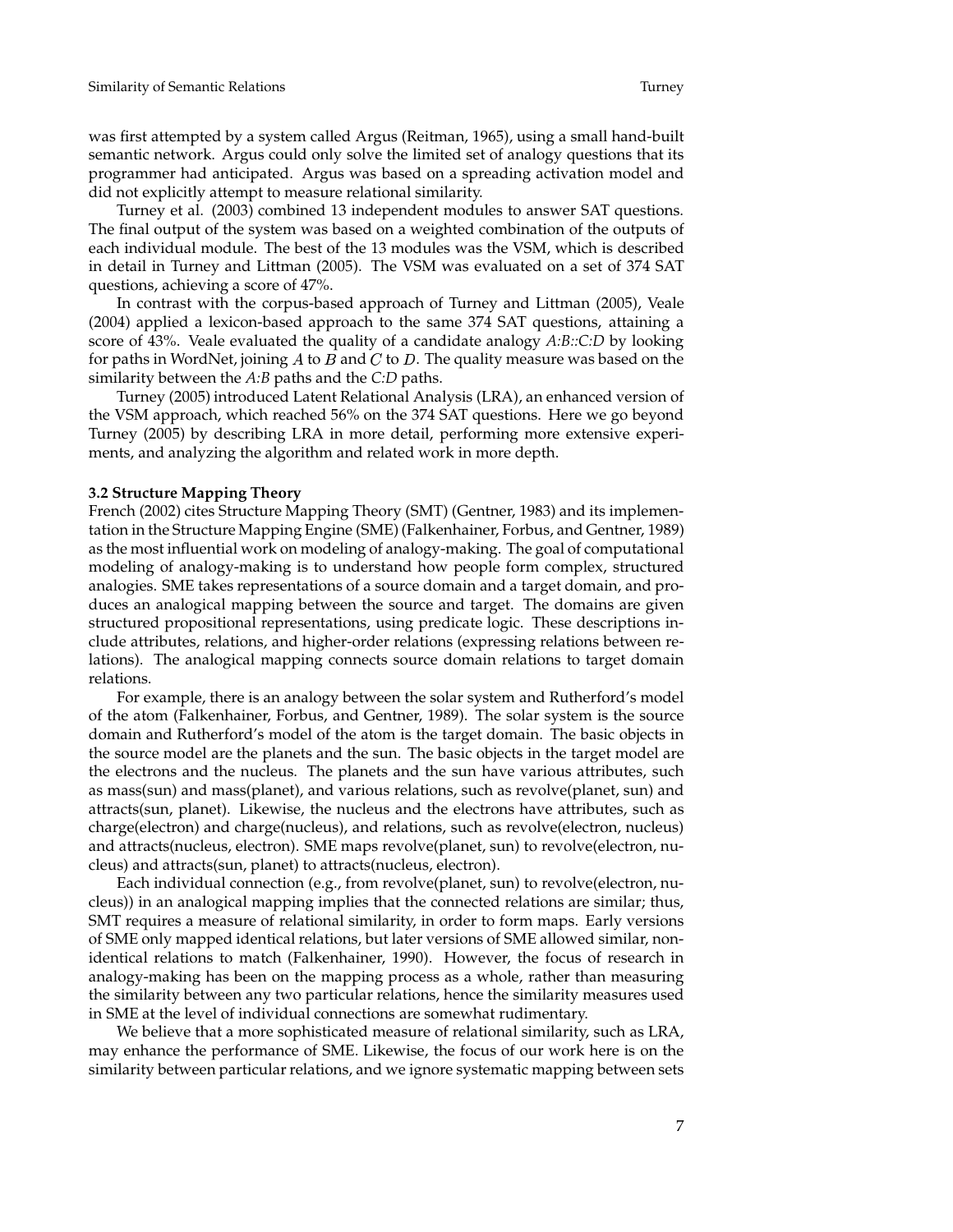Metaphorical sentences from Lakoff and Johnson (1980), rendered as SAT-style verbal analogies.

| Metaphorical sentence               | SAT-style verbal analogy             |
|-------------------------------------|--------------------------------------|
| He shot down all of my arguments.   | aircraft:shoot_down::argument:refute |
| I demolished his argument.          | building:demolish::argument:refute   |
| You need to budget your time.       | money:budget::time:schedule          |
| I've invested a lot of time in her. | money:invest::time:allocate          |
| My mind just isn't operating today. | machine:operate::mind:think          |
| Life has cheated me.                | charlatan:cheat::life:disappoint     |
| Inflation is eating up our profits. | animal:eat::inflation:reduce         |

of relations, so LRA may also be enhanced by integration with SME.

#### 3.3 Metaphor

Metaphorical language is very common in our daily life; so common that we are usually unaware of it (Lakoff and Johnson, 1980). Gentner et al. (2001) argue that novel metaphors are understood using analogy, but *conventional* metaphors are simply recalled from memory. A conventional metaphor is a metaphor that has become entrenched in our language (Lakoff and Johnson, 1980). Dolan (1995) describes an algorithm that can recognize conventional metaphors, but is not suited to novel metaphors. This suggests that it may be fruitful to combine Dolan's (1995) algorithm for handling conventional metaphorical language with LRA and SME for handling novel metaphors.

Lakoff and Johnson (1980) give many examples of sentences in support of their claim that metaphorical language is ubiquitous. The metaphors in their sample sentences can be expressed using SAT-style verbal analogies of the form A:B::C:D. The first column in Table 5 is a list of sentences from Lakoff and Johnson (1980) and the second column shows how the metaphor that is implicit in each sentence may be made explicit as a verbal analogy.

# 3.4 Classifying Semantic Relations

The task of classifying semantic relations is to identify the relation between a pair of words. Often the pairs are restricted to noun-modifier pairs, but there are many interesting relations, such as antonymy, that do not occur in noun-modifier pairs. However, noun-modifier pairs are interesting due to their high frequency in English. For instance, WordNet 2.0 contains more than 26,000 noun-modifier pairs, although many common noun-modifiers are not in WordNet, especially technical terms.

Rosario and Hearst (2001) and Rosario, Hearst, and Fillmore (2002) classify nounmodifier relations in the medical domain, using MeSH (Medical Subject Headings) and UMLS (Unified Medical Language System) as lexical resources for representing each noun-modifier pair with a feature vector. They trained a neural network to distinguish 13 classes of semantic relations. Nastase and Szpakowicz (2003) explore a similar approach to classifying general noun-modifier pairs (i.e., not restricted to a particular domain, such as medicine), using WordNet and Roget's Thesaurus as lexical resources. Vanderwende (1994) used hand-built rules, together with a lexical knowledge base, to classify noun-modifier pairs.

None of these approaches explicitly involved measuring relational similarity, but any classification of semantic relations necessarily employs some implicit notion of relational similarity, since members of the same class must be relationally similar to some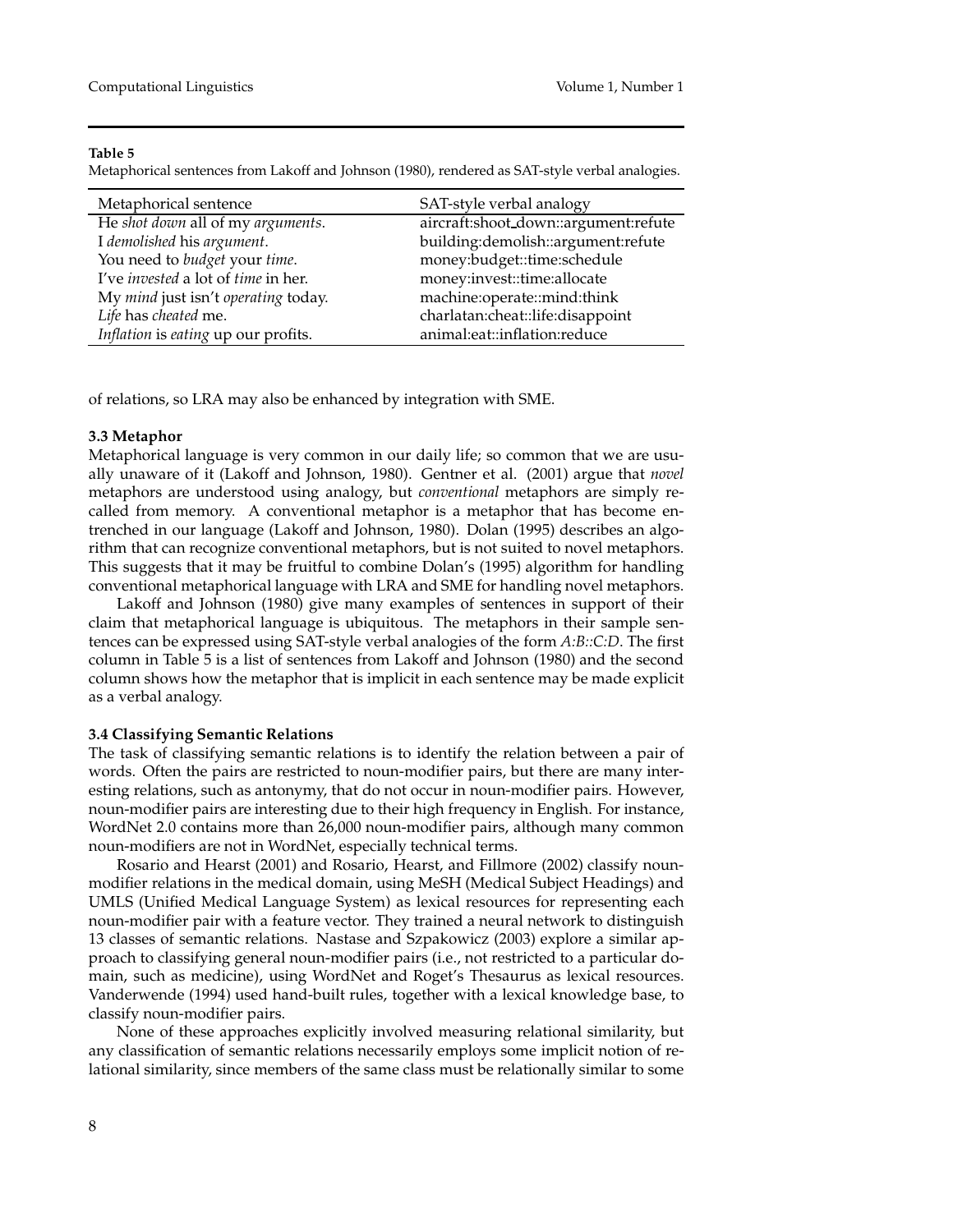extent. Barker and Szpakowicz (1998) tried a corpus-based approach that explicitly used a measure of relational similarity, but their measure was based on literal matching, which limited its ability to generalize. Moldovan et al. (2004) also used a measure of relational similarity, based on mapping each noun and modifier into semantic classes in WordNet. The noun-modifier pairs were taken from a corpus and the surrounding context in the corpus was used in a word sense disambiguation algorithm, to improve the mapping of the noun and modifier into WordNet. Turney and Littman (2005) used the VSM (as a component in a single nearest neighbour learning algorithm) to measure relational similarity. We take the same approach here, substituting LRA for the VSM, in Section 7.

Lauer (1995) used a corpus-based approach (using the BNC) to paraphrase nounmodifier pairs, by inserting the prepositions of, for, in, at, on, from, with, and about. For example, reptile haven was paraphrased as haven for reptiles. Lapata and Keller (2004) achieved improved results on this task, by using the database of AltaVista's search engine as a corpus.

# 3.5 Word Sense Disambiguation

We believe that the intended sense of a polysemous word is determined by its semantic relations with the other words in the surrounding text. If we can identify the semantic relations between the given word and its context, then we can disambiguate the given word. Yarowsky's (1993) observation that collocations are almost always monosemous is evidence for this view. Federici, Montemagni, and Pirrelli (1997) present an analogybased approach to word sense disambiguation.

For example, consider the word *plant*. Out of context, *plant* could refer to an industrial plant or a living organism. Suppose *plant* appears in some text near *food*. A typical approach to disambiguating *plant* would compare the attributional similarity of food and industrial plant to the attributional similarity of food and living organism (Lesk, 1986; Banerjee and Pedersen, 2003). In this case, the decision may not be clear, since industrial plants often produce food and living organisms often serve as food. It would be very helpful to know the relation between *food* and *plant* in this example. In the phrase "food for the plant", the relation between food and plant strongly suggests that the plant is a living organism, since industrial plants do not need food. In the text "food at the plant", the relation strongly suggests that the plant is an industrial plant, since living organisms are not usually considered as locations. Thus an algorithm for classifying semantic relations (as in Section 7) should be helpful for word sense disambiguation.

#### 3.6 Information Extraction

The problem of relation extraction is, given an input document and a specific relation  $R$ , extract all pairs of entities (if any) that have the relation  $R$  in the document. The problem was introduced as part of the Message Understanding Conferences (MUC) in 1998. Zelenko, Aone, and Richardella (2003) present a kernel method for extracting the relations person-affiliation and organization-location. For example, in the sentence "John Smith is the chief scientist of the Hardcom Corporation," there is a *person-affiliation* relation between "John Smith" and "Hardcom Corporation" (Zelenko, Aone, and Richardella, 2003). This is similar to the problem of classifying semantic relations (Section 3.4), except that information extraction focuses on the relation between a specific pair of entities in a specific document, rather than a general pair of words in general text. Therefore an algorithm for classifying semantic relations should be useful for information extraction.

In the VSM approach to classifying semantic relations (Turney and Littman, 2005), we would have a training set of labeled examples of the relation *person-affiliation*, for instance. Each example would be represented by a vector of pattern frequencies. Given a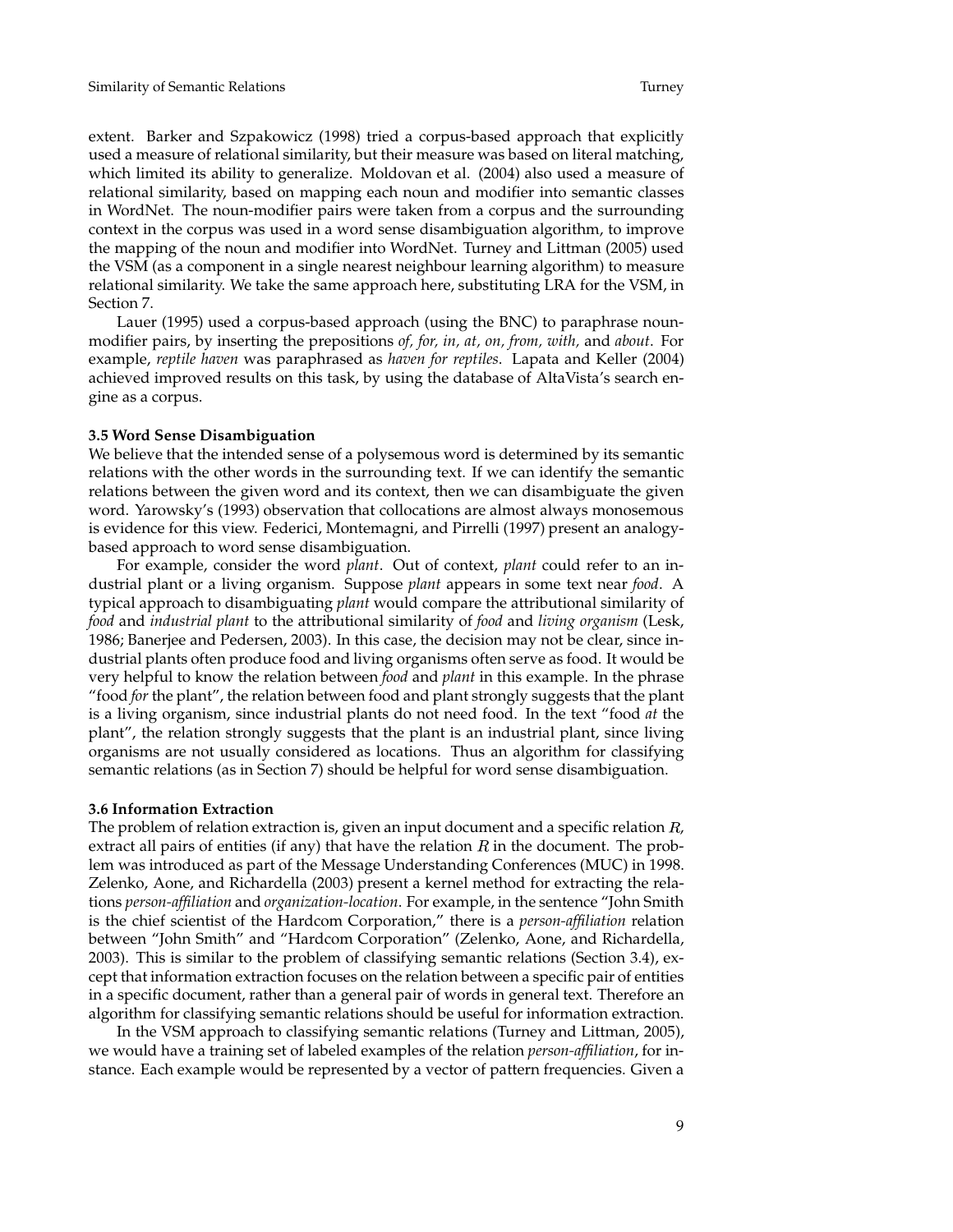specific document discussing "John Smith" and "Hardcom Corporation", we could construct a vector representing the relation between these two entities, and then measure the relational similarity between this unlabeled vector and each of our labeled training vectors. It would seem that there is a problem here, because the training vectors would be relatively dense, since they would presumably be derived from a large corpus, but the new unlabeled vector for "John Smith" and "Hardcom Corporation" would be very sparse, since these entities might be mentioned only once in the given document. However, this is not a new problem for the Vector Space Model; it is the standard situation when the VSM is used for information retrieval. A query to a search engine is represented by a very sparse vector whereas a document is represented by a relatively dense vector. There are well-known techniques in information retrieval for coping with this disparity, such as weighting schemes for query vectors that are different from the weighting schemes for document vectors (Salton and Buckley, 1988).

# 3.7 Question Answering

In their paper on classifying semantic relations, Moldovan et al. (2004) suggest that an important application of their work is Question Answering. As defined in the Text REtrieval Conference (TREC) Question Answering (QA) track, the task is to answer simple questions, such as "Where have nuclear incidents occurred?", by retrieving a relevant document from a large corpus and then extracting a short string from the document, such as "The Three Mile Island nuclear incident caused a DOE policy crisis." Moldovan et al. (2004) propose to map a given question to a semantic relation and then search for that relation in a corpus of semantically tagged text. They argue that the desired semantic relation can easily be inferred from the surface form of the question. A question of the form "Where ...?" is likely to be seeking for entities with a location relation and a question of the form "What did ... make?" is likely to be looking for entities with a product relation. In Section 7, we show how LRA can recognize relations such as location and *product* (see Table 19).

#### 3.8 Automatic Thesaurus Generation

Hearst (1992) presents an algorithm for learning hyponym (type of) relations from a corpus and Berland and Charniak (1999) describe how to learn meronym (part of) relations from a corpus. These algorithms could be used to automatically generate a thesaurus or dictionary, but we would like to handle more relations than hyponymy and meronymy. WordNet distinguishes more than a dozen semantic relations between words (Fellbaum, 1998) and Nastase and Szpakowicz (2003) list 30 semantic relations for noun-modifier pairs. Hearst (1992) and Berland and Charniak (1999) use manually generated rules to mine text for semantic relations. Turney and Littman (2005) also use a manually generated set of 64 patterns.

LRA does not use a predefined set of patterns; it learns patterns from a large corpus. Instead of manually generating new rules or patterns for each new semantic relation, it is possible to automatically learn a measure of relational similarity that can handle arbitrary semantic relations. A nearest neighbour algorithm can then use this relational similarity measure to learn to classify according to any set of classes of relations, given the appropriate labeled training data.

Girju, Badulescu, and Moldovan (2003) present an algorithm for learning meronym relations from a corpus. Like Hearst (1992) and Berland and Charniak (1999), they use manually generated rules to mine text for their desired relation. However, they supplement their manual rules with automatically learned constraints, to increase the precision of the rules.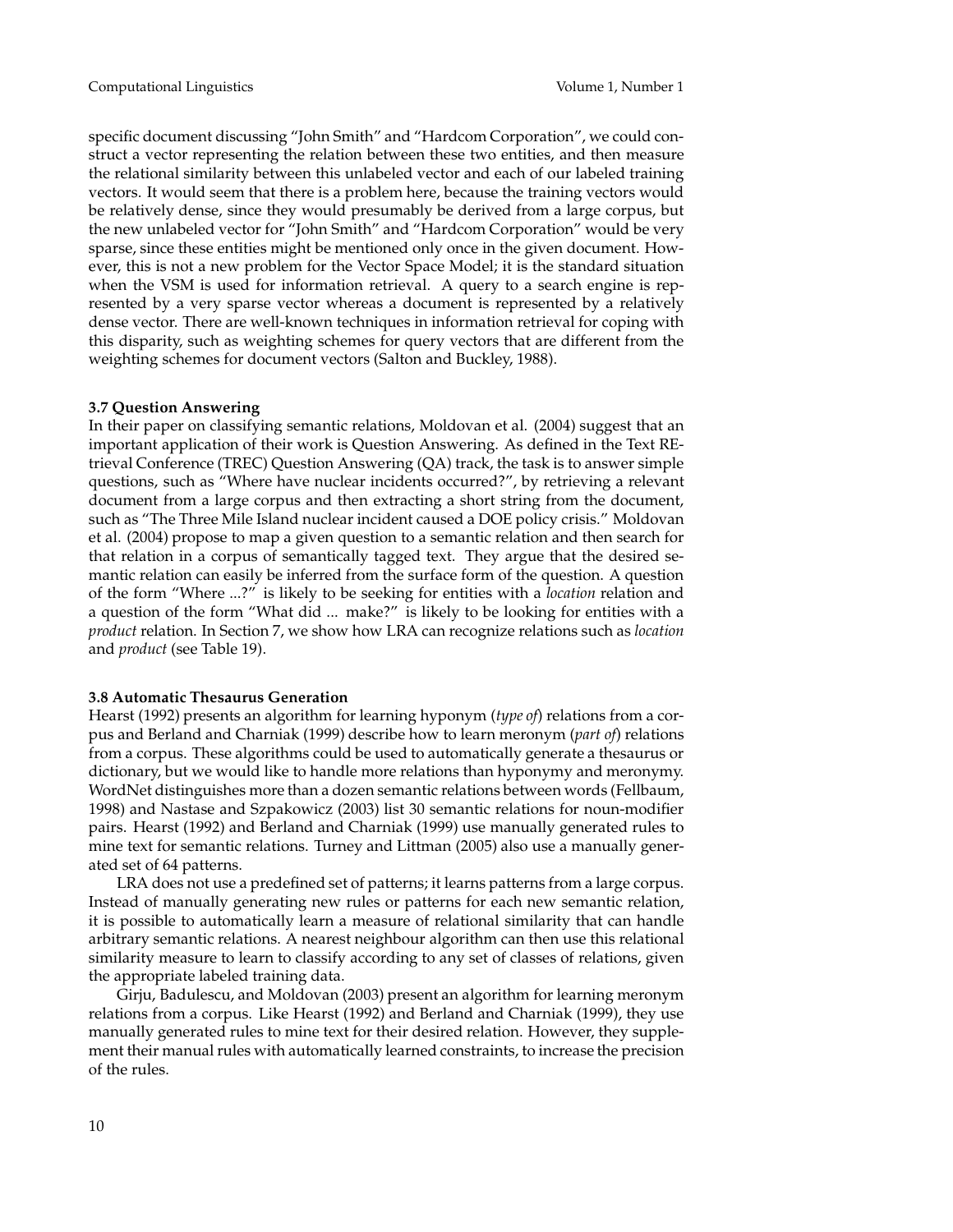# 3.9 Information Retrieval

Veale (2003) has developed an algorithm for recognizing certain types of word analogies, based on information in WordNet. He proposes to use the algorithm for analogical information retrieval. For example, the query "Muslim church" should return "mosque" and the query "Hindu bible" should return "the Vedas". The algorithm was designed with a focus on analogies of the form adjective:noun::adjective:noun, such as Christian:church::Muslim:mosque.

A measure of relational similarity is applicable to this task. Given a pair of words, A and B, the task is to return another pair of words, X and Y, such that there is high relational similarity between the pair  $A:X$  and the pair  $Y:B$ . For example, given  $A=$ "Muslim" and  $B$  = "church", return  $X$  = "mosque" and  $Y$  = "Christian". (The pair Muslim:mosque has a high relational similarity to the pair Christian:church.)

Marx et al. (2002) developed an unsupervised algorithm for discovering analogies by clustering words from two different corpora. Each cluster of words in one corpus is coupled one-to-one with a cluster in the other corpus. For example, one experiment used a corpus of Buddhist documents and a corpus of Christian documents. A cluster of words such as Hindu, Mahayana, Zen, ... from the Buddhist corpus was coupled with a cluster of words such as {Catholic, Protestant, ...} from the Christian corpus. Thus the algorithm appears to have discovered an analogical mapping between Buddhist schools and traditions and Christian schools and traditions. This is interesting work, but it is not directly applicable to SAT analogies, because it discovers analogies between clusters of words, rather than individual words.

#### 3.10 Identifying Semantic Roles

A semantic frame for an event such as *judgement* contains semantic roles such as *judge*, evaluee, and reason, whereas an event such as statement contains roles such as speaker, addressee, and message (Gildea and Jurafsky, 2002). The task of identifying semantic roles is to label the parts of a sentence according to their semantic roles. We believe that it may be helpful to view semantic frames and their semantic roles as sets of semantic relations; thus a measure of relational similarity should help us to identify semantic roles. Moldovan et al. (2004) argue that semantic roles are merely a special case of semantic relations (Section 3.4), since semantic roles always involve verbs or predicates, but semantic relations can involve words of any part of speech.

#### 4. The Vector Space Model

This section examines past work on measuring attributional and relational similarity using the Vector Space Model (VSM).

#### 4.1 Measuring Attributional Similarity with the Vector Space Model

The VSM was first developed for information retrieval (Salton and McGill, 1983; Salton and Buckley, 1988; Salton, 1989) and it is at the core of most modern search engines (Baeza-Yates and Ribeiro-Neto, 1999). In the VSM approach to information retrieval, queries and documents are represented by vectors. Elements in these vectors are based on the frequencies of words in the corresponding queries and documents. The frequencies are usually transformed by various formulas and weights, tailored to improve the effectiveness of the search engine (Salton, 1989). The attributional similarity between a query and a document is measured by the cosine of the angle between their corresponding vectors. For a given query, the search engine sorts the matching documents in order of decreasing cosine.

The VSM approach has also been used to measure the attributional similarity of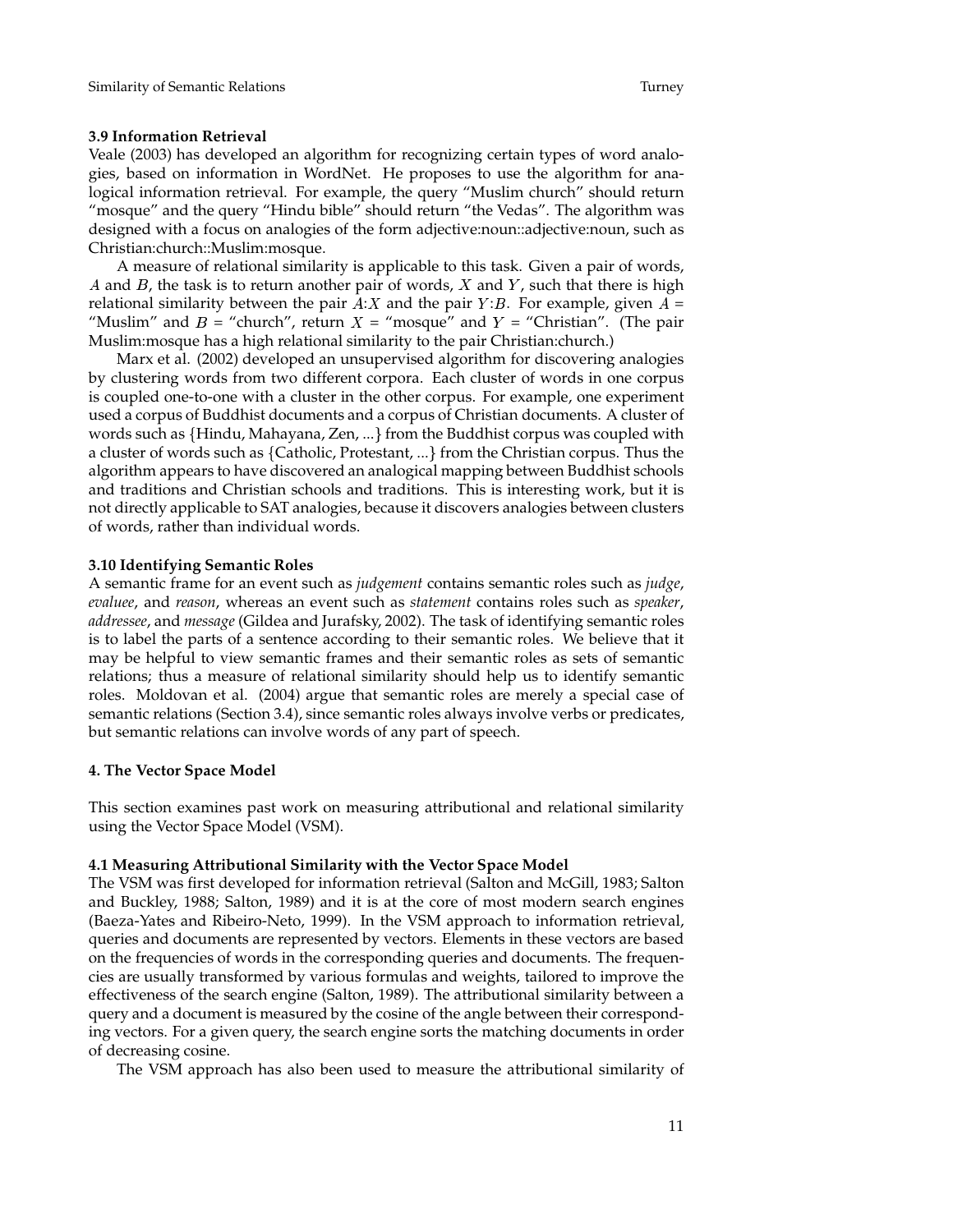# Computational Linguistics Volume 1, Number 1

words (Lesk, 1969; Ruge, 1992; Pantel and Lin, 2002). Pantel and Lin (2002) clustered words according to their attributional similarity, as measured by a VSM. Their algorithm is able to discover the different senses of polysemous words, using unsupervised learning.

Latent Semantic Analysis enhances the VSM approach to information retrieval by using the Singular Value Decomposition (SVD) to smooth the vectors, which helps to handle noise and sparseness in the data (Deerwester et al., 1990; Dumais, 1993; Landauer and Dumais, 1997). SVD improves both document-query attributional similarity measures (Deerwester et al., 1990; Dumais, 1993) and word-word attributional similarity measures (Landauer and Dumais, 1997). LRA also uses SVD to smooth vectors, as we discuss in Section 5.

#### 4.2 Measuring Relational Similarity with the Vector Space Model

Let  $R_1$  be the semantic relation (or set of relations) between a pair of words, A and B, and let  $R_2$  be the semantic relation (or set of relations) between another pair,  $C$  and D. We wish to measure the relational similarity between  $R_1$  and  $R_2$ . The relations  $R_1$ and  $R_2$  are not given to us; our task is to infer these hidden (latent) relations and then compare them.

In the VSM approach to relational similarity (Turney and Littman, 2005), we create vectors,  $r_1$  and  $r_2$ , that represent features of  $R_1$  and  $R_2$ , and then measure the similarity of  $R_1$  and  $R_2$  by the cosine of the angle  $\theta$  between  $r_1$  and  $r_2$ :

$$
r_1 = \langle r_{1,1}, \dots, r_{1,n} \rangle \tag{5}
$$

$$
r_2 = \langle r_{2,1}, \dots r_{2,n} \rangle \tag{6}
$$

$$
\text{cosine}(\theta) = \frac{\sum_{i=1}^{n} r_{1,i} \cdot r_{2,i}}{\sqrt{\sum_{i=1}^{n} (r_{1,i})^2 \cdot \sum_{i=1}^{n} (r_{2,i})^2}} = \frac{r_1 \cdot r_2}{\sqrt{r_1 \cdot r_1} \cdot \sqrt{r_2 \cdot r_2}} = \frac{r_1 \cdot r_2}{\|r_1\| \cdot \|r_2\|}
$$
(7)

We create a vector,  $r$ , to characterize the relationship between two words,  $X$  and  $Y$ , by counting the frequencies of various short phrases containing  $X$  and  $Y$ . Turney and Littman (2005) use a list of 64 joining terms, such as "of", "for", and "to", to form 128 phrases that contain X and Y, such as "X of Y", "Y of X", "X for Y", "Y for  $X''$ , "X to Y", and "Y to X". These phrases are then used as queries for a search engine and the number of hits (matching documents) is recorded for each query. This process yields a vector of 128 numbers. If the number of hits for a query is  $x$ , then the corresponding element in the vector  $r$  is  $\log(x + 1)$ . Several authors report that the logarithmic transformation of frequencies improves cosine-based similarity measures (Salton and Buckley, 1988; Ruge, 1992; Lin, 1998b).

Turney and Littman (2005) evaluated the VSM approach by its performance on 374 SAT analogy questions, achieving a score of 47%. Since there are five choices for each question, the expected score for random guessing is 20%. To answer a multiple-choice analogy question, vectors are created for the stem pair and each choice pair, and then cosines are calculated for the angles between the stem pair and each choice pair. The best guess is the choice pair with the highest cosine. We use the same set of analogy questions to evaluate LRA in Section 6.

The VSM was also evaluated by its performance as a distance (nearness) measure in a supervised nearest neighbour classifier for noun-modifier semantic relations (Turney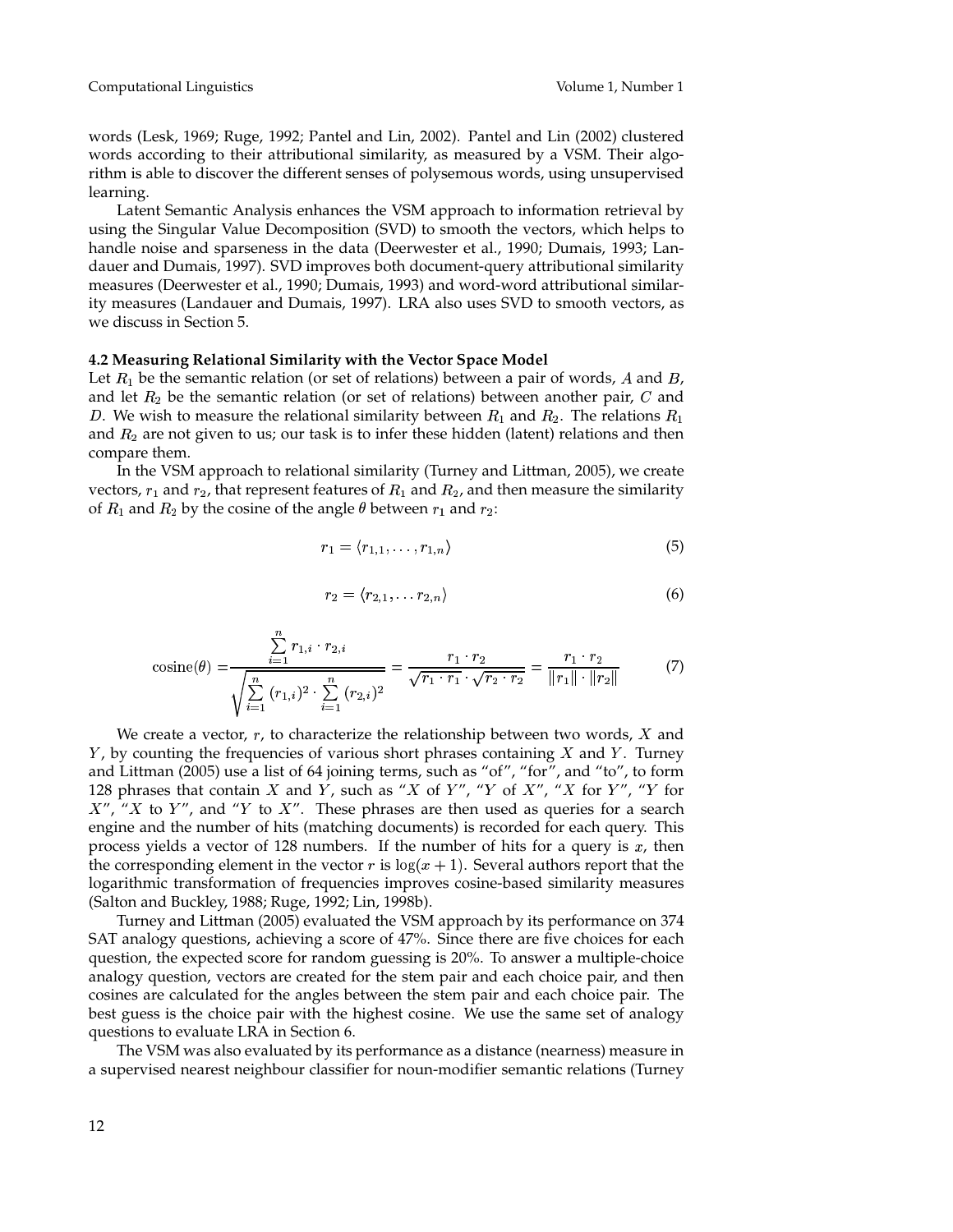and Littman, 2005). The evaluation used 600 hand-labeled noun-modifier pairs from Nastase and Szpakowicz (2003). A testing pair is classified by searching for its single nearest neighbour in the labeled training data. The best guess is the label for the training pair with the highest cosine. LRA is evaluated with the same set of noun-modifier pairs in Section 7.

Turney and Littman (2005) used the AltaVista search engine to obtain the frequency information required to build vectors for the VSM. Thus their corpus was the set of all web pages indexed by AltaVista. At the time, the English subset of this corpus consisted of about  $5 \times 10^{11}$  words. Around April 2004, AltaVista made substantial changes to their search engine, removing their advanced search operators. Their search engine no longer supports the asterisk operator, which was used by Turney and Littman (2005) for stemming and wild-card searching. AltaVista also changed their policy towards automated searching, which is now forbidden.<sup>3</sup>

Turney and Littman (2005) used AltaVista's hit count, which is the number of documents (web pages) matching a given query, but LRA uses the number of *passages* (strings) matching a query. In our experiments with LRA (Sections 6 and 7), we use a local copy of the Waterloo MultiText System (Clarke, Cormack, and Palmer, 1998; Terra and Clarke, 2003), running on a 16 CPU Beowulf Cluster, with a corpus of about  $5\times10^{10}$  English words. The Waterloo MultiText System (WMTS) is a distributed (multiprocessor) search engine, designed primarily for passage retrieval (although document retrieval is possible, as a special case of passage retrieval). The text and index require approximately one terabyte of disk space. Although AltaVista only gives a rough estimate of the number of matching documents, the Waterloo MultiText System gives exact counts of the number of matching passages.

Turney et al. (2003) combine 13 independent modules to answer SAT questions. The performance of LRA significantly surpasses this combined system, but there is no real contest between these approaches, because we can simply add LRA to the combination, as a fourteenth module. Since the VSM module had the best performance of the thirteen modules (Turney et al., 2003), the following experiments focus on comparing VSM and LRA.

#### 5. Latent Relational Analysis

LRA takes as input a set of word pairs and produces as output a measure of the relational similarity between any two of the input pairs. LRA relies on three resources, a search engine with a very large corpus of text, a broad-coverage thesaurus of synonyms, and an efficient implementation of SVD.

We first present a short description of the core algorithm. Later, in the following subsections, we will give a detailed description of the algorithm, as it is applied in the experiments in Sections 6 and 7.

- Given a set of word pairs as input, look in a thesaurus for synonyms for each word in each word pair. For each input pair, make alternate pairs by replacing the original words with their synonyms. The alternate pairs are intended to form near analogies with the corresponding original pairs (see Section 2.3).
- Filter out alternate pairs that do not form near analogies, by dropping alternate pairs that co-occur rarely in the corpus. In the preceding step, if a synonym

See http://www.altavista.com/robots.txt for AltaVista's current policy towards "robots" (software for automatically gathering web pages or issuing batches of queries). The protocol of the "robots.txt" file is explained in http://www.robotstxt.org/wc/robots.html.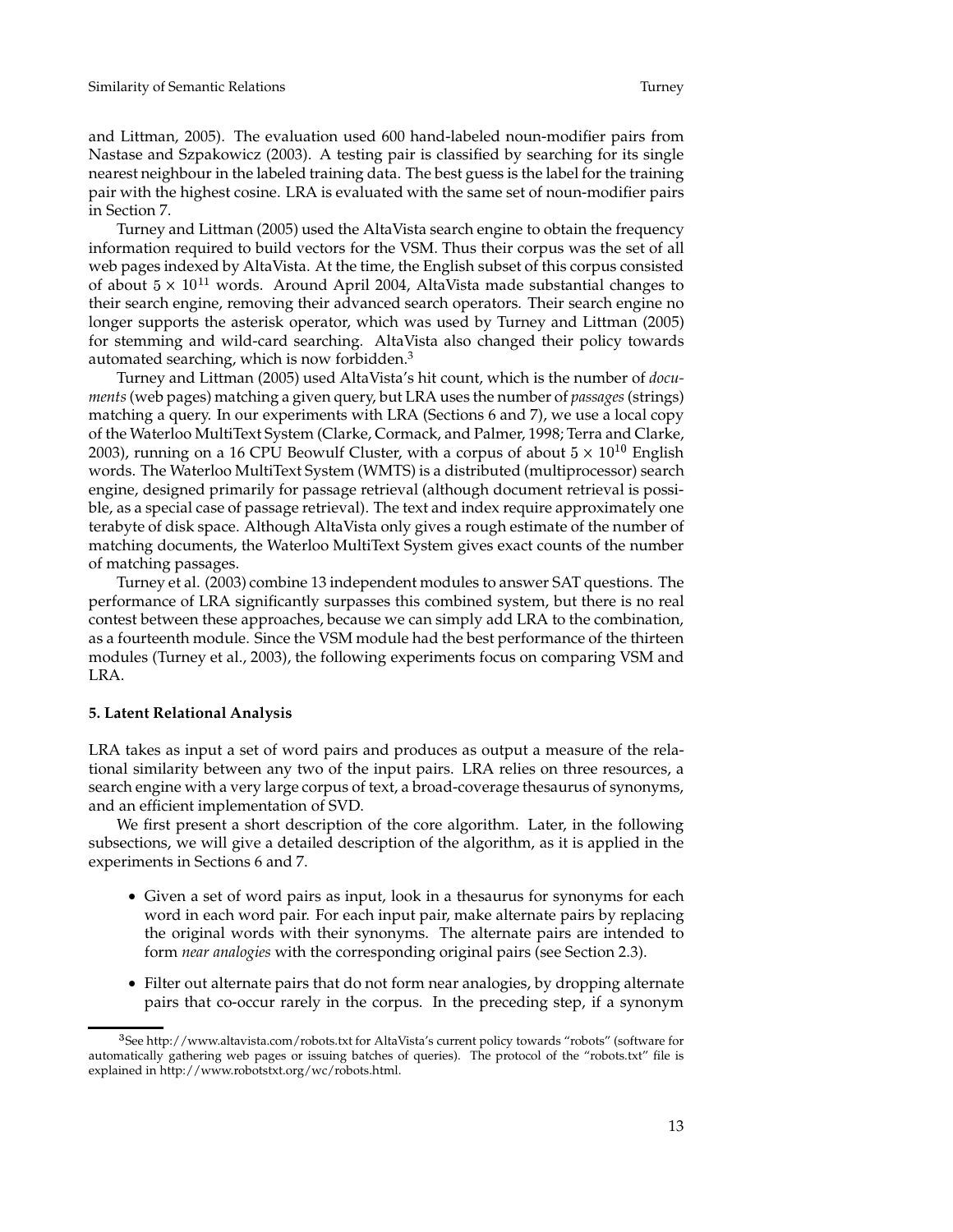replaced an ambiguous original word, but the synonym captures the wrong sense of the original word, it is likely that there is no significant relation between the words in the alternate pair, so they will rarely co-occur.

- For each original and alternate pair, search in the corpus for short phrases that begin with one member of the pair and end with the other. These phrases characterize the relation between the words in each pair.
- For each phrase from the previous step, create several patterns, by replacing words in the phrase with wild cards.
- Build a pair-pattern frequency matrix, in which each cell represents the number of times that the corresponding pair (row) appears in the corpus with the corresponding pattern (column). The number will usually be zero, resulting in a sparse matrix.
- Apply the Singular Value Decomposition to the matrix. This reduces noise in the matrix and helps with sparse data.
- Suppose that we wish to calculate the relational similarity between any two of the original pairs. Start by looking for the two row vectors in the pair-pattern frequency matrix that correspond to the two original pairs. Calculate the cosine of the angle between these two row vectors. Then merge the cosine of the two original pairs with the cosines of their corresponding alternate pairs, as follows. If an analogy formed with alternate pairs has a higher cosine than the original pairs, we assume that we have found a better way to express the analogy, but we have not significantly changed its meaning. If the cosine is lower, we assume that we may have changed the meaning, by inappropriately replacing words with synonyms. Filter out inappropriate alternates by dropping all analogies formed of alternates, such that the cosines are less than the cosine for the original pairs. The relational similarity between the two original pairs is then calculated as the average of all of the remaining cosines.

The motivation for the alternate pairs is to handle cases where the original pairs cooccur rarely in the corpus. The hope is that we can find near analogies for the original pairs, such that the near analogies co-occur more frequently in the corpus. The danger is that the alternates may have different relations from the originals. The filtering steps above aim to reduce this risk.

# 5.1 Input and Output

In our experiments, the input set contains from 600 to 2,244 word pairs. The output similarity measure is based on cosines, so the degree of similarity can range from  $-1$ (dissimilar;  $\theta = 180^{\circ}$ ) to +1 (similar;  $\theta = 0^{\circ}$ ). Before applying SVD, the vectors are completely nonnegative, which implies that the cosine can only range from  $0$  to  $+1$ , but SVD introduces negative values, so it is possible for the cosine to be negative, although we have never observed this in our experiments.

# 5.2 Search Engine and Corpus

In the following experiments, we use a local copy of the Waterloo MultiText System (Clarke, Cormack, and Palmer, 1998; Terra and Clarke, 2003). <sup>4</sup> The corpus consists of about  $5 \times 10^{10}$  English words, gathered by a web crawler, mainly from US academic

<sup>&</sup>lt;sup>4</sup>See http://multitext.uwaterloo.ca/.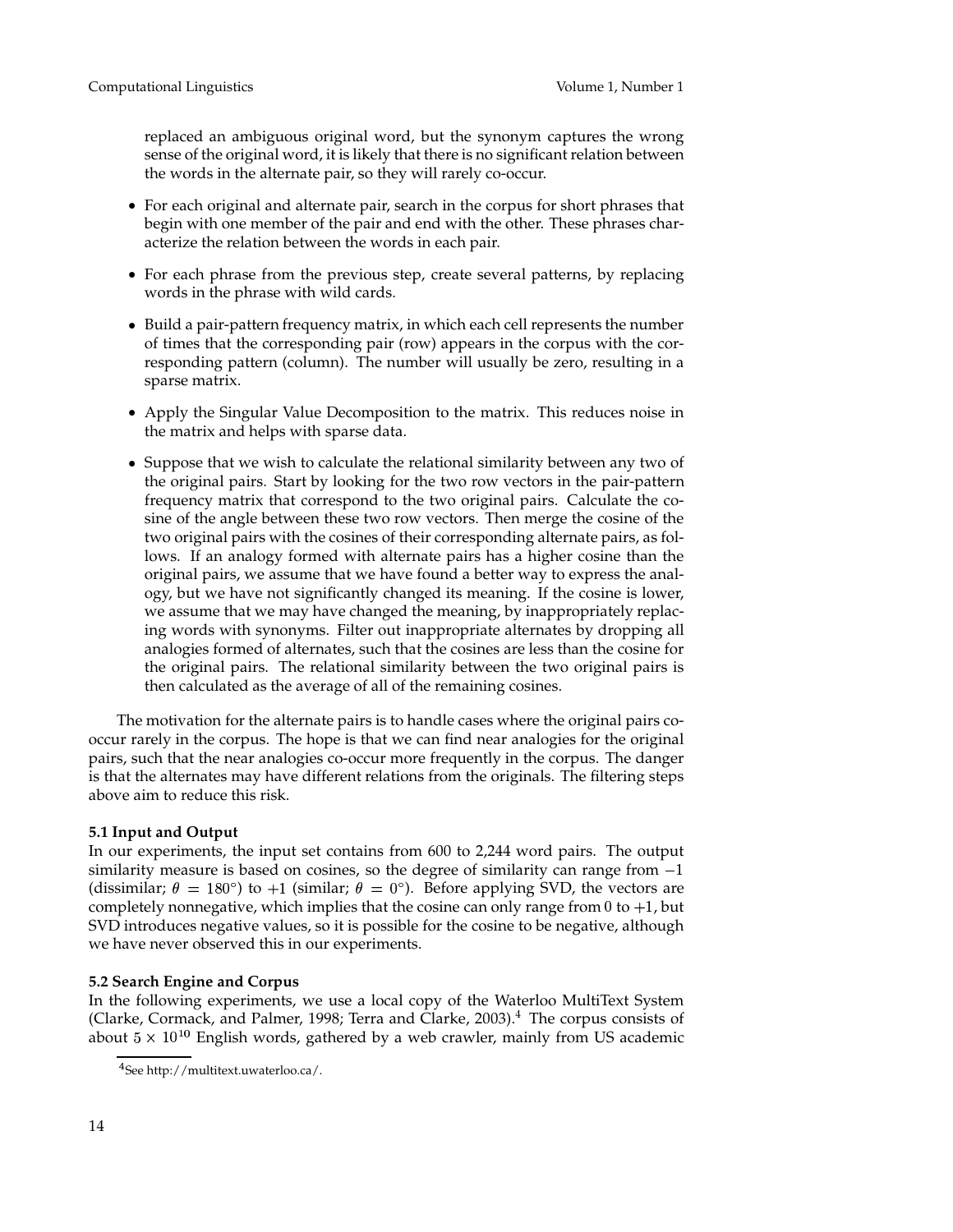web sites. The web pages cover a very wide range of topics, styles, genres, quality, and writing skill. The WMTS is well suited to LRA, because the WMTS scales well to large corpora (one terabyte, in our case), it gives exact frequency counts (unlike most web search engines), it is designed for passage retrieval (rather than document retrieval), and it has a powerful query syntax.

# 5.3 Thesaurus

As a source of synonyms, we use Lin's (1998a) automatically generated thesaurus. This thesaurus is available through an online interactive demonstration or it can be downloaded.<sup>5</sup> We used the online demonstration, since the downloadable version seems to contain fewer words. For each word in the input set of word pairs, we automatically query the online demonstration and fetch the resulting list of synonyms. As a courtesy to other users of Lin's online system, we insert a 20 second delay between each query.

Lin's thesaurus was generated by parsing a corpus of about  $5\times10^7$  English words, consisting of text from the Wall Street Journal, San Jose Mercury, and AP Newswire (Lin, 1998a). The parser was used to extract pairs of words and their grammatical relations. Words were then clustered into synonym sets, based on the similarity of their grammatical relations. Two words were judged to be highly similar when they tended to have the same kinds of grammatical relations with the same sets of words. Given a word and its part of speech, Lin's thesaurus provides a list of words, sorted in order of decreasing attributional similarity. This sorting is convenient for LRA, since it makes it possible to focus on words with higher attributional similarity and ignore the rest. WordNet, in contrast, given a word and its part of speech, provides a list of words grouped by the possible senses of the given word, with groups sorted by the frequencies of the senses. WordNet's sorting does not directly correspond to sorting by degree of attributional similarity, although various algorithms have been proposed for deriving attributional similarity from WordNet (Resnik, 1995; Jiang and Conrath, 1997; Budanitsky and Hirst, 2001; Banerjee and Pedersen, 2003).

# 5.4 Singular Value Decomposition

We use Rohde's SVDLIBC implementation of the Singular Value Decomposition, which is based on SVDPACKC (Berry, 1992).<sup>6</sup> In LRA, SVD is used to reduce noise and compensate for sparseness.

# 5.5 The Algorithm

We will go through each step of LRA, using an example to illustrate the steps. Assume that the input to LRA is the 374 multiple-choice SAT word analogy questions of Turney and Littman (2005). Since there are six word pairs per question (the stem and five choices), the input consists of 2,244 word pairs. Let's suppose that we wish to calculate the relational similarity between the pair quart:volume and the pair mile:distance, taken from the SAT question in Table 6. The LRA algorithm consists of the following twelve steps:

1. Find alternates: For each word pair  $A:B$  in the input set, look in Lin's (1998a) thesaurus for the top  $num\_sim$  words (in the following experiments,  $num\_sim$ is 10) that are most similar to  $A$ . For each  $A'$  that is similar to  $A$ , make a new word pair  $A'$ : $B$ . Likewise, look for the top  $num\_sim$  words that are most similar

 $^{5}$ The online demonstration is at http://www.cs.ualberta.ca/ $\sim$ lindek/demos/depsim.htm and the downloadable version is at http://armena.cs.ualberta.ca/lindek/downloads/sims.lsp.gz.

 $^6$ SVDLIBC is available at http://tedlab.mit.edu/ $\sim$ dr/SVDLIBC/ and SVDPACKC is available at http://www.netlib.org/svdpack/.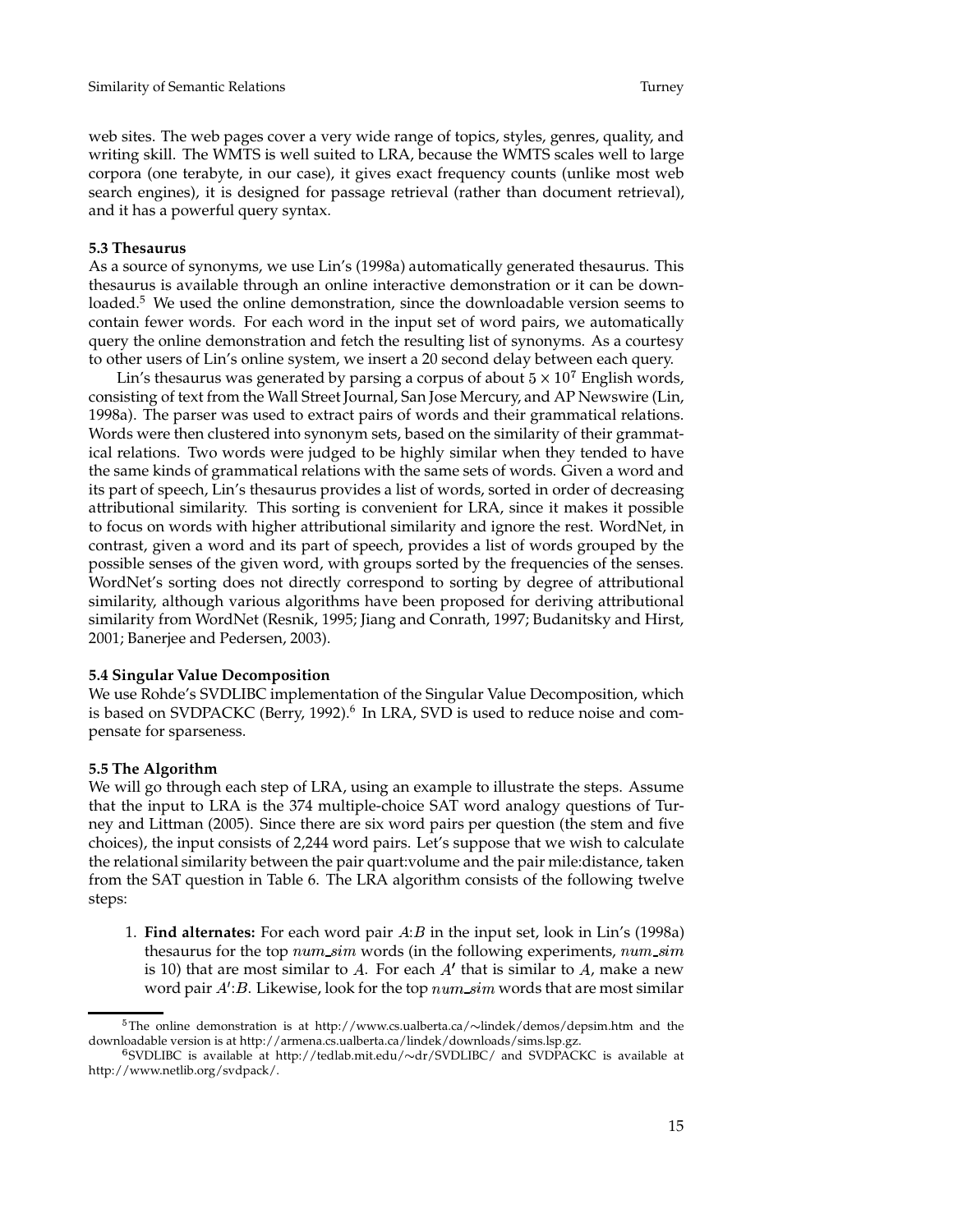| Stem:     |                   | quart:volume   |
|-----------|-------------------|----------------|
| Choices:  | (a)               | day:night      |
|           | (b)               | mile:distance  |
|           | $\left( c\right)$ | decade:century |
|           | (d)               | friction:heat  |
|           | (e)               | part:whole     |
| Solution: | b)                | mile:distance  |

# Table 6 This SAT question, from Claman (2000), is used to illustrate the steps in the LRA algorithm.

to  $B$ , and for each  $B'$ , make a new word pair  $A:B'$ .  $A:B$  is called the *original* pair and each  $A':B$  or  $A:B'$  is an *alternate* pair. The intent is that alternates should have almost the same semantic relations as the original. For each input pair, there will now be  $2 \times num\_sim$  alternate pairs. When looking for similar words in Lin's (1998a) thesaurus, avoid words that seem unusual (e.g., hyphenated words, words with three characters or less, words with non-alphabetical characters, multi-word phrases, and capitalized words). The first column in Table 7 shows the alternate pairs that are generated for the original pair quart:volume.

- 2. Filter alternates: For each original pair  $A:B$ , filter the  $2 \times num\_sim$  alternates as follows. For each alternate pair, send a query to the WMTS, to find the frequency of phrases that begin with one member of the pair and end with the other. The phrases cannot have more than  $max\_phrase$  words (we use  $max\_phrase = 5$ ). Sort the alternate pairs by the frequency of their phrases. Select the top  $\it{num\_filter}$  most frequent alternates and discard the remainder (we use  $num\_filter = 3$ , so 17 alternates are dropped). This step tends to eliminate alternates that have no clear semantic relation. The third column in Table 7 shows the frequency with which each pair co-occurs in a window of  $max\_phrase$  words. The last column in Table 7 shows the pairs that are selected.
- 3. Find phrases: For each pair (originals and alternates), make a list of phrases in the corpus that contain the pair. Query the WMTS for all phrases that begin with one member of the pair and end with the other (in either order). We ignore suffixes when searching for phrases that match a given pair. The phrases cannot have more than  $max\_phrase$  words and there must be at least one word between the two members of the word pair. These phrases give us information about the semantic relations between the words in each pair. A phrase with no words between the two members of the word pair would give us very little information about the semantic relations (other than that the words occur together with a certain frequency in a certain order). Table 8 gives some examples of phrases in the corpus that match the pair quart:volume.
- 4. Find patterns: For each phrase found in the previous step, build patterns from the intervening words. A pattern is constructed by replacing any or all or none of the intervening words with wild cards (one wild card can only replace one word). If a phrase is  $n$  words long, there are  $n-2$  intervening words between the members of the given word pair (e.g., between quart and volume). Thus a phrase with *n* words generates  $2^{(n-2)}$  patterns. (We use  $max\_phrase = 5$ , so a phrase generates at most eight patterns.) For each pattern, count the number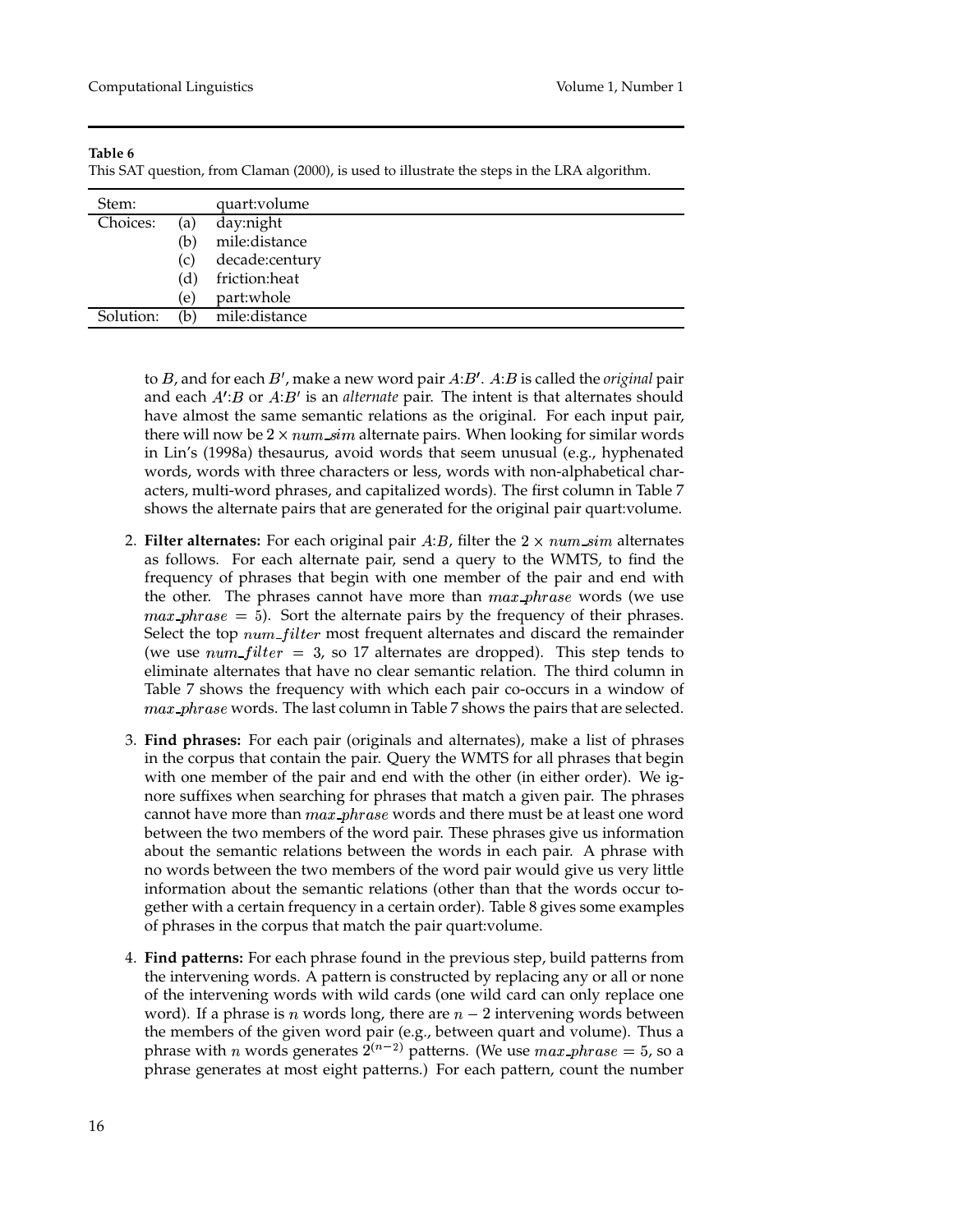Alternate forms of the original pair quart:volume. The first column shows the original pair and the alternate pairs. The second column shows Lin's similarity score for the alternate word compared to the original word. For example, the similarity between quart and pint is 0.210. The third column shows the frequency of the pair in the WMTS corpus. The fourth column shows the pairs that pass the filtering step (i.e., step 2).

| Word pair         | Similarity | Frequency | Filtering step         |
|-------------------|------------|-----------|------------------------|
| quart:volume      | NA         | 632       | accept (original pair) |
| pint:volume       | 0.210      | 372       |                        |
| gallon:volume     | 0.159      | 1500      | accept (top alternate) |
| liter:volume      | 0.122      | 3323      | accept (top alternate) |
| squirt:volume     | 0.084      | 54        |                        |
| pail:volume       | 0.084      | 28        |                        |
| vial:volume       | 0.084      | 373       |                        |
| pumping:volume    | 0.073      | 1386      | accept (top alternate) |
| ounce:volume      | 0.071      | 430       |                        |
| spoonful:volume   | 0.070      | 42        |                        |
| tablespoon:volume | 0.069      | 96        |                        |
| quart:turnover    | 0.229      | $\theta$  |                        |
| quart:output      | 0.225      | 34        |                        |
| quart:export      | 0.206      | 7         |                        |
| quart:value       | 0.203      | 266       |                        |
| quart:import      | 0.186      | 16        |                        |
| quart:revenue     | 0.185      | $\Omega$  |                        |
| quart:sale        | 0.169      | 119       |                        |
| quart:investment  | 0.161      | 11        |                        |
| quart:earnings    | 0.156      | $\Omega$  |                        |
| quart:profit      | 0.156      | 24        |                        |

# Table 8

Some examples of phrases that contain quart:volume. Suffixes are ignored when searching for matching phrases in the WMTS corpus. At least one word must occur between quart and volume. At most  $max\_phrase$  words can appear in a phrase.

| "quarts liquid volume"  | "volume in quarts"                   |
|-------------------------|--------------------------------------|
| "quarts of volume"      | "volume capacity quarts"             |
| "quarts in volume"      | "volume being about two quarts"      |
| "quart total volume"    | "volume of milk in quarts"           |
| "quart of spray volume" | "volume include measures like quart" |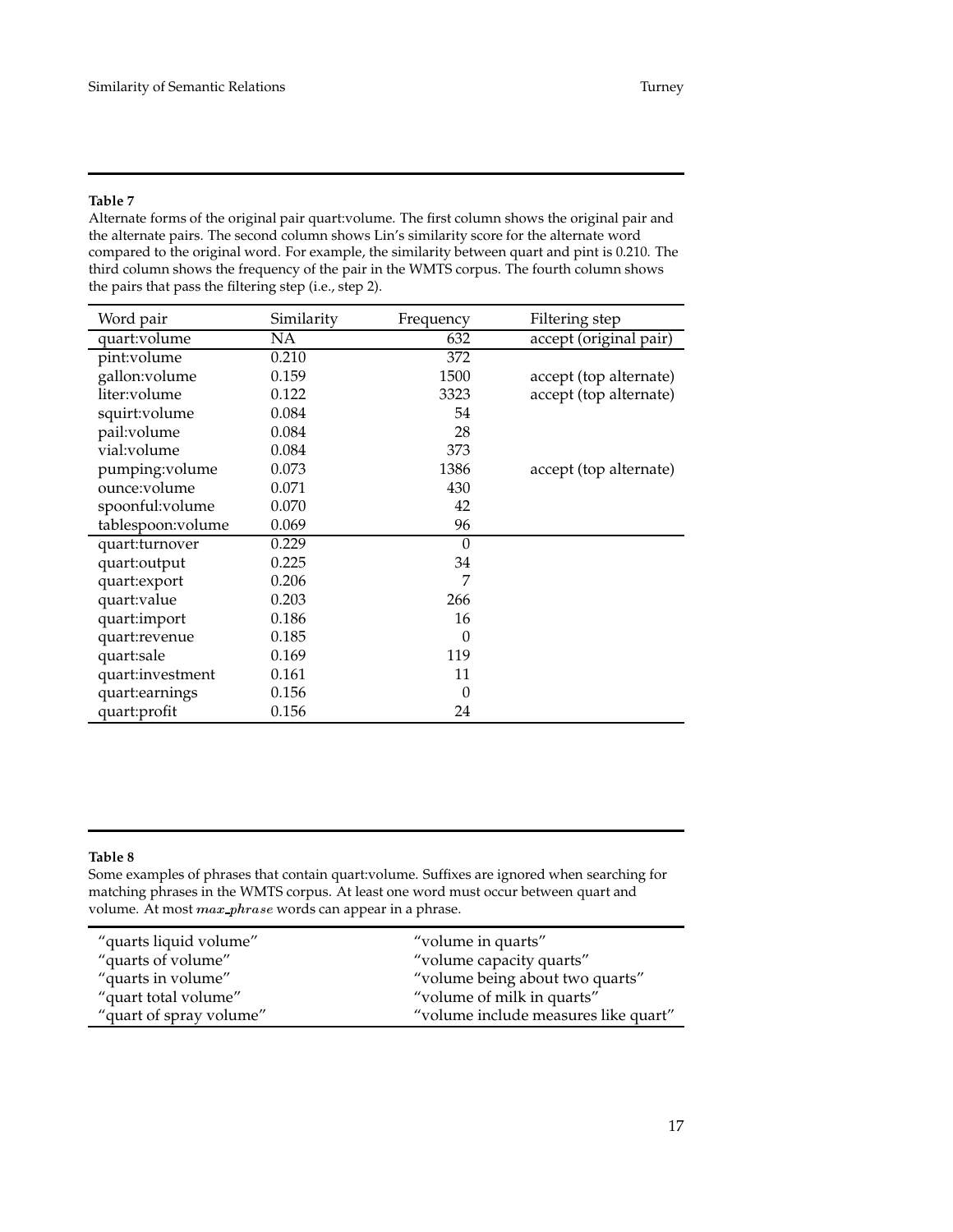Frequencies of various patterns for quart:volume. The asterisk "\*" represents the wildcard. Suffixes are ignored, so "quart" matches "quarts". For example, "quarts in volume" is one of the four phrases that match "quart  $P$  volume" when  $P$  is "in".

|                          | $P =$ "in" | $P =$ "* of" | $P = "of **"$ | $P =$ "* *" |
|--------------------------|------------|--------------|---------------|-------------|
| freq("quart $P$ volume") |            |              |               |             |
| freq("volume $P$ quart") |            |              |               |             |

of pairs (originals and alternates) with phrases that match the pattern (a wild card must match exactly one word). Keep the top  $num\_patterns$  most frequent patterns and discard the rest (we use  $num\_patterns = 4,000$ ). Typically there will be millions of patterns, so it is not feasible to keep them all.

- 5. **Map pairs to rows:** In preparation for building the matrix **X**, create a mapping of word pairs to row numbers. For each pair  $A:B$ , create a row for  $A:B$  and another row for  $B:A$ . This will make the matrix more symmetrical, reflecting our knowledge that the relational similarity between  $A:B$  and  $C:D$  should be the same as the relational similarity between  $B:A$  and  $D:C$ . This duplication of rows is examined in Section 6.6.
- 6. Map patterns to columns: Create a mapping of the top  $num\_patterns$  patterns to column numbers. For each pattern  $P$ , create a column for " $word_1$   $P$   $word_2$ " and another column for " $word_2$   $P$   $word_1$ ". Thus there will be 2  $\times$   $num\_patterns$ columns in **X**. This duplication of columns is examined in Section 6.6.
- 7. Generate a sparse matrix: Generate a matrix  $X$  in sparse matrix format, suitable for input to SVDLIBC. The value for the cell in row  $i$  and column  $j$  is the frequency of the *j*-th pattern (see step 6) in phrases that contain the *i*-th word pair (see step 5). Table 9 gives some examples of pattern frequencies for quart:volume.
- 8. Calculate entropy: Apply log and entropy transformations to the sparse matrix (Landauer and Dumais, 1997). These transformations have been found to be very helpful for information retrieval (Harman, 1986; Dumais, 1990). Let  $x_{i,j}$ be the cell in row *i* and column *j* of the matrix **X** from step 7. Let *m* be the number of rows in **X** and let *n* be the number of columns. We wish to weight the cell  $x_{i,j}$  by the entropy of the *j*-th column. To calculate the entropy of the column, we need to convert the column into a vector of probabilities. Let  $p_{i,j}$ be the probability of  $x_{i,j}$ , calculated by normalizing the column vector so that the sum of the elements is one,  $p_{i,j} = x_{i,j}/\sum_{k=1}^{m} x_{k,j}$ . The entropy of the j-th column is then  $H_j = -\sum_{k=1}^m p_{k,j} \log(p_{k,j})$ . Entropy is at its maximum when  $p_{i,j}$  is a uniform distribution,  $p_{i,j} = 1/m$ , in which case  $H_j = \log(m)$ . Entropy is at its minimum when  $p_{i,j}$  is 1 for some value of i and 0 for all other values of *i*, in which case  $H_j = 0$ . We want to give more weight to columns (patterns) with frequencies that vary substantially from one row (word pair) to the next, and less weight to columns that are uniform. Therefore we weight the cell  $x_{i,j}$  by  $w_j = 1 - H_j / \log(m)$ , which varies from 0 when  $p_{i,j}$  is uniform to 1 when entropy is minimal. We also apply the log transformation to frequencies,  $log(x_{i,j} + 1)$ . (Entropy is calculated with the original frequency values, before the log transformation is applied.) For all  $i$  and all  $j$ , replace the original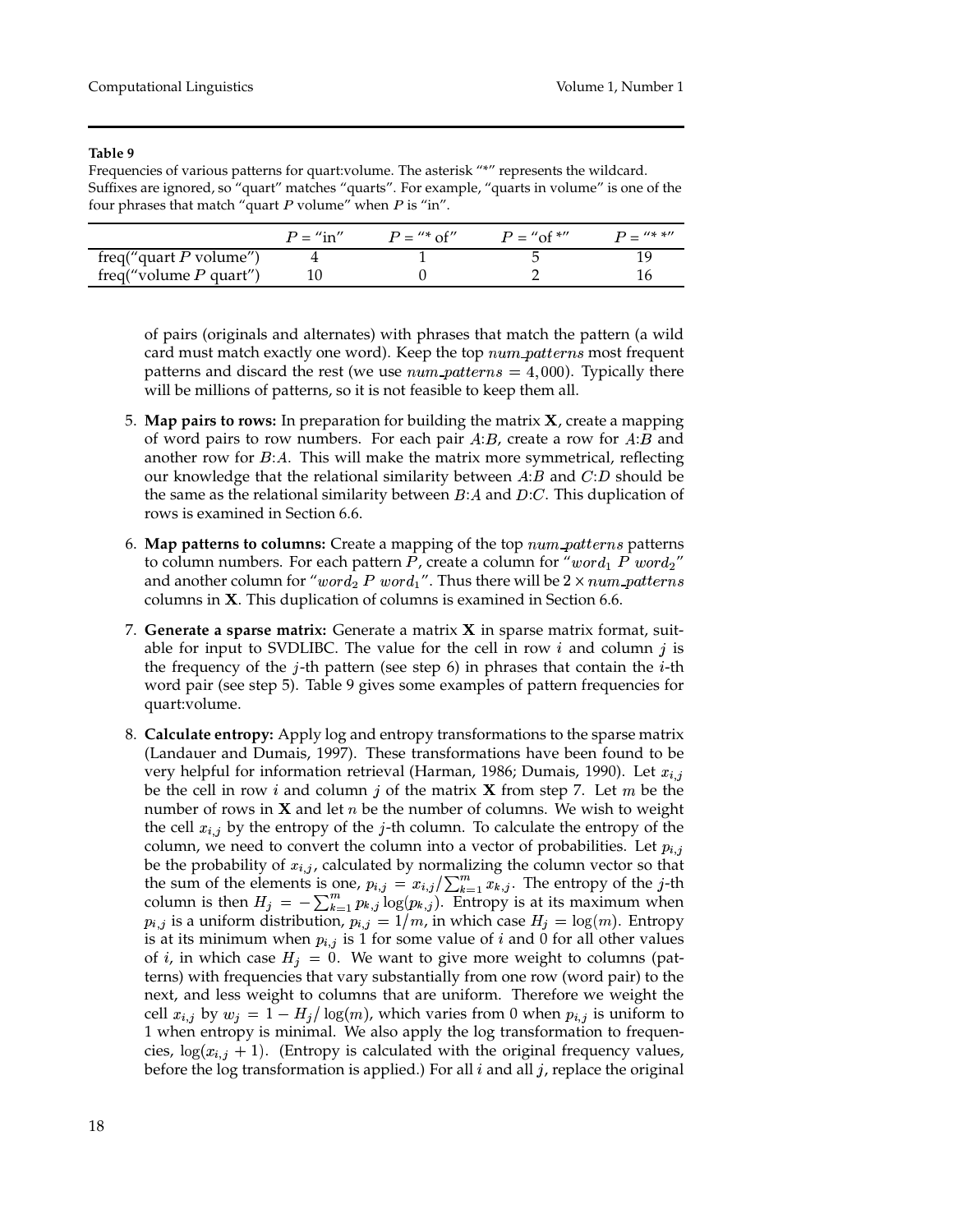value  $x_{i,j}$  in **X** by the new value  $w_j \log(x_{i,j} + 1)$ . This is an instance of the TF-IDF (Term Frequency-Inverse Document Frequency) family of transformations, which is familiar in information retrieval (Salton and Buckley, 1988; Baeza-Yates and Ribeiro-Neto, 1999):  $\log(x_{i,j}+1)$  is the TF term and  $w_j$  is the IDF term.

- 9. Apply SVD: After the log and entropy transformations have been applied to the matrix  $X$ , run SVDLIBC. SVD decomposes a matrix  $X$  into a product of three matrices  $U\Sigma V^{\scriptscriptstyle T}$ , where U and V are in column orthonormal form (i.e., the columns are orthogonal and have unit length:  $\mathbf{U}^T\mathbf{U} = \mathbf{V}^T\mathbf{V} = \mathbf{I}$ ) and  $\Sigma$  is a diagonal matrix of singular values (hence SVD) (Golub and Van Loan, 1996). If **X** is of rank r, then  $\Sigma$  is also of rank r. Let  $\Sigma_k$ , where  $k < r$ , be the diagonal matrix formed from the top  $k$  singular values, and let  $\mathbf{U}_k$  and  $\mathbf{V}_k$  be the matrices produced by selecting the corresponding columns from  $\mathbf{U}$ and V. The matrix  $\mathbf{U}_k \Sigma_k \mathbf{V}_k^T$  is the matrix of rank k that best approximates the original matrix  $X$ , in the sense that it minimizes the approximation errors. That is,  $\mathbf{\hat{X}} \ = \ \mathbf{U}_k \Sigma_k \mathbf{V}_k^T \ \text{minimizes} \ \left\| \mathbf{\hat{X}}-\mathbf{X} \right\|_- \ \text{over all} \ \text{m}$  $\|$  \_ over all matrices  $\mathbf{\hat{X}}$  of rank k, where  $\left\| \ldots \right\|_F$  denotes the Frobenius norm (Golub and Van Loan, 1996). We may think of this matrix  $\mathbf{U}_k \Sigma_k \mathbf{V}_k^T$  as a "smoothed" or "compressed" version of the original matrix. In the subsequent steps, we will be calculating cosines for row vectors. For this purpose, we can simplify calculations by dropping  ${\bf V}.$  The cosine of two vectors is their dot product, after they have been normalized to unit length. The matrix  $\mathbf{X} \mathbf{X}^T$  contains the dot products of all of the row vectors. We can find the dot product of the *i*-th and *j*-th row vectors by looking at the cell in row *i*, column *j* of the matrix  $\mathbf{X} \mathbf{X}^T$ . Since  $\mathbf{V}^T \mathbf{V} = \mathbf{I}$ , we have  $\mathbf{X} \mathbf{X}^T =$  $U\Sigma V^T (U\Sigma V^T)^T = U\Sigma V^T V \Sigma^T U^T = U\Sigma (U\Sigma)^T$ , which means that we can calculate cosines with the smaller matrix  $U\Sigma$ , instead of using  $\mathbf{X}~=~\mathbf{U}\Sigma\mathbf{V}^T$ (Deerwester et al., 1990).
- 10. Projection: Calculate  $\mathbf{U}_k \Sigma_k$  (we use  $k=300$ ). This matrix has the same number of rows as **X**, but only k columns (instead of  $2 \times num{\text{-}patterns}$  columns; in our experiments, that is 300 columns instead of 8,000). We can compare two word pairs by calculating the cosine of the corresponding row vectors in  $\mathbf{U}_k \Sigma_k.$ The row vector for each word pair has been projected from the original 8,000 dimensional space into a new 300 dimensional space. The value  $k~=~300$  is recommended by Landauer and Dumais (1997) for measuring the attributional similarity between words. We investigate other values in Section 6.4.
- 11. **Evaluate alternates:** Let  $A:B$  and  $C:D$  be any two word pairs in the input set. From step 2, we have  $(num\_filter + 1)$  versions of A:B, the original and  $num\_filter$  alternates. Likewise, we have  $(num\_filter + 1)$  versions of  $C.D.$ Therefore we have  $(num\_filter + 1)^2$  ways to compare a version of A:B with a version of  $C.D.$  Look for the row vectors in  $\mathbf{U}_k \Sigma_k$  that correspond to the versions of A:B and the versions of C:D and calculate the  $(num\_filter + 1)^2$ cosines (in our experiments, there are 16 cosines). For example, suppose  $A:B$ is quart: volume and  $C: D$  is mile: distance. Table 10 gives the cosines for the sixteen combinations.
- 12. Calculate relational similarity: The relational similarity between  $A:B$  and  $C:D$ is the average of the cosines, among the  $(num\_filter + 1)^2$  cosines from step 11, that are greater than or equal to the cosine of the original pairs,  $A:B$  and  $C:D$ . The requirement that the cosine must be greater than or equal to the original cosine is a way of filtering out poor analogies, which may be introduced in step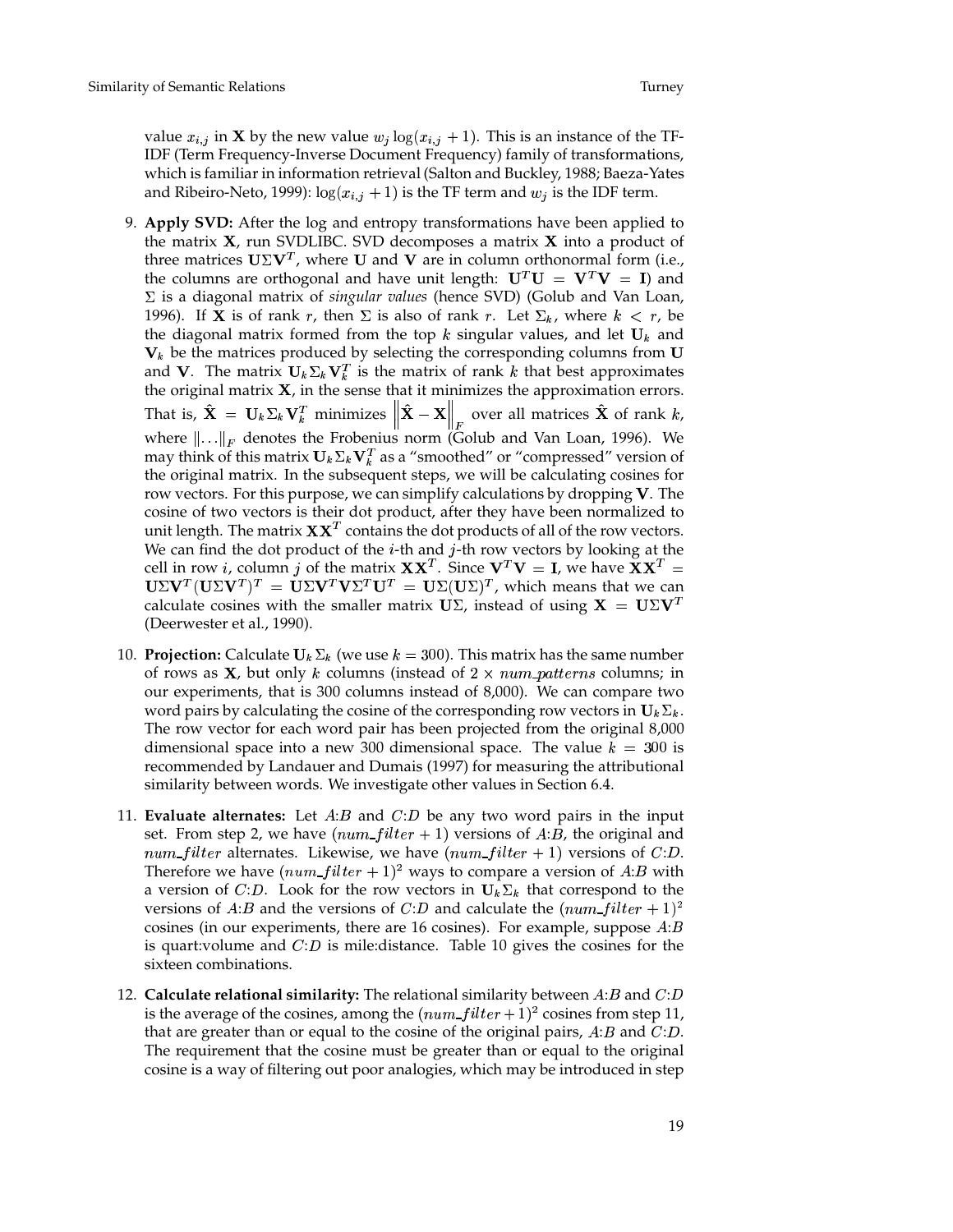The sixteen combinations and their cosines.  $A:B::C:D$  expresses the analogy "A is to B as C is to  $D''$ . The third column indicates those combinations for which the cosine is greater than or equal to the cosine of the original analogy, quart:volume::mile:distance.

| Word pairs                      | Cosine | Cosine $\geq$ original pairs |
|---------------------------------|--------|------------------------------|
| quart:volume::mile:distance     | 0.525  | yes (original pairs)         |
| quart:volume::feet:distance     | 0.464  |                              |
| quart:volume::mile:length       | 0.634  | yes                          |
| quart:volume::length:distance   | 0.499  |                              |
| liter:volume::mile:distance     | 0.736  | yes                          |
| liter:volume::feet:distance     | 0.687  | yes                          |
| liter:volume::mile:length       | 0.745  | yes                          |
| liter:volume::length:distance   | 0.576  | yes                          |
| gallon:volume::mile:distance    | 0.763  | yes                          |
| gallon:volume::feet:distance    | 0.710  | yes                          |
| gallon:volume::mile:length      | 0.781  | yes (highest cosine)         |
| gallon:volume::length:distance  | 0.615  | yes                          |
| pumping:volume::mile:distance   | 0.412  |                              |
| pumping:volume::feet:distance   | 0.439  |                              |
| pumping:volume::mile:length     | 0.446  |                              |
| pumping:volume::length:distance | 0.491  |                              |

1 and may have slipped through the filtering in step 2. Averaging the cosines, as opposed to taking their maximum, is intended to provide some resistance to noise. For quart:volume and mile:distance, the third column in Table 10 shows which alternates are used to calculate the average. For these two pairs, the average of the selected cosines is 0.677. In Table 7, we see that pumping:volume has slipped through the filtering in step 2, although it is not a good alternate for quart:volume. However, Table 10 shows that all four analogies that involve pumping:volume are dropped here, in step 12.

Steps 11 and 12 can be repeated for each two input pairs that are to be compared. This completes the description of LRA.

Table 11 gives the cosines for the sample SAT question. The choice pair with the highest average cosine (the choice with the largest value in column #1), choice (b), is the solution for this question; LRA answers the question correctly. For comparison, column #2 gives the cosines for the original pairs and column #3 gives the highest cosine. For this particular SAT question, there is one choice that has the highest cosine for all three columns, choice (b), although this is not true in general. Note that the gap between the first choice (b) and the second choice (d) is largest for the average cosines (column #1). This suggests that the average of the cosines (column #1) is better at discriminating the correct choice than either the original cosine (column #2) or the highest cosine (column #3).

# 6. Experiments with Word Analogy Questions

This section presents various experiments with 374 multiple-choice SAT word analogy questions.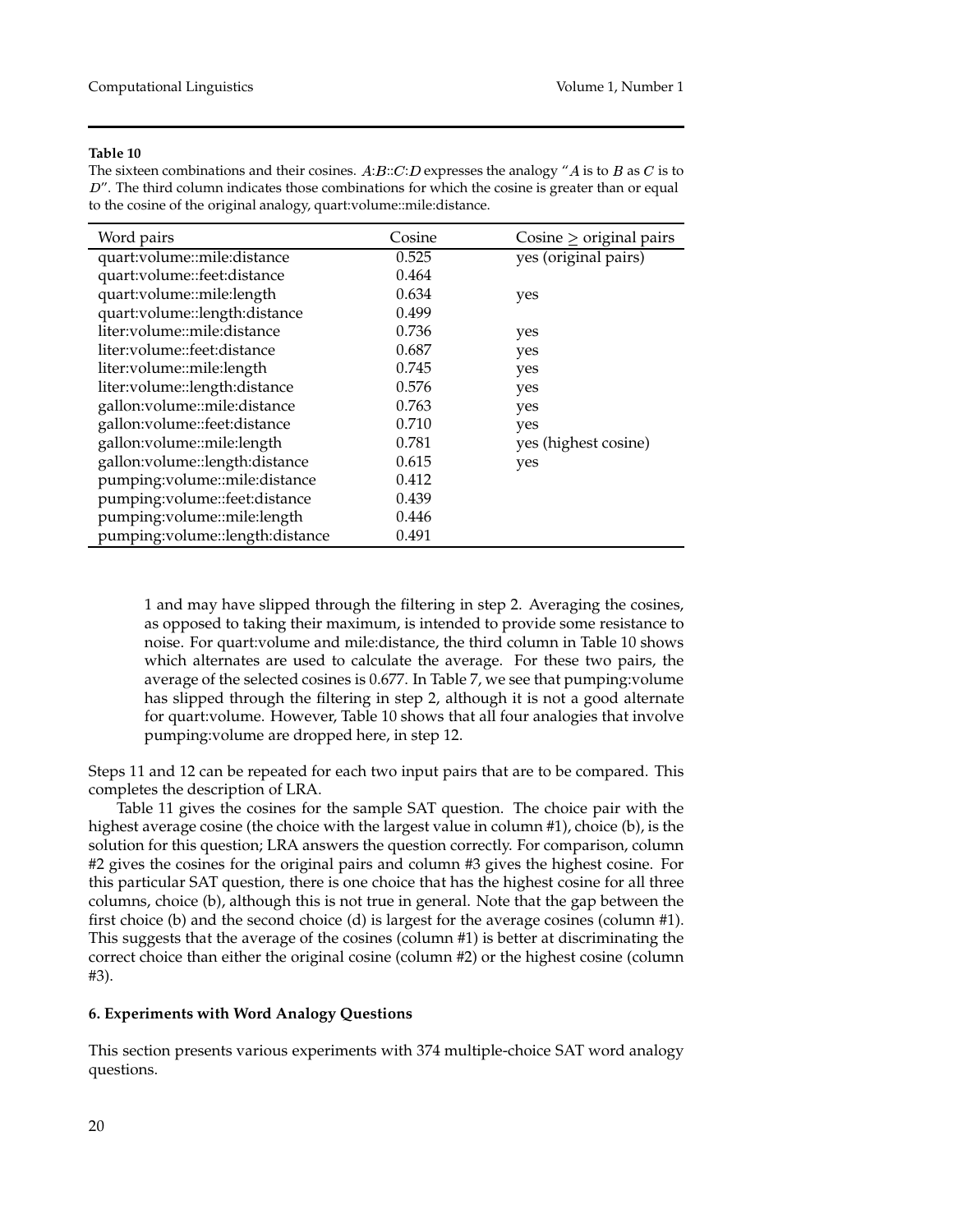Cosines for the sample SAT question given in Table 6. Column #1 gives the averages of the cosines that are greater than or equal to the original cosines (e.g., the average of the cosines that are marked "yes" in Table 10 is 0.677; see choice (b) in column #1). Column #2 gives the cosine for the original pairs (e.g., the cosine for the first pair in Table 10 is 0.525; see choice (b) in column #2). Column #3 gives the maximum cosine for the sixteen possible analogies (e.g., the maximum cosine in Table 10 is 0.781; see choice (b) in column #3).

|           |           |                | Average<br>cosines | Original<br>cosines | Highest<br>cosines |
|-----------|-----------|----------------|--------------------|---------------------|--------------------|
| Stem:     |           | quart:volume   | #1                 | #2                  | #3                 |
| Choices:  | (a)       | day:night      | 0.374              | 0.327               | 0.443              |
|           | (b)       | mile:distance  | 0.677              | 0.525               | 0.781              |
|           | (c)       | decade:century | 0.389              | 0.327               | 0.470              |
|           | (d)       | friction:heat  | 0.428              | 0.336               | 0.552              |
|           | (e)       | part:whole     | 0.370              | 0.330               | 0.408              |
| Solution: | (b)       | mile:distance  | 0.677              | 0.525               | 0.781              |
| Gap:      | $(b)-(d)$ |                | 0.249              | 0.189               | 0.229              |
|           |           |                |                    |                     |                    |

#### Table 12

Performance of LRA on the 374 SAT questions. Precision, recall, and  $F$  are reported as percentages. (The bottom five rows are included for comparison.)

| Algorithm                       | Precision | Recall |      |
|---------------------------------|-----------|--------|------|
| LRA                             | 56.8      | 56.1   | 56.5 |
| Veale (2004)                    | 42.8      | 42.8   | 42.8 |
| best attributional similarity   | 35.0      | 35.0   | 35.0 |
| random guessing                 | 20.0      | 20.0   | 20.0 |
| lowest co-occurrence frequency  | 16.8      | 16.8   | 16.8 |
| highest co-occurrence frequency | 11.8      | 11.8   | 11.8 |

#### 6.1 Baseline LRA System

Table 12 shows the performance of the baseline LRA system on the 374 SAT questions, using the parameter settings and configuration described in Section 5. LRA correctly answered 210 of the 374 questions. 160 questions were answered incorrectly and 4 questions were skipped, because the stem pair and its alternates were represented by zero vectors. The performance of LRA is significantly better than the lexicon-based approach of Veale (2004) (see Section 3.1) and the best performance using attributional similarity (see Section 2.3), with 95% confidence, according to the Fisher Exact Test (Agresti, 1990).

As another point of reference, consider the simple strategy of always guessing the choice with the highest co-occurrence frequency. The idea here is that the words in the solution pair may occur together frequently, because there is presumably a clear and meaningful relation between the solution words, whereas the distractors may only occur together rarely, because they have no meaningful relation. This strategy is signifcantly *worse* than random guessing. The opposite strategy, always guessing the choice pair with the lowest co-occurrence frequency, is also worse than random guessing (but not significantly). It appears that the designers of the SAT questions deliberately chose distractors that would thwart these two strategies.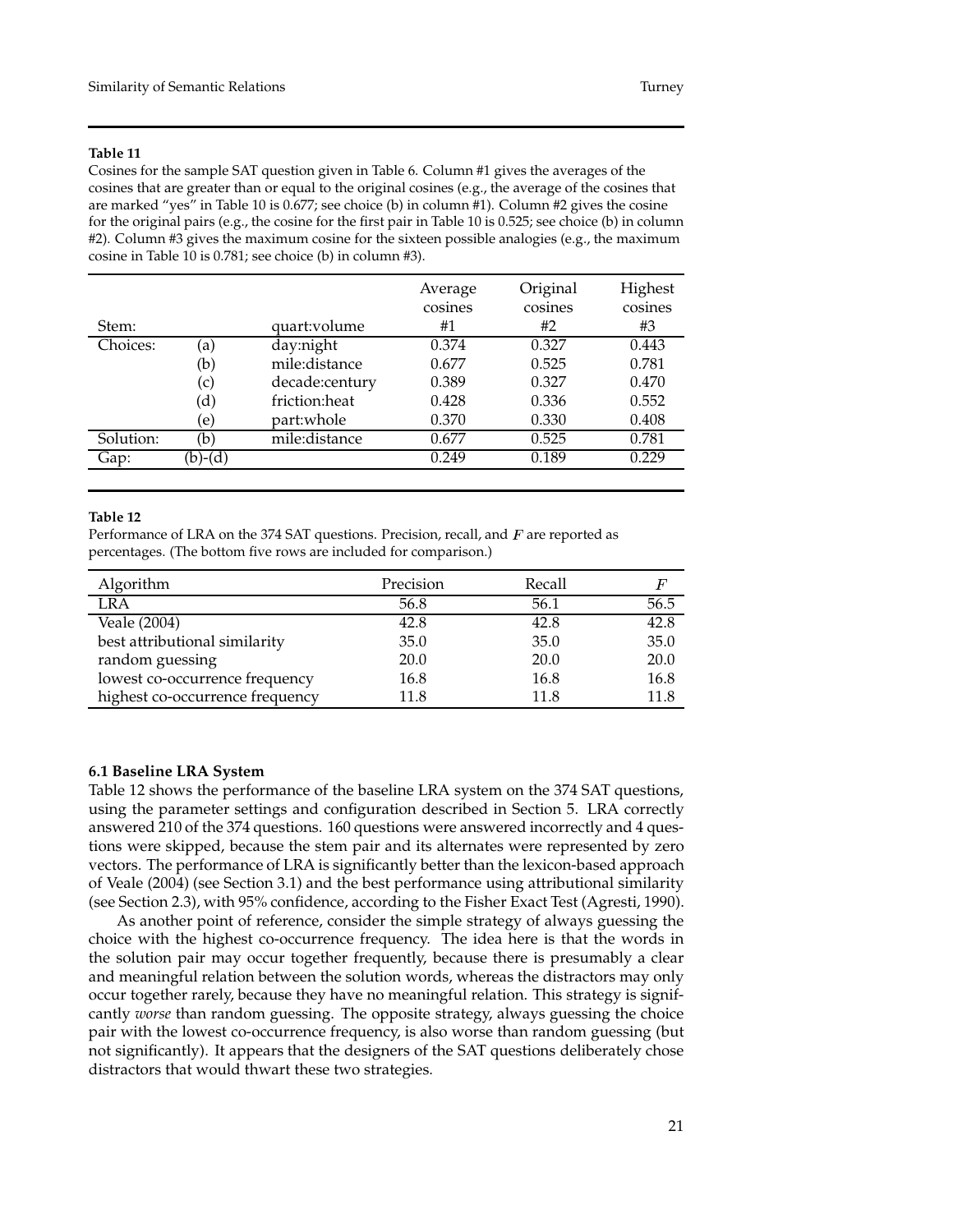| Step  | Description                     | Time H:M:S | Hardware            |
|-------|---------------------------------|------------|---------------------|
|       | Find alternates                 | 24:56:00   | 1 CPU               |
| 2     | Filter alternates               | 0:00:02    | 1 CPU               |
| 3     | Find phrases                    | 109:52:00  | 16 CPU <sub>s</sub> |
| 4     | Find patterns                   | 33:41:00   | 1 CPU               |
| 5     | Map pairs to rows               | 0:00:02    | 1 CPU               |
| 6     | Map patterns to columns         | 0:00:02    | 1 CPU               |
| 7     | Generate a sparse matrix        | 38:07:00   | 1 CPU               |
| 8     | Calculate entropy               | 0:11:00    | 1 CPU               |
| 9     | Apply SVD                       | 0:43:28    | 1 CPU               |
| 10    | Projection                      | 0:08:00    | 1 CPU               |
| 11    | Evaluate alternates             | 2:11:00    | 1 CPU               |
| 12    | Calculate relational similarity | 0:00:02    | 1 CPU               |
| Total |                                 | 209:49:36  |                     |

# Table 13 LRA elapsed run time.

With 374 questions and 6 word pairs per question (one stem and five choices), there are 2,244 pairs in the input set. In step 2, introducing alternate pairs multiplies the number of pairs by four, resulting in 8,976 pairs. In step 5, for each pair  $A:B$ , we add B:A, yielding 17,952 pairs. However, some pairs are dropped because they correspond to zero vectors (they do not appear together in a window of five words in the WMTS corpus). Also, a few words do not appear in Lin's thesaurus, and some word pairs appear twice in the SAT questions (e.g., lion:cat). The sparse matrix (step 7) has 17,232 rows (word pairs) and 8,000 columns (patterns), with a density of 5.8% (percentage of nonzero values).

Table 13 gives the time required for each step of LRA, a total of almost nine days. All of the steps used a single CPU on a desktop computer, except step 3, finding the phrases for each word pair, which used a 16 CPU Beowulf cluster. Most of the other steps are parallelizable; with a bit of programming effort, they could also be executed on the Beowulf cluster. All CPUs (both desktop and cluster) were 2.4 GHz Intel Xeons. The desktop computer had 2 GB of RAM and the cluster had a total of 16 GB of RAM.

#### 6.2 LRA versus VSM

Table 14 compares LRA to the Vector Space Model with the 374 analogy questions. VSM-AV refers to the VSM using AltaVista's database as a corpus. The VSM-AV results are taken from Turney and Littman (2005). As mentioned in Section 4.2, we estimate this corpus contained about  $5 \times 10^{11}$  English words at the time the VSM-AV experiments took place. VSM-WMTS refers to the VSM using the WMTS, which contains about  $5 \times$  $10^{10}$  English words. We generated the VSM-WMTS results by adapting the VSM to the WMTS. The algorithm is slightly different from Turney and Littman (2005), because we used passage frequencies instead of document frequencies.

All three pairwise differences in recall in Table 14 are statistically significant with 95% confidence, using the Fisher Exact Test (Agresti, 1990). The pairwise differences in precision between LRA and the two VSM variations are also significant, but the difference in precision between the two VSM variations (42.4% versus 47.7%) is not significant. Although VSM-AV has a corpus ten times larger than LRA's, LRA still performs better than VSM-AV.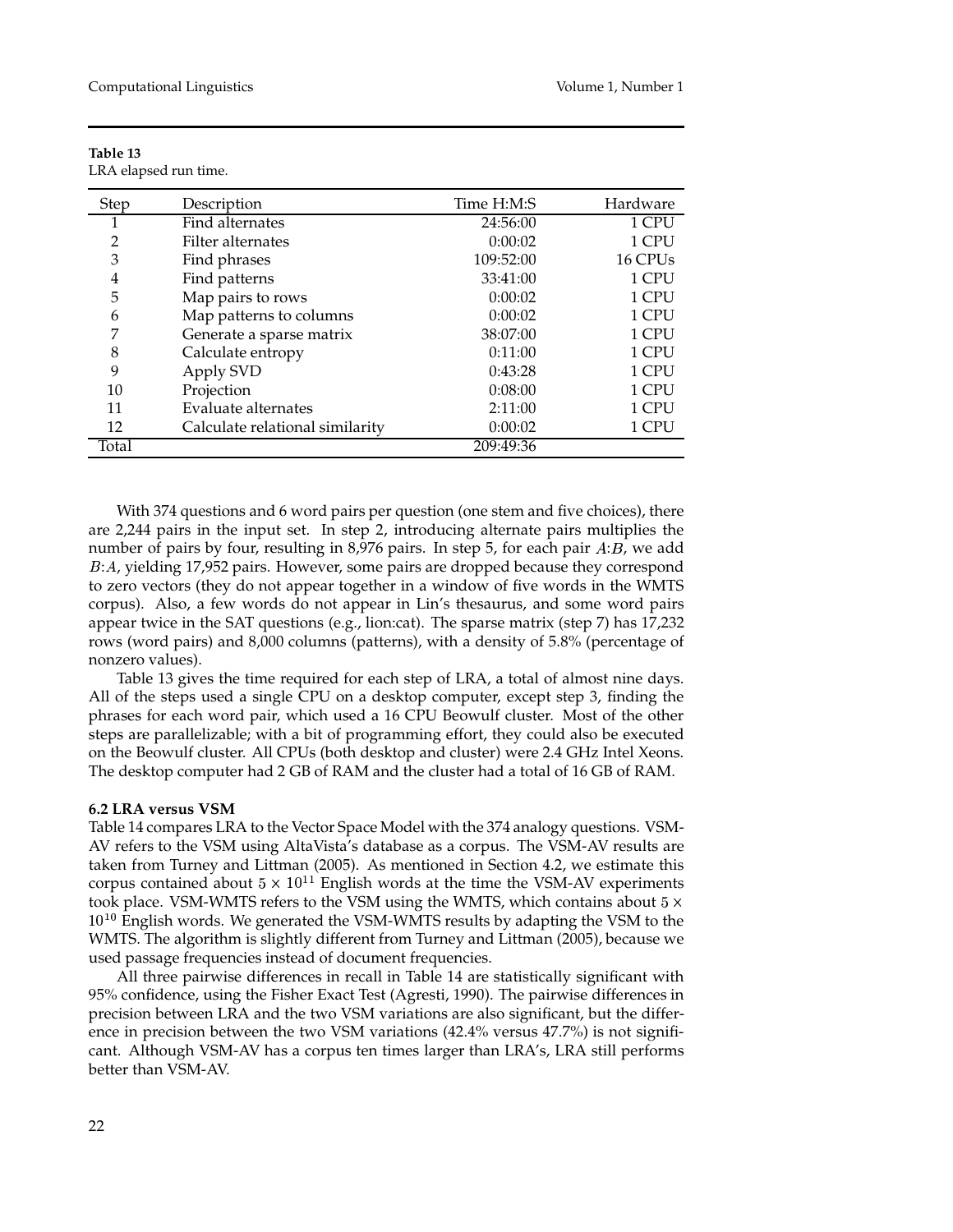| Algorithm     | Correct | Incorrect | Skipped | Precision | Recall |      |
|---------------|---------|-----------|---------|-----------|--------|------|
| <b>VSM-AV</b> | 176     | 193       |         | 47.7      | 47.1   | 47.4 |
| VSM-WMTS      | 144     | 196       | 34      | 42.4      | 38.5   | 40.3 |
| LRA           | 210     | 160       |         | 56.8      | 56.1   | 56.5 |

Table 14 LRA versus VSM with 374 SAT analogy questions.

Comparing VSM-AV to VSM-WMTS, the smaller corpus has reduced the score of the VSM, but much of the drop is due to the larger number of questions that were skipped (34 for VSM-WMTS versus 5 for VSM-AV). With the smaller corpus, many more of the input word pairs simply do not appear together in short phrases in the corpus. LRA is able to answer as many questions as VSM-AV, although it uses the same corpus as VSM-WMTS, because Lin's thesaurus allows LRA to substitute synonyms for words that are not in the corpus.

VSM-AV required 17 days to process the 374 analogy questions (Turney and Littman, 2005), compared to 9 days for LRA. As a courtesy to AltaVista, Turney and Littman (2005) inserted a five second delay between each query. Since the WMTS is running locally, there is no need for delays. VSM-WMTS processed the questions in only one day.

# 6.3 Human Performance

The average performance of college-bound senior high school students on verbal SAT questions corresponds to a recall (percent correct) of about 57% (Turney and Littman, 2005). The SAT I test consists of 78 verbal questions and 60 math questions (there is also an SAT II test, covering specific subjects, such as chemistry). Analogy questions are only a subset of the 78 verbal SAT questions. If we assume that the difficulty of our 374 analogy questions is comparable to the difficulty of the 78 verbal SAT I questions, then we can estimate that the average college-bound senior would correctly answer about 57% of the 374 analogy questions.

Of our 374 SAT questions, 190 are from a collection of ten official SAT tests (Claman, 2000). On this subset of the questions, LRA has a recall of 61.1%, compared to a recall of 51.1% on the other 184 questions. The 184 questions that are not from Claman (2000) seem to be more difficult. This indicates that we may be underestimating how well LRA performs, relative to college-bound senior high school students. Claman (2000) suggests that the analogy questions may be somewhat harder than other verbal SAT questions, so we may be slightly overestimating the mean human score on the analogy questions.

Table 15 gives the 95% confidence intervals for LRA, VSM-AV, and VSM-WMTS, calculated by the Binomial Exact Test (Agresti, 1990). There is no significant difference between LRA and human performance, but VSM-AV and VSM-WMTS are significantly below human-level performance.

# 6.4 Varying the Parameters in LRA

There are several parameters in the LRA algorithm (see Section 5.5). The parameter values were determined by trying a small number of possible values on a small set of questions that were set aside. Since LRA is intended to be an unsupervised learning algorithm, we did not attempt to tune the parameter values to maximize the precision and recall on the 374 SAT questions. We hypothesized that LRA is relatively insensitive to the values of the parameters.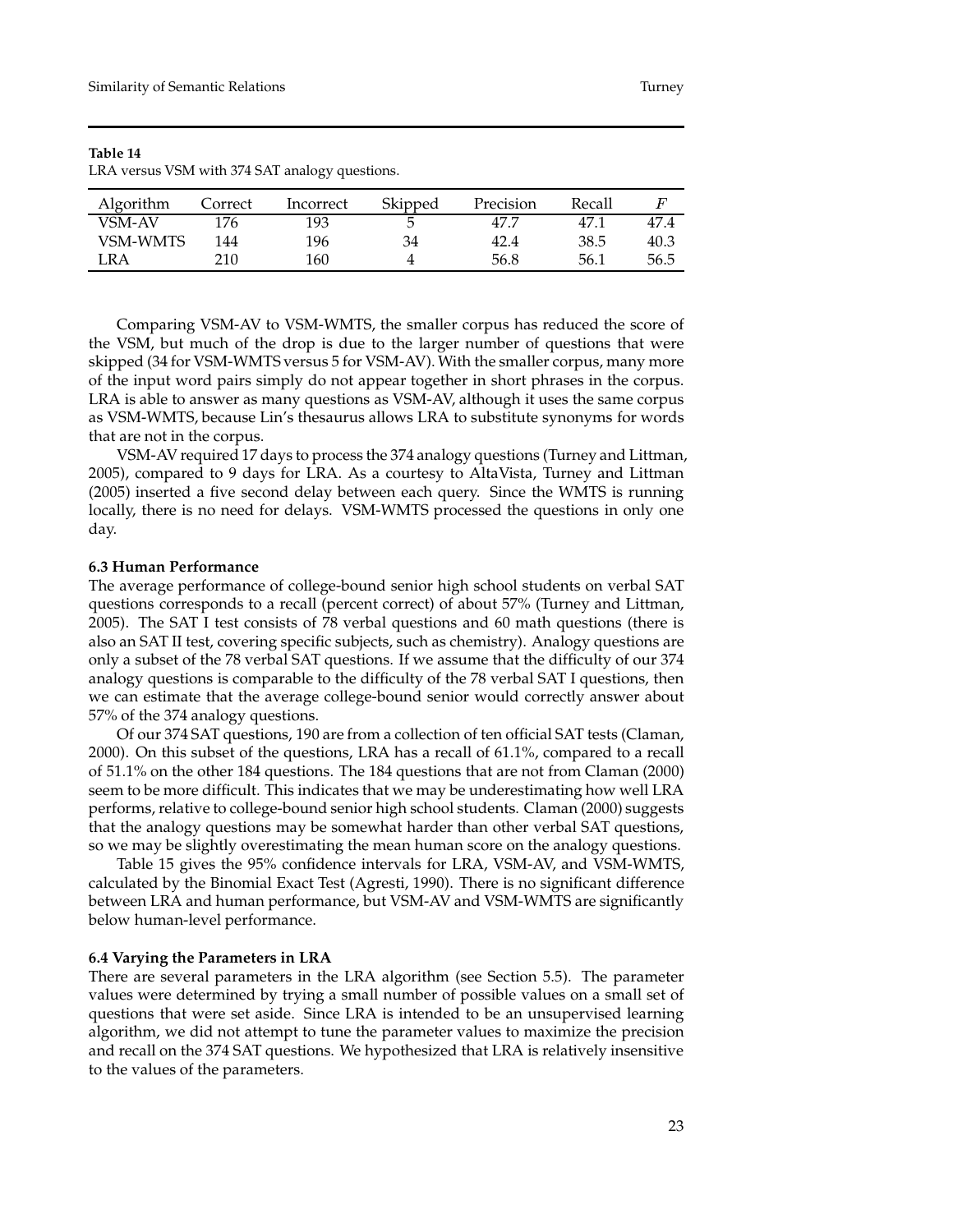Comparison with human SAT performance. The last column in the table indicates whether (YES) or not (NO) the average human performance (57%) falls within the 95% confidence interval of the corresponding algorithm's performance. The confidence intervals are calculated using the Binomial Exact Test (Agresti, 1990).

| System   | Recall      | 95% confidence      | Human-level |
|----------|-------------|---------------------|-------------|
|          | (% correct) | interval for recall | (57%)       |
| VSM-AV   |             | $42.2 - 52.5$       | NO          |
| VSM-WMTS | 38.5        | 33.5–43.6           | NO          |
| I R A    | 56.1        | $51.0 - 61.2$       | YES         |

Table 16 shows the variation in the performance of LRA as the parameter values are adjusted. We take the baseline parameter settings (given in Section 5.5) and vary each parameter, one at a time, while holding the remaining parameters fixed at their baseline values. None of the precision and recall values are significantly different from the baseline, according to the Fisher Exact Test (Agresti, 1990), at the 95% confidence level. This supports the hypothesis that the algorithm is not sensitive to the parameter values.

Although a full run of LRA on the 374 SAT questions takes nine days, for some of the parameters it is possible to reuse cached data from previous runs. We limited the experiments with  $num\_sim$  and  $max\_phrase$  because caching was not as helpful for these parameters, so experimenting with them required several weeks.

# 6.5 Ablation Experiments

As mentioned in the introduction, LRA extends the VSM approach of Turney and Littman (2005) by (1) exploring variations on the analogies by replacing words with synonyms (step 1), (2) automatically generating connecting patterns (step 4), and (3) smoothing the data with SVD (step 9). In this subsection, we ablate each of these three components to assess their contribution to the performance of LRA. Table 17 shows the results.

Without SVD (compare column #1 to #2 in Table 17), performance drops, but the drop is not statistically significant with 95% confidence, according to the Fisher Exact Test (Agresti, 1990). However, we hypothesize that the drop in performance would be significant with a larger set of word pairs. More word pairs would increase the sample size, which would decrease the 95% confidence interval, which would likely show that SVD is making a significant contribution. Furthermore, more word pairs would increase the matrix size, which would give SVD more leverage. For example, Landauer and Dumais (1997) apply SVD to a matrix of of 30,473 columns by 60,768 rows, but our matrix here is 8,000 columns by 17,232 rows. We are currently gathering more SAT questions, to test this hypothesis.

Without synonyms (compare column #1 to #3 in Table 17), recall drops significantly (from 56.1% to 49.5%), but the drop in precision is not significant. When the synonym component is dropped, the number of skipped questions rises from 4 to 22, which demonstrates the value of the synonym component of LRA for compensating for sparse data.

When both SVD and synonyms are dropped (compare column #1 to #4 in Table 17), the decrease in recall is significant, but the decrease in precision is not significant. Again, we believe that a larger sample size would show the drop in precision is significant.

If we eliminate both synonyms and SVD from LRA, all that distinguishes LRA from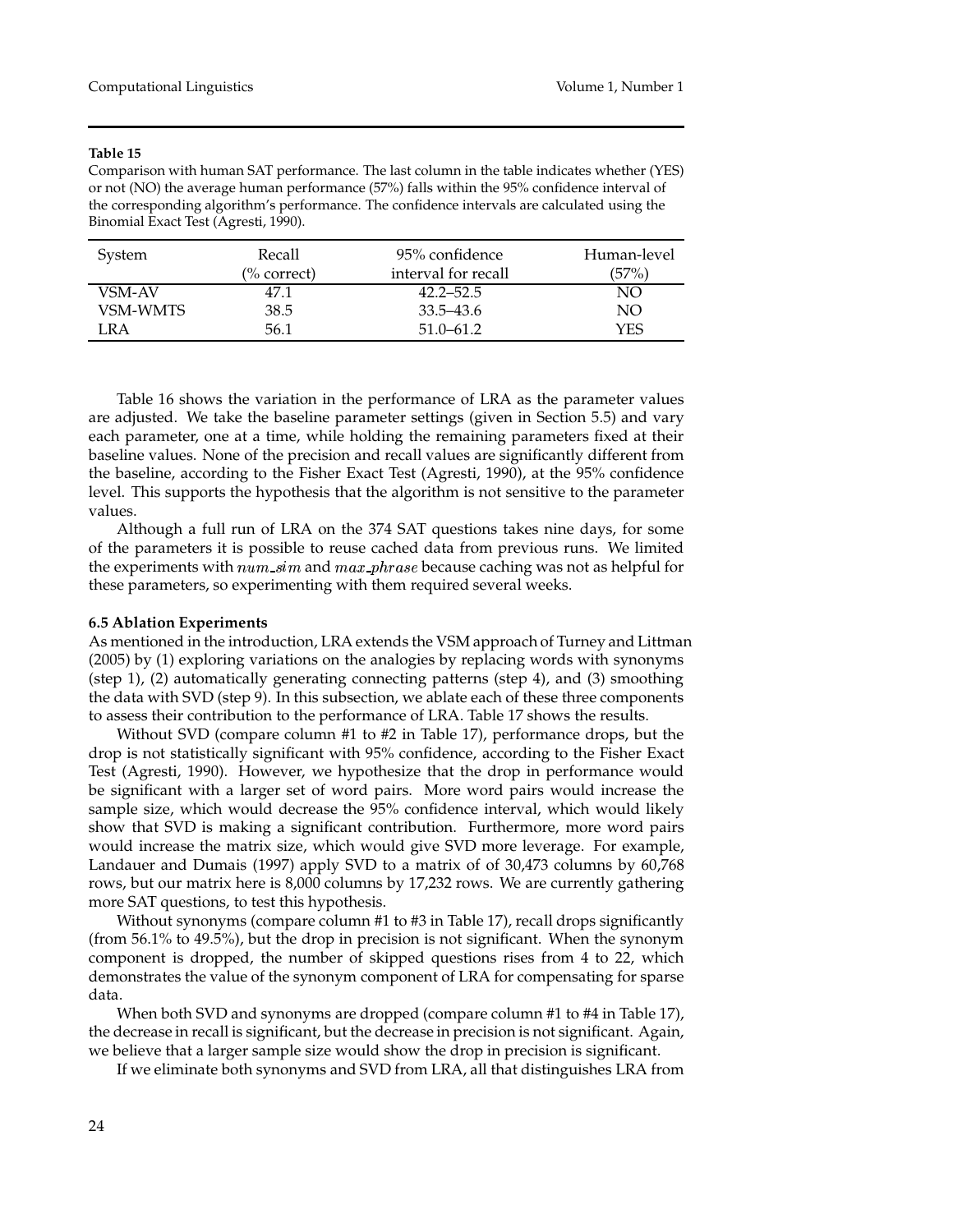Variation in performance with different parameter values. The Baseline column marks the baseline parameter values. The Step column gives the step number in Section 5.5 where each parameter is discussed.

| Parameter             | Baseline      | Value          | Step           | Precision | Recall | $\boldsymbol{F}$ |
|-----------------------|---------------|----------------|----------------|-----------|--------|------------------|
| $num \, \mathit{sim}$ |               | 5              | 1              | 54.2      | 53.5   | 53.8             |
| $num \, \mathit{sim}$ | $\Rightarrow$ | 10             | 1              | 56.8      | 56.1   | 56.5             |
| $num\_sim$            |               | 15             | 1              | 54.1      | 53.5   | 53.8             |
| $max\_phrase$         |               | 4              | $\overline{2}$ | 55.8      | 55.1   | 55.5             |
| $max\_phrase$         | $\Rightarrow$ | 5              | $\overline{2}$ | 56.8      | 56.1   | 56.5             |
| $max\_phrase$         |               | 6              | 2              | 56.2      | 55.6   | 55.9             |
| $num\_filter$         |               | $\mathbf{1}$   | $\overline{2}$ | 54.3      | 53.7   | 54.0             |
| $num\_filter$         |               | $\overline{2}$ | $\overline{2}$ | 55.7      | 55.1   | 55.4             |
| $num\_filter$         | $\Rightarrow$ | 3              | $\overline{2}$ | 56.8      | 56.1   | 56.5             |
| $num\_filter$         |               | 4              | $\overline{2}$ | 55.7      | 55.1   | 55.4             |
| $num\_filter$         |               | 5              | $\overline{2}$ | 54.3      | 53.7   | 54.0             |
| $num\_patterns$       |               | 1000           | $\overline{4}$ | 55.9      | 55.3   | 55.6             |
| $num\_patterns$       |               | 2000           | $\overline{4}$ | 57.6      | 57.0   | 57.3             |
| $num\_patterns$       |               | 3000           | 4              | 58.4      | 57.8   | 58.1             |
| $num\_patterns$       | $\Rightarrow$ | 4000           | $\overline{4}$ | 56.8      | 56.1   | 56.5             |
| $num\_patterns$       |               | 5000           | 4              | 57.0      | 56.4   | 56.7             |
| $num\_patterns$       |               | 6000           | $\overline{4}$ | 57.0      | 56.4   | 56.7             |
| $num\_patterns$       |               | 7000           | $\overline{4}$ | 58.1      | 57.5   | 57.8             |
| $\boldsymbol{k}$      |               | 100            | 10             | 55.7      | 55.1   | 55.4             |
| $\boldsymbol{k}$      | $\Rightarrow$ | 300            | 10             | 56.8      | 56.1   | 56.5             |
| $\boldsymbol{k}$      |               | 500            | 10             | 57.6      | 57.0   | 57.3             |
| $\boldsymbol{k}$      |               | 700            | 10             | 56.5      | 55.9   | 56.2             |
| $\boldsymbol{k}$      |               | 900            | 10             | 56.2      | 55.6   | 55.9             |

# Table 17

Results of ablation experiments.

|           | LRA<br>baseline | <b>LRA</b> | LRA         | <b>LRA</b><br>no SVD |          |
|-----------|-----------------|------------|-------------|----------------------|----------|
|           | system          | no SVD     | no synonyms | no synonyms          | VSM-WMTS |
|           | #1              | #2         | #3          | #4                   | #5       |
| Correct   | 210             | 198        | 185         | 178                  | 144      |
| Incorrect | 160             | 172        | 167         | 173                  | 196      |
| Skipped   | 4               | 4          | 22          | 23                   | 34       |
| Precision | 56.8            | 53.5       | 52.6        | 50.7                 | 42.4     |
| Recall    | 56.1            | 52.9       | 49.5        | 47.6                 | 38.5     |
| F         | 56.5            | 53.2       | 51.0        | 49.1                 | 40.3     |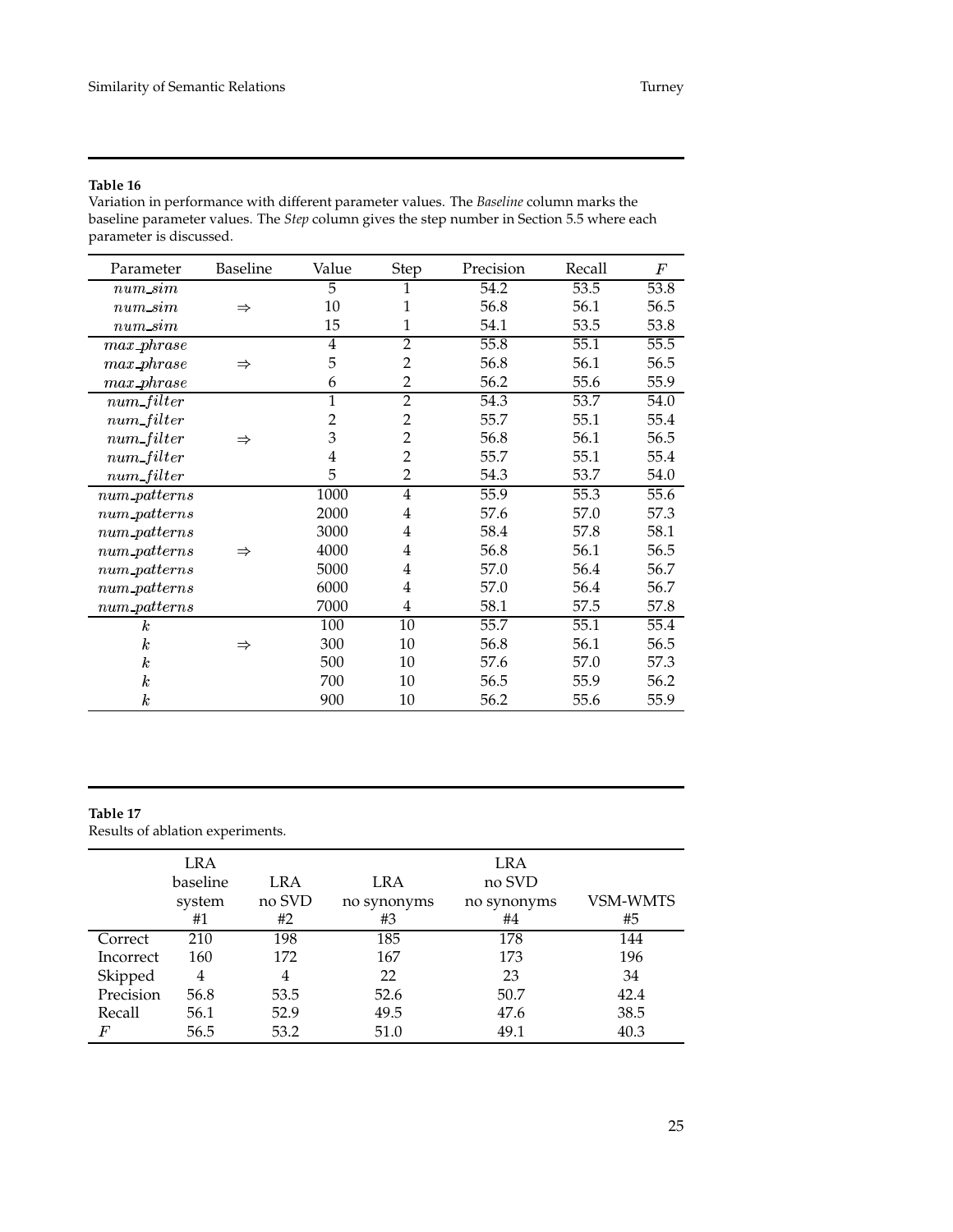VSM-WMTS is the patterns (step 4). The VSM approach uses a fixed list of 64 patterns to generate 128 dimensional vectors (Turney and Littman, 2005), whereas LRA uses a dynamically generated set of 4,000 patterns, resulting in 8,000 dimensional vectors. We can see the value of the automatically generated patterns by comparing LRA without synonyms and SVD (column #4) to VSM-WMTS (column #5). The difference in both precision and recall is statistically significant with 95% confidence, according to the Fisher Exact Test (Agresti, 1990).

The ablation experiments support the value of the patterns (step 4) and synonyms (step 1) in LRA, but the contribution of SVD (step 9) has not been proven, although we believe more data will support its effectiveness. Nonetheless, the three components together result in a 16% increase in  $F$  (compare #1 to #5).

#### 6.6 Matrix Symmetry

We know a priori that, if A:B::C:D, then B:A::D:C. For example, "mason is to stone as carpenter is to wood" implies "stone is to mason as wood is to carpenter". Therefore a good measure of relational similarity,  $\sin_{r}$ , should obey the following equation:

$$
\operatorname{sim}_{\mathbf{r}}(A:B,C:D) = \operatorname{sim}_{\mathbf{r}}(B:A,D:C) \tag{8}
$$

In steps 5 and 6 of the LRA algorithm (Section 5.5), we ensure that the matrix  $\boldsymbol{\mathrm{X}}$  is symmetrical, so that equation (8) is necessarily true for LRA. The matrix is designed so that the row vector for  $A:B$  is different from the row vector for  $B:A$  only by a permutation of the elements. The same permutation distinguishes the row vectors for C:D and D:C. Therefore the cosine of the angle between A:B and C:D must be identical to the cosine of the angle between  $B:A$  and  $D:C$  (see equation  $(7)$ ).

To discover the consequences of this design decision, we altered steps 5 and 6 so that symmetry is no longer preserved. In step  $5$ , for each word pair  $A:B$  that appears in the input set, we only have one row. There is no row for B:A unless B:A also appears in the input set. Thus the number of rows in the matrix dropped from 17,232 to 8,616.

In step 6, we no longer have two columns for each pattern  $P$ , one for " $word_1 \; P \; word_2$ " and another for " $word_2$  P  $word_1$ ". However, to be fair, we kept the total number of columns at 8,000. In step 4, we selected the top 8,000 patterns (instead of the top 4,000), distinguishing the pattern " $word_1$  P  $word_2$ " from the pattern " $word_2$  P  $word_1$ " (instead of considering them equivalent). Thus a pattern  $P$  with a high frequency is likely to appear in two columns, in both possible orders, but a lower frequency pattern might appear in only one column, in only one possible order.

These changes resulted in a slight decrease in performance. Recall dropped from 56.1% to 55.3% and precision dropped from 56.8% to 55.9%. The decrease is not statistically significant. However, the modified algorithm no longer obeys equation (8). Although dropping symmetry appears to cause no significant harm to the performance of the algorithm on the SAT questions, we prefer to retain symmetry, to ensure that equation (8) is satisfied.

Note that, if A:B::C:D, it does not follow that B:A::C:D. For example, it is false that "stone is to mason as carpenter is to wood". In general (except when the semantic relations between  $A$  and  $B$  are symmetrical), we have the following inequality:

$$
\operatorname{sim}_{\mathbf{r}}(A:B,C:D) \neq \operatorname{sim}_{\mathbf{r}}(B:A,C:D) \tag{9}
$$

Therefore we do *not* want  $A:B$  and  $B:A$  to be represented by identical row vectors, although it would ensure that equation (8) is satisfied.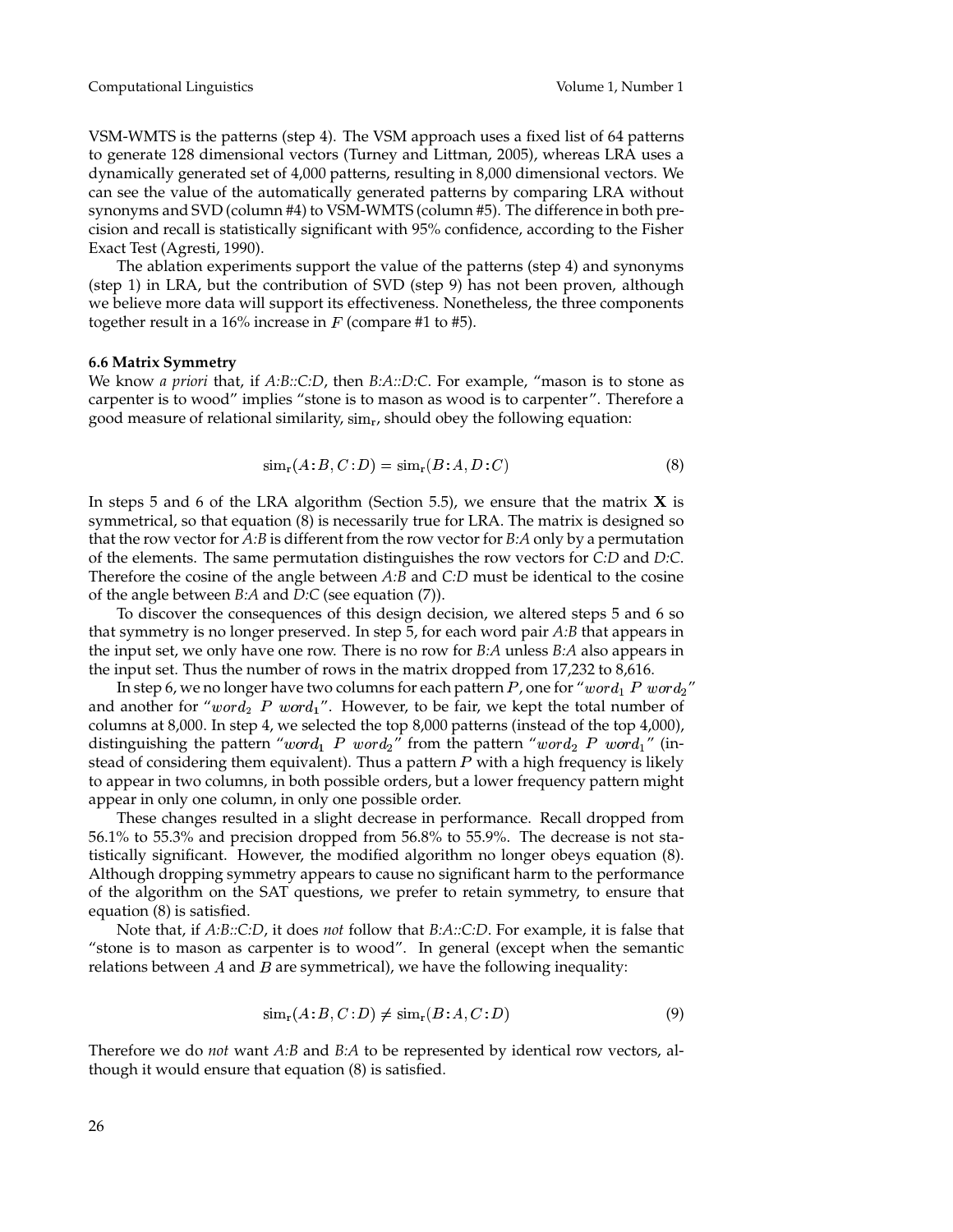| N    | Correct | Incorrect | Skipped | Precision | Recall | $_{F}$ |
|------|---------|-----------|---------|-----------|--------|--------|
|      | 114     | 179       | 81      | 38.9      | 30.5   | 34.2   |
| 3    | 146     | 206       | 22      | 41.5      | 39.0   | 40.2   |
| 10   | 167     | 201       | 6       | 45.4      | 44.7   | 45.0   |
| 30   | 174     | 196       | 4       | 47.0      | 46.5   | 46.8   |
| 100  | 178     | 192       | 4       | 48.1      | 47.6   | 47.8   |
| 300  | 192     | 178       | 4       | 51.9      | 51.3   | 51.6   |
| 1000 | 198     | 172       | 4       | 53.5      | 52.9   | 53.2   |
| 3000 | 207     | 163       | 4       | 55.9      | 55.3   | 55.6   |

Table 18 Performance as a function of  $N$ .

# 6.7 All Alternates versus Better Alternates

In step 12 of LRA, the relational similarity between  $A:B$  and  $C:D$  is the average of the cosines, among the  $(num\_filter + 1)^2$  cosines from step 11, that are greater than or equal to the cosine of the original pairs,  $A:B$  and  $C:D$ . That is, the average includes only those alternates that are "better" than the originals. Taking all alternates instead of the better alternates, recall drops from 56.1% to 40.4% and precision drops from 56.8% to 40.8%. Both decreases are statistically significant with 95% confidence, according to the Fisher Exact Test (Agresti, 1990).

#### 6.8 Interpreting Vectors

Suppose a word pair A:B corresponds to a vector  $r$  in the matrix **X**. It would be convenient if inspection of  $r$  gave us a simple explanation or description of the relation between  $A$  and  $B$ . For example, suppose the word pair ostrich:bird maps to the row vector  $r.$  It would be pleasing to look in  $r$  and find that the largest element corresponds to the pattern "is the largest" (i.e., "ostrich is the largest bird"). Unfortunately, inspection of  $r$  reveals no such convenient patterns.

We hypothesize that the semantic content of a vector is distributed over the whole vector; it is not concentrated in a few elements. To test this hypothesis, we modified step 10 of LRA. Instead of projecting the 8,000 dimensional vectors into the 300 dimensional space  $\mathbf{U}_k\Sigma_k$ , we use the matrix  $\mathbf{U}_k\Sigma_k\mathbf{V}_k^T$ . This matrix yields the same cosines as  $\mathbf{U}_k \Sigma_k$ , but preserves the original 8,000 dimensions, making it easier to interpret the row vectors. For each row vector in  $\mathbf{U}_k \Sigma_k \mathbf{V}_k^T$ , we select the N largest values and set all other values to zero. The idea here is that we will only pay attention to the  $N$  most important patterns in  $r$ ; the remaining patterns will be ignored. This reduces the length of the row vectors, but the cosine is the dot product of normalized vectors (all vectors are normalized to unit length; see equation (7)), so the change to the vector lengths has no impact; only the angle of the vectors is important. If most of the semantic content is in the  $N$  largest elements of  $r$ , then setting the remaining elements to zero should have relatively little impact.

Table 18 shows the performance as  $N$  varies from 1 to 3,000. The precision and recall are significantly below the baseline LRA until  $N \geq 300$  (95% confidence, Fisher Exact Test). In other words, for a typical SAT analogy question, we need to examine the top 300 patterns to explain why LRA selected one choice instead of another.

We are currently working on an extension of LRA that will explain with a single pattern why one choice is better than another. We have had some promising results, but this work is not yet mature. However, we can confidently claim that interpreting the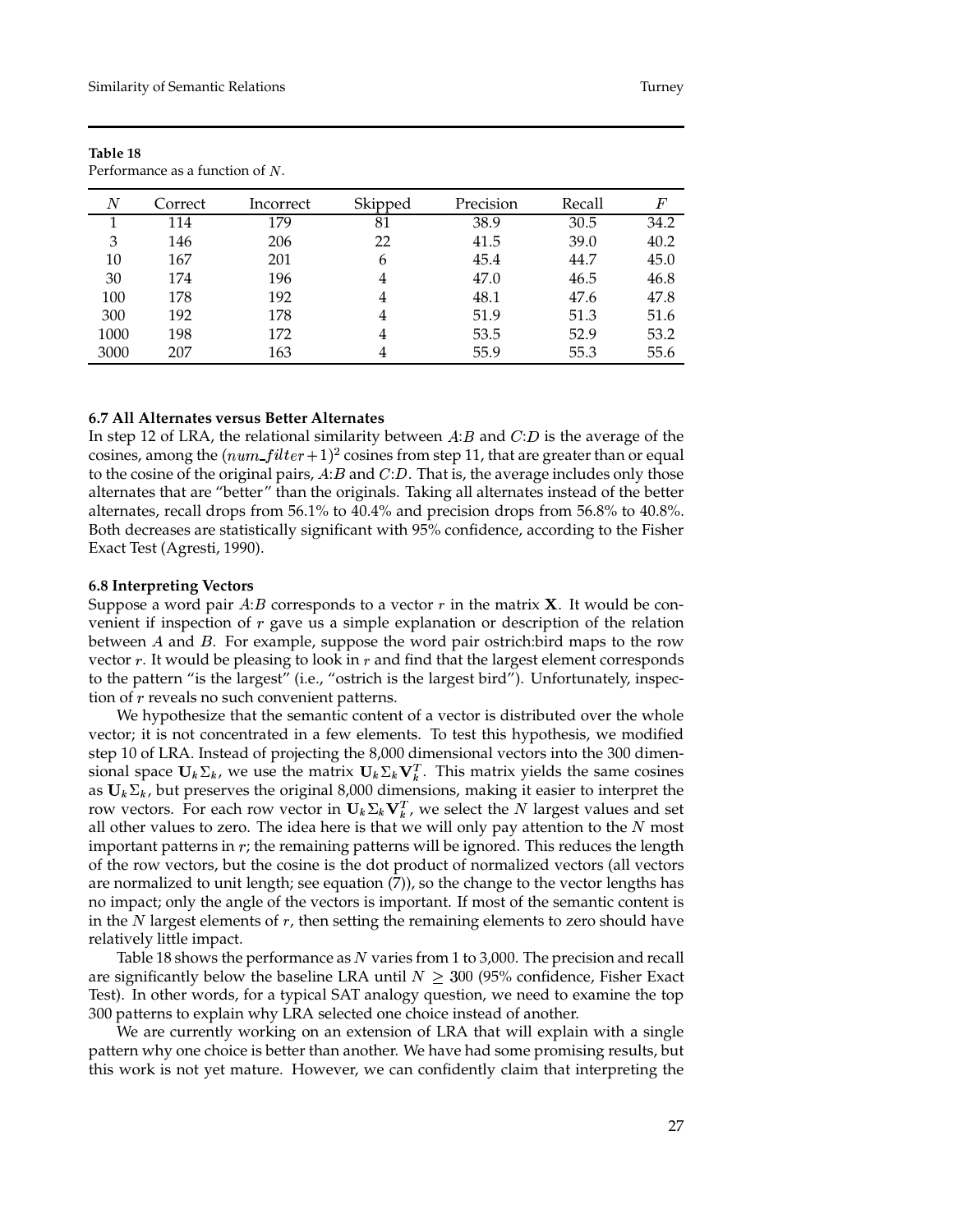vectors is not trivial.

#### 6.9 Manual Patterns versus Automatic Patterns

Turney and Littman (2005) used 64 manually generated patterns whereas LRA uses 4,000 automatically generated patterns. We know from Section 6.5 that the automatically generated patterns are significantly better than the manually generated patterns. It may be interesting to see how many of the manually generated patterns appear within the automatically generated patterns. If we require an exact match, 50 of the 64 manual patterns can be found in the automatic patterns. If we are lenient about wildcards, and count the pattern "not the" as matching "\* not the" (for example), then 60 of the 64 manual patterns appear within the automatic patterns. This suggests that the improvement in performance with the automatic patterns is due to the increased quantity of patterns, rather than a qualitative difference in the patterns.

Turney and Littman (2005) point out that some of their 64 patterns have been used by other researchers. For example, Hearst (1992) used the pattern "such as" to discover hyponyms and Berland and Charniak (1999) used the pattern "of the" to discover meronyms. Both of these patterns are included in the 4,000 patterns automatically generated by LRA.

The novelty in Turney and Littman (2005) is that their patterns are not used to mine text for instances of word pairs that fit the patterns (Hearst, 1992; Berland and Charniak, 1999); instead, they are used to gather frequency data for building vectors that represent the relation between a given pair of words. The results in Section 6.8 show that a vector contains more information than any single pattern or small set of patterns; a vector is a distributed representation. LRA is distinct from Hearst (1992) and Berland and Charniak (1999) in its focus on distributed representations, which it shares with Turney and Littman (2005), but LRA goes beyond Turney and Littman (2005) by finding patterns automatically.

Riloff and Jones (1999) and Yangarber (2003) also find patterns automatically, but their goal is to mine text for instances of word pairs; the same goal as Hearst (1992) and Berland and Charniak (1999). Because LRA uses patterns to build distributed vector representations, it can exploit patterns that would be much too noisy and unreliable for the kind of text mining instance extraction that is the objective of Hearst (1992), Berland and Charniak (1999), Riloff and Jones (1999), and Yangarber (2003). Therefore LRA can simply select the highest frequency patterns (step 4 in Section 5.5); it does not need the more sophisticated selection algorithms of Riloff and Jones (1999) and Yangarber (2003).

#### 7. Experiments with Noun-Modifier Relations

This section describes experiments with 600 noun-modifier pairs, hand-labeled with 30 classes of semantic relations (Nastase and Szpakowicz, 2003). In the following experiments, LRA is used with the baseline parameter values, exactly as described in Section 5.5. No adjustments were made to tune LRA to the noun-modifier pairs. LRA is used as a distance (nearness) measure in a single nearest neighbour supervised learning algorithm.

#### 7.1 Classes of Relations

The following experiments use the 600 labeled noun-modifier pairs of Nastase and Szpakowicz (2003). This data set includes information about the part of speech and Word-Net synset (synonym set; i.e., word sense tag) of each word, but our algorithm does not use this information.

Table 19 lists the 30 classes of semantic relations. The table is based on Appendix A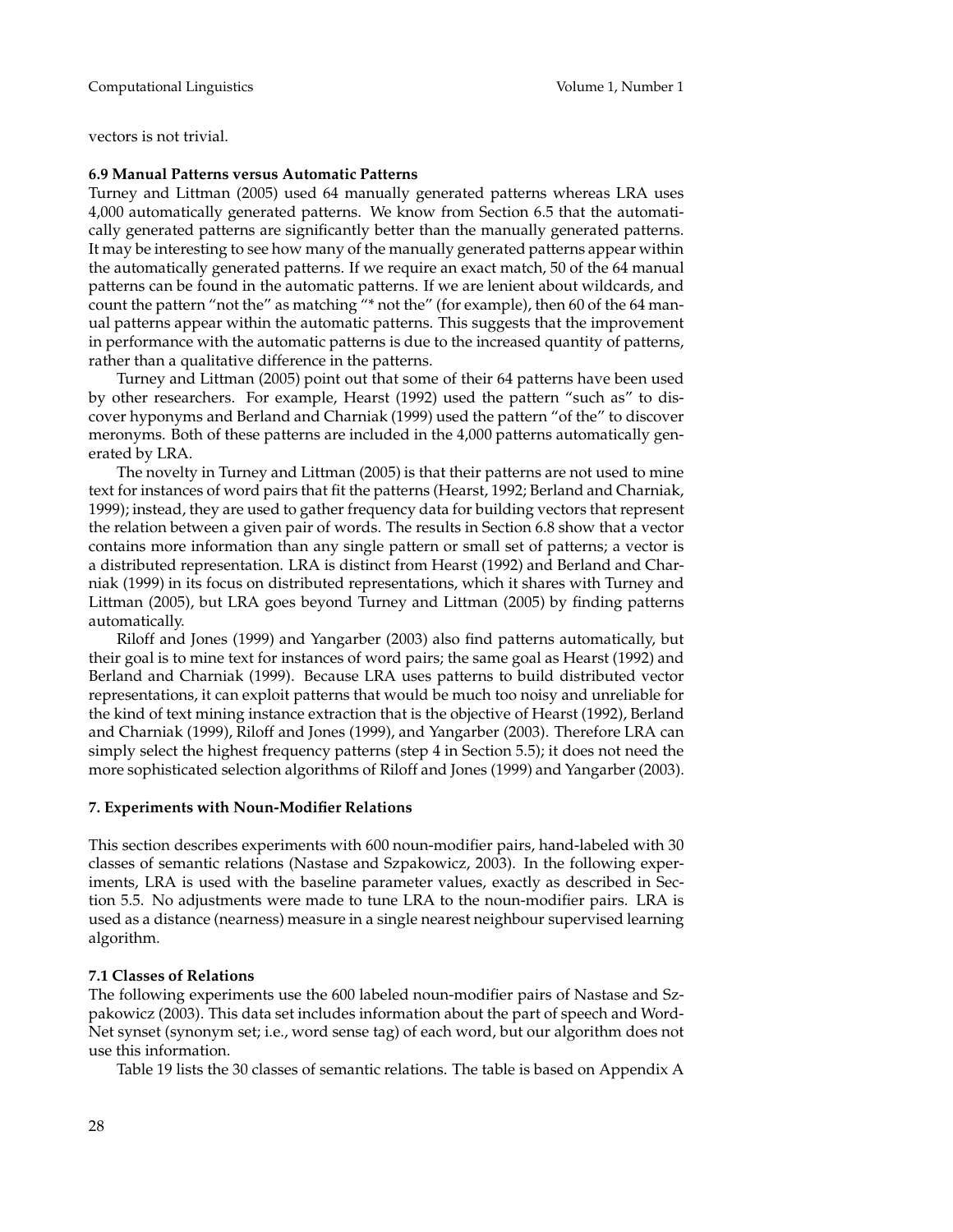of Nastase and Szpakowicz (2003), with some simplifications. The original table listed several semantic relations for which there were no instances in the data set. These were relations that are typically expressed with longer phrases (three or more words), rather than noun-modifier word pairs. For clarity, we decided not to include these relations in Table 19.

In this table,  $H$  represents the head noun and  $M$  represents the modifier. For example, in "flu virus", the head noun  $(H)$  is "virus" and the modifier  $(M)$  is "flu" (\*). In English, the modifier (typically a noun or adjective) usually precedes the head noun. In the description of *purpose, V* represents an arbitrary verb. In "concert hall", the hall is for presenting concerts (V is "present") or holding concerts (V is "hold") (†).

Nastase and Szpakowicz (2003) organized the relations into groups. The five capitalized terms in the "Relation" column of Table 19 are the names of five groups of semantic relations. (The original table had a sixth group, but there are no examples of this group in the data set.) We make use of this grouping in the following experiments.

#### 7.2 Baseline LRA with Single Nearest Neighbour

The following experiments use single nearest neighbour classification with leave-oneout cross-validation. For leave-one-out cross-validation, the testing set consists of a single noun-modifier pair and the training set consists of the 599 remaining noun-modifiers. The data set is split 600 times, so that each noun-modifier gets a turn as the testing word pair. The predicted class of the testing pair is the class of the single nearest neighbour in the training set. As the measure of nearness, we use LRA to calculate the relational similarity between the testing pair and the training pairs. The single nearest neighbour algorithm is a supervised learning algorithm (i.e., it requires a training set of labeled data), but we are using LRA to measure the distance between a pair and its potential neighbours, and LRA is itself determined in an unsupervised fashion (i.e., LRA does not need labeled data).

Each SAT question has five choices, so answering 374 SAT questions required calculating 374  $\times$  5  $\times$  16  $=$  29, 920 cosines. The factor of 16 comes from the alternate pairs, step 11 in LRA. With the noun-modifier pairs, using leave-one-out cross-validation, each test pair has 599 choices, so an exhaustive application of LRA would require calculating  $600 \times 599 \times 16 = 5,750,400$  cosines. To reduce the amount of computation required, we first find the 30 nearest neighbours for each pair, ignoring the alternate pairs  $(600 \times 599 = 359, 400 \text{ cosines})$ , and then apply the full LRA, including the alternates, to just those 30 neighbours ( $600 \times 30 \times 16 = 288,000$  cosines), which requires calculating only  $359,400 + 288,000 = 647,400$  cosines.

There are 600 word pairs in the input set for LRA. In step 2, introducing alternate pairs multiplies the number of pairs by four, resulting in 2,400 pairs. In step 5, for each pair A:B, we add B:A, yielding 4,800 pairs. However, some pairs are dropped because they correspond to zero vectors and a few words do not appear in Lin's thesaurus. The sparse matrix (step 7) has 4,748 rows and 8,000 columns, with a density of 8.4%.

Following Turney and Littman (2005), we evaluate the performance by accuracy and also by the macroaveraged  $F$  measure (Lewis, 1991). Macroaveraging calculates the precision, recall, and  $F$  for each class separately, and then calculates the average across all classes. Microaveraging combines the true positive, false positive, and false negative counts for all of the classes, and then calculates precision, recall, and  $F$  from the combined counts. Macroaveraging gives equal weight to all classes, but microaveraging gives more weight to larger classes. We use macroaveraging (giving equal weight to all classes), because we have no reason to believe that the class sizes in the data set reflect the actual distribution of the classes in a real corpus.

Classification with 30 distinct classes is a hard problem. To make the task easier, we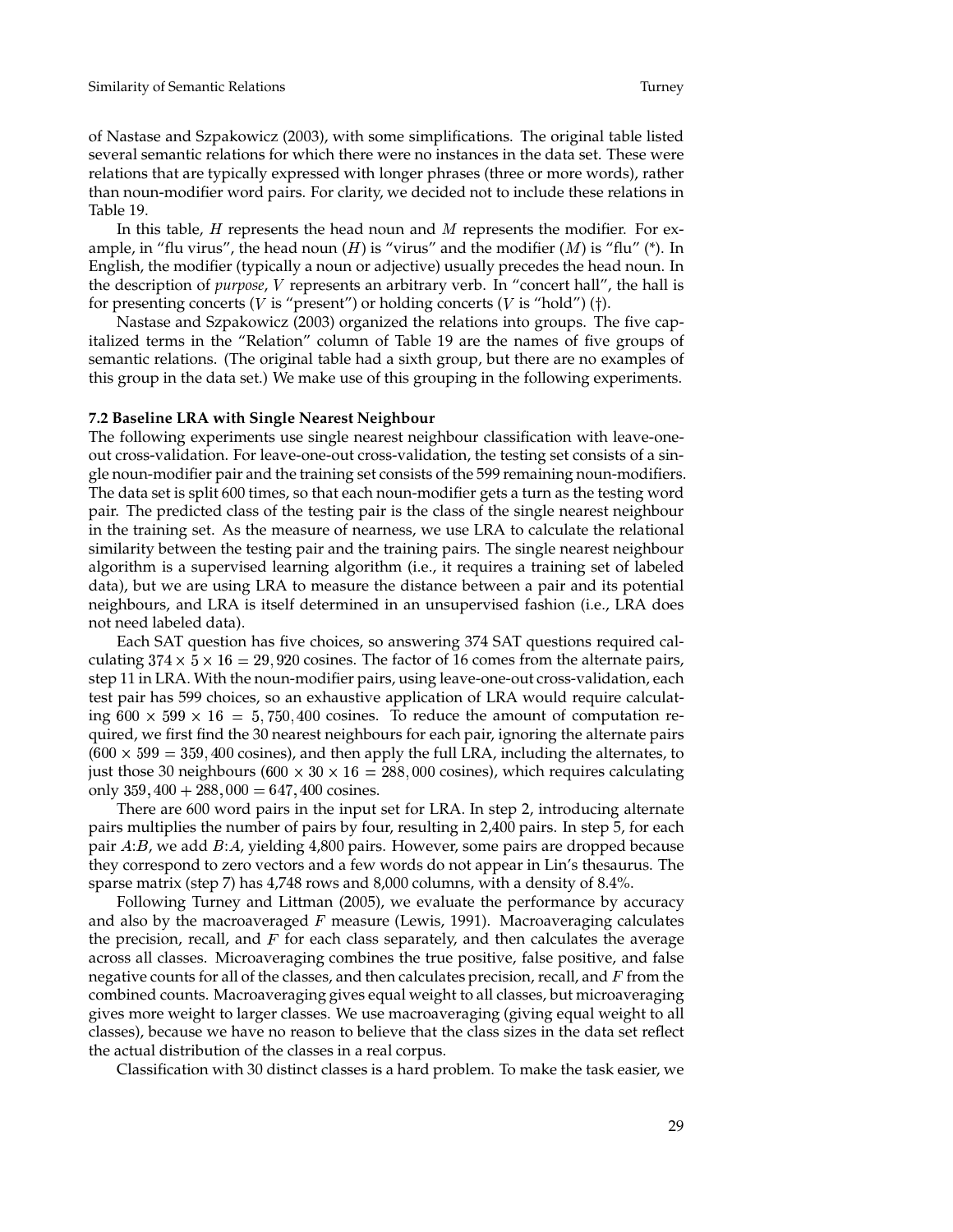# Table 19 Classes of semantic relations, from Nastase and Szpakowicz (2003).

| Relation        | Abbr.                  | Example phrase   | Description                                                          |
|-----------------|------------------------|------------------|----------------------------------------------------------------------|
| CAUSALITY       |                        |                  |                                                                      |
| cause           | $\mathbf{c}\mathbf{s}$ | flu virus $(*)$  | $H$ makes $M$ occur or exist, $H$ is<br>necessary and sufficient     |
| effect          | eff                    | exam anxiety     | $M$ makes $H$ occur or exist, $M$ is<br>necessary and sufficient     |
| purpose         | prp                    | concert hall (†) | $H$ is for $V$ -ing $M$ , $M$ does not<br>necessarily occur or exist |
| detraction      | detr                   | headache pill    | $H$ opposes $M$ , $H$ is not sufficient<br>to prevent $M$            |
| TEMPORALITY     |                        |                  |                                                                      |
| frequency       | freq                   | daily exercise   | $H$ occurs every time $M$ occurs                                     |
| time at         | tat                    | morning exercise | H occurs when M occurs                                               |
| time through    | tthr                   | six-hour meeting | $H$ existed while $M$ existed, $M$ is<br>an interval of time         |
| Spatial         |                        |                  |                                                                      |
| direction       | dir                    | outgoing mail    | $H$ is directed towards $M$ , $M$ is                                 |
|                 |                        |                  | not the final point                                                  |
| location        | loc                    | home town        | H is the location of $M$                                             |
| location at     | lat                    | desert storm     | H is located at $M$                                                  |
| location from   | lfr                    | foreign capital  | $H$ originates at $M$                                                |
| PARTICIPANT     |                        |                  |                                                                      |
| agent           | ag                     | student protest  | $M$ performs $H$ , $M$ is animate or<br>natural phenomenon           |
| beneficiary     | ben                    | student discount | $M$ benefits from $H$                                                |
| instrument      | inst                   | laser printer    | H uses $M$                                                           |
| object          | obj                    | metal separator  | $M$ is acted upon by $H$                                             |
| object property | obj_prop               | sunken ship      | $H$ underwent $M$                                                    |
| part            | part                   | printer tray     | $H$ is part of $M$                                                   |
| possessor       | posr                   | national debt    | $M$ has $H$                                                          |
| property        | prop                   | blue book        | $H$ is $M$                                                           |
| product         | prod                   | plum tree        | $H$ produces $M$                                                     |
| source          | src                    | olive oil        | $M$ is the source of $H$                                             |
| stative         | st                     | sleeping dog     | H is in a state of $M$                                               |
| whole           | whl                    | daisy chain      | $M$ is part of $H$                                                   |
| QUALITY         |                        |                  |                                                                      |
| container       | cntr                   | film music       | $M$ contains $H$                                                     |
| content         | cont                   | apple cake       | $M$ is contained in $H$                                              |
| equative        | eq                     | player coach     | $H$ is also $M$                                                      |
| material        | mat                    | brick house      | H is made of $M$                                                     |
| measure         | meas                   | expensive book   | $M$ is a measure of $H$                                              |
| topic           | top                    | weather report   | $H$ is concerned with $M$                                            |
| type            | type                   | oak tree         | M is a type of $H$                                                   |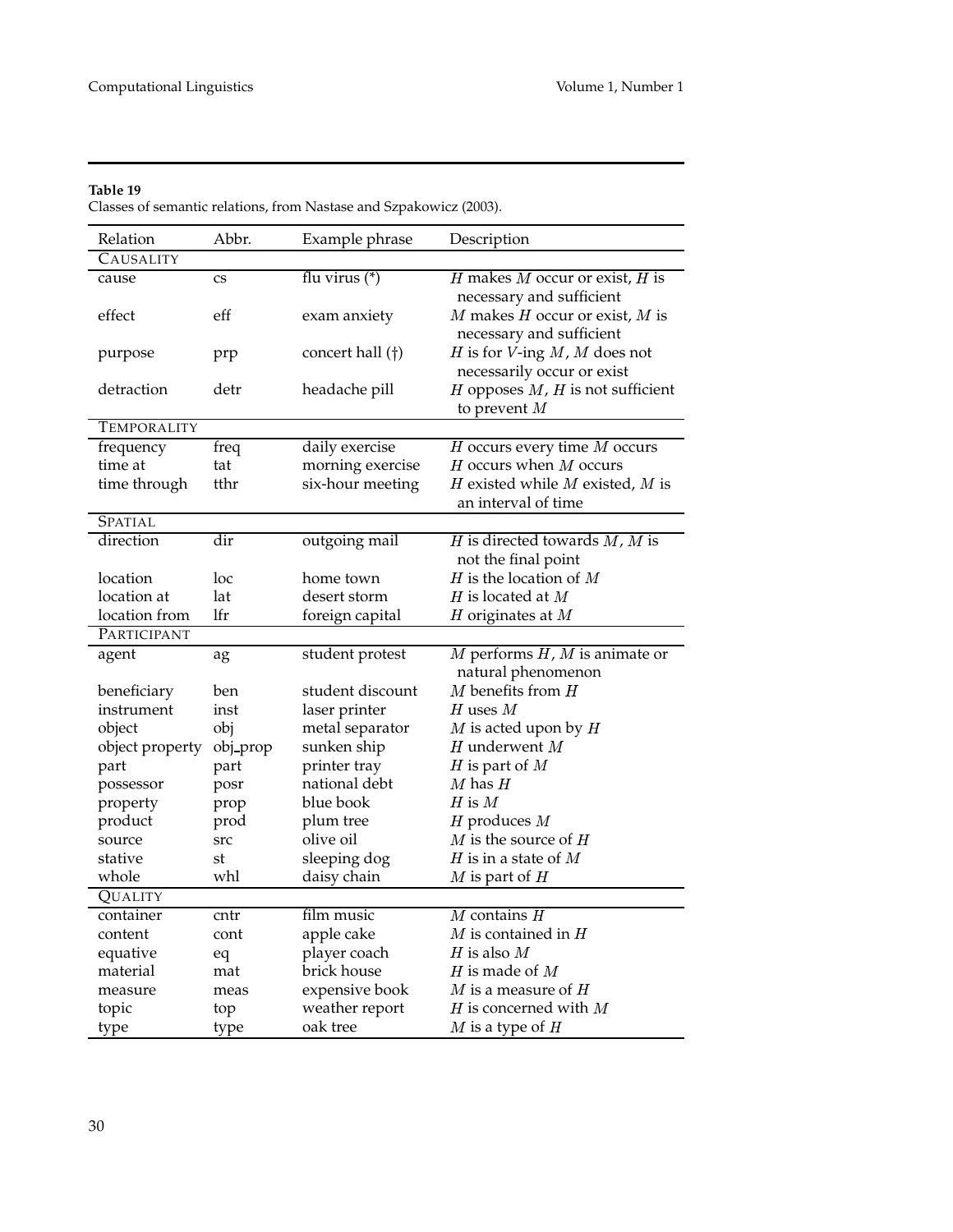|           | VSM-AV | VSM-WMTS | LRA  |
|-----------|--------|----------|------|
| Correct   | 167    | 148      | 239  |
| Incorrect | 433    | 452      | 361  |
| Total     | 600    | 600      | 600  |
| Accuracy  | 27.8   | 24.7     | 39.8 |
| Precision | 27.9   | 24.0     | 41.0 |
| Recall    | 26.8   | 20.9     | 35.9 |
| $\,F$     | 26.5   | 20.3     | 36.6 |
|           |        |          |      |

Comparison of LRA and VSM on the 30 class problem.

#### Table 21

Comparison of LRA and VSM on the 5 class problem.

|           | VSM-AV | VSM-WMTS | LRA  |
|-----------|--------|----------|------|
| Correct   | 274    | 264      | 348  |
| Incorrect | 326    | 336      | 252  |
| Total     | 600    | 600      | 600  |
| Accuracy  | 45.7   | 44.0     | 58.0 |
| Precision | 43.4   | 40.2     | 55.9 |
| Recall    | 43.1   | 41.4     | 53.6 |
| F         | 43.2   | 40.6     | 54.6 |

can collapse the 30 classes to 5 classes, using the grouping that is given in Table 19. For example, agent and beneficiary both collapse to participant. On the 30 class problem, LRA with the single nearest neighbour algorithm achieves an accuracy of 39.8% (239/600) and a macroaveraged  $F$  of 36.6%. Always guessing the majority class would result in an accuracy of  $8.2\%$  ( $49/600$ ). On the 5 class problem, the accuracy is  $58.0\%$  ( $348/600$ ) and the macroaveraged  $F$  is 54.6%. Always guessing the majority class would give an accuracy of  $43.3\%$  ( $260/600$ ). For both the 30 class and 5 class problems, LRA's accuracy is significantly higher than guessing the majority class, with 95% confidence, according to the Fisher Exact Test (Agresti, 1990).

# 7.3 LRA versus VSM

Table 20 shows the performance of LRA and VSM on the 30 class problem. VSM-AV is VSM with the AltaVista corpus and VSM-WMTS is VSM with the WMTS corpus. The results for VSM-AV are taken from Turney and Littman (2005). All three pairwise differences in the three  $F$  measures are statistically significant at the 95% level, according to the Paired T-Test (Feelders and Verkooijen, 1995). The accuracy of LRA is significantly higher than the accuracies of VSM-AV and VSM-WMTS, according to the Fisher Exact Test (Agresti, 1990), but the difference between the two VSM accuracies is not significant.

Table 21 compares the performance of LRA and VSM on the 5 class problem. The accuracy and  $F$  measure of LRA are significantly higher than the accuracies and  $F$  measures of VSM-AV and VSM-WMTS, but the differences between the two VSM accuracies and  $F$  measures are not significant.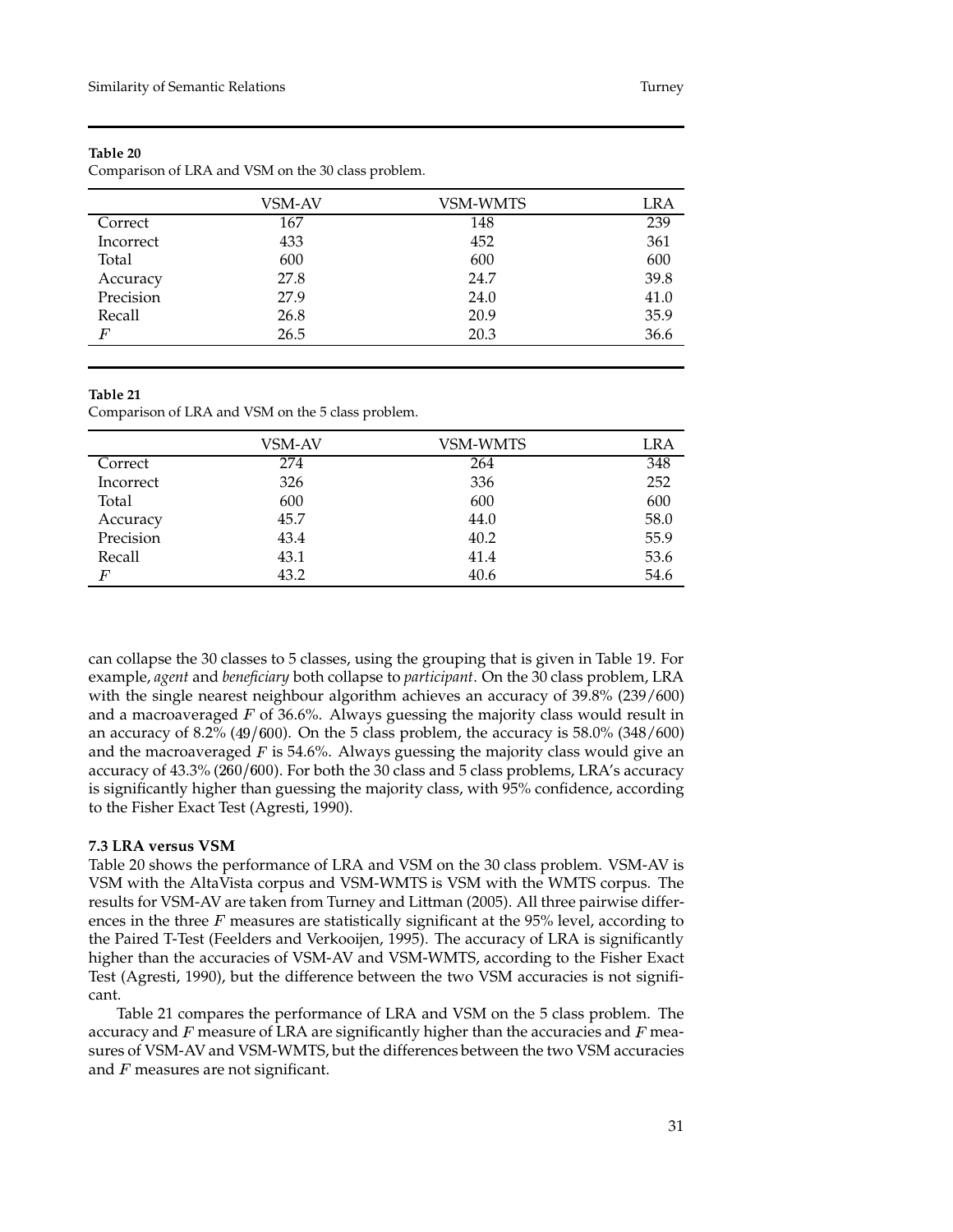# 8. Discussion

The experimental results in Sections 6 and 7 demonstrate that LRA performs significantly better than the VSM, but it is also clear that there is room for improvement. The accuracy might not yet be adequate for practical applications, although past work has shown that it is possible to adjust the tradeoff of precision versus recall (Turney and Littman, 2005). For some of the applications, such as information extraction, LRA might be suitable if it is adjusted for high precision, at the expense of low recall.

Another limitation is speed; it took almost nine days for LRA to answer 374 analogy questions. However, with progress in computer hardware, speed will gradually become less of a concern. Also, the software has not been optimized for speed; there are several places where the efficiency could be increased and many operations are parallelizable. It may also be possible to precompute much of the information for LRA, although this would require substantial changes to the algorithm.

The difference in performance between VSM-AV and VSM-WMTS shows that VSM is sensitive to the size of the corpus. Although LRA is able to surpass VSM-AV when the WMTS corpus is only about one tenth the size of the AV corpus, it seems likely that LRA would perform better with a larger corpus. The WMTS corpus requires one terabyte of hard disk space, but progress in hardware will likely make ten or even one hundred terabytes affordable in the relatively near future.

For noun-modifier classification, more labeled data should yield performance improvements. With 600 noun-modifier pairs and 30 classes, the average class has only 20 examples. We expect that the accuracy would improve substantially with five or ten times more examples. Unfortunately, it is time consuming and expensive to acquire hand-labeled data.

Another issue with noun-modifier classification is the choice of classification scheme for the semantic relations. The 30 classes of Nastase and Szpakowicz (2003) might not be the best scheme. Other researchers have proposed different schemes (Vanderwende, 1994; Barker and Szpakowicz, 1998; Rosario and Hearst, 2001; Rosario, Hearst, and Fillmore, 2002). It seems likely that some schemes are easier for machine learning than others. For some applications, 30 classes may not be necessary; the 5 class scheme may be sufficient.

LRA, like VSM, is a corpus-based approach to measuring relational similarity. Past work suggests that a hybrid approach, combining multiple modules, some corpusbased, some lexicon-based, will surpass any purebred approach (Turney et al., 2003). In future work, it would be natural to combine the corpus-based approach of LRA with the lexicon-based approach of Veale (2004), perhaps using the combination method of Turney et al. (2003).

The Singular Value Decomposition is only one of many methods for handling sparse, noisy data. We have also experimented with Nonnegative Matrix Factorization (NMF) (Lee and Seung, 1999), Probabilistic Latent Semantic Analysis (PLSA) (Hofmann, 1999), Kernel Principal Components Analysis (KPCA) (Scholkopf, Smola, and Muller, 1997), and Iterative Scaling (IS) (Ando, 2000). We had some interesting results with small matrices (around 2,000 rows by 1,000 columns), but none of these methods seemed substantially better than SVD and none of them scaled up to the matrix sizes we are using here (e.g., 17,232 rows and 8,000 columns; see Section 6.1).

In step 4 of LRA, we simply select the top  $\it{num\_patterns}$  most frequent patterns and discard the remaining patterns. Perhaps a more sophisticated selection algorithm would improve the performance of LRA. We have tried a variety of ways of selecting patterns, but it seems that the method of selection has little impact on performance. We hypothesize that the distributed vector representation is not sensitive to the selection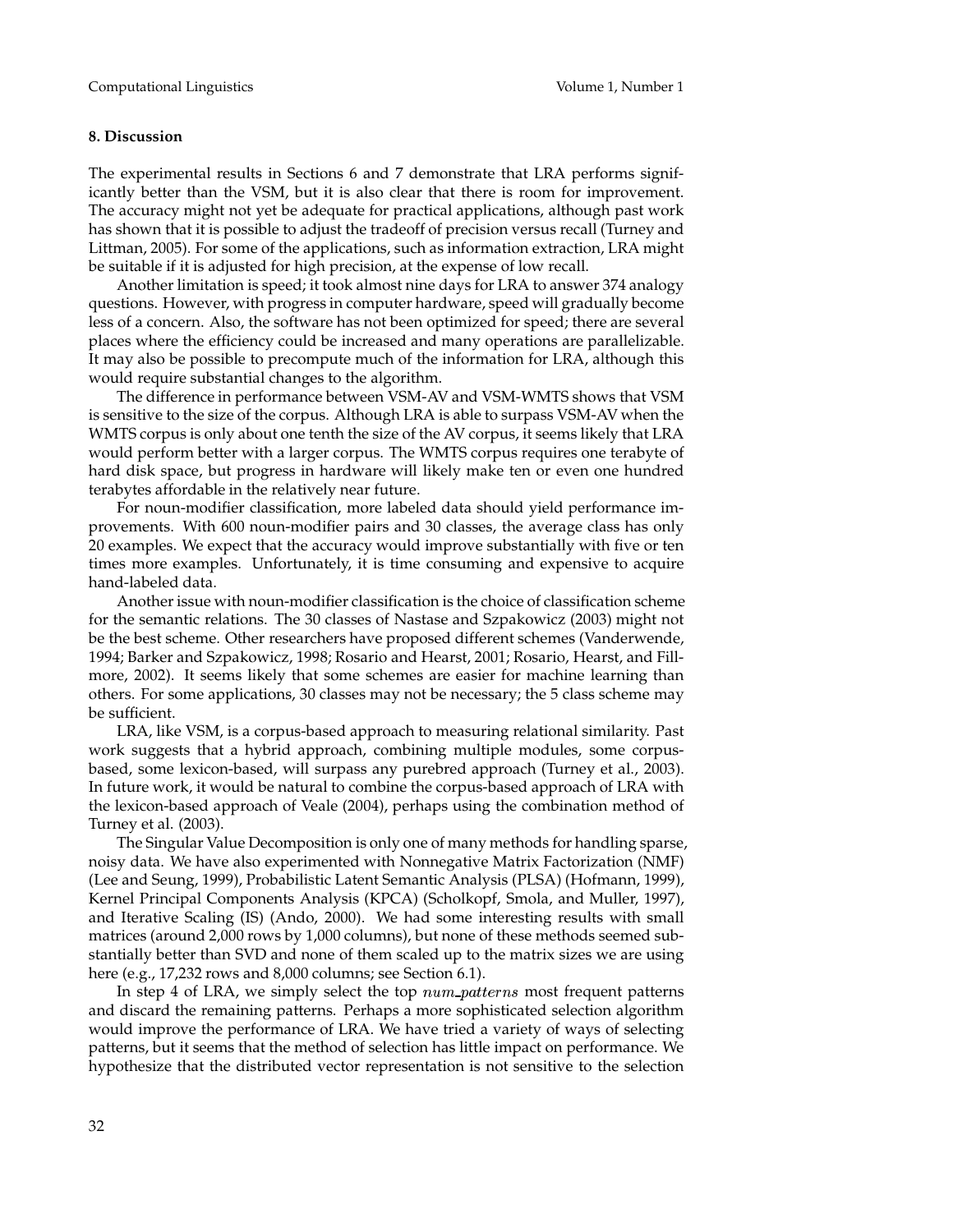method, but it is possible that future work will find a method that yields significant improvement in performance.

# 9. Conclusion

This paper has introduced a new method for calculating relational similarity, Latent Relational Analysis. The experiments demonstrate that LRA performs better than the VSM approach, when evaluated with SAT word analogy questions and with the task of classifying noun-modifier expressions. The VSM approach represents the relation between a pair of words with a vector, in which the elements are based on the frequencies of 64 hand-built patterns in a large corpus. LRA extends this approach in three ways: (1) the patterns are generated dynamically from the corpus, (2) SVD is used to smooth the data, and (3) a thesaurus is used to explore variations of the word pairs. With the WMTS corpus (about  $5\times 10^{10}$  English words), LRA achieves an  $F$  of 56.5%, whereas the  $F$  of VSM is 40.3%.

We have presented several examples of the many potential applications for measures of relational similarity. Just as attributional similarity measures have proven to have many practical uses, we expect that relational similarity measures will soon become widely used. Gentner et al. (2001) argue that relational similarity is essential to understanding novel metaphors (as opposed to conventional metaphors). Many researchers have argued that metaphor is the heart of human thinking (Lakoff and Johnson, 1980; Hofstadter and the Fluid Analogies Research Group, 1995; Gentner et al., 2001; French, 2002). We believe that relational similarity plays a fundamental role in the mind and therefore relational similarity measures could be crucial for artificial intelligence.

In future work, we plan to investigate some potential applications for LRA. It is possible that the error rate of LRA is still too high for practical applications, but the fact that LRA matches average human performance on SAT analogy questions is encouraging.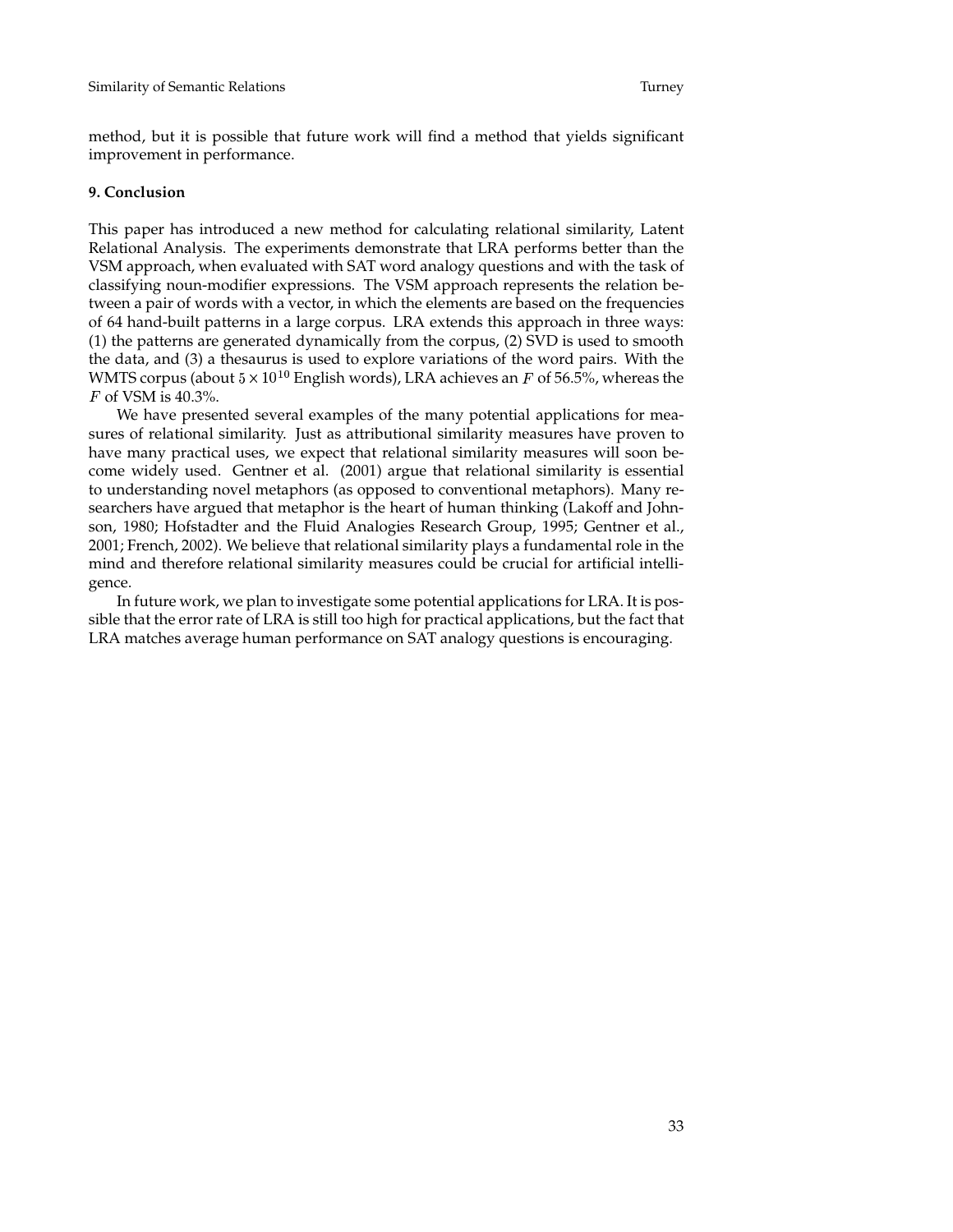#### Acknowledgments

Thanks to Michael Littman for sharing the 374 SAT analogy questions and for inspiring me to tackle them. Thanks to Vivi Nastase and Stan Szpakowicz for sharing their 600 classified nounmodifier phrases. Thanks to Egidio Terra, Charlie Clarke, and the School of Computer Science of the University of Waterloo, for giving us a copy of the Waterloo MultiText System and their Terabyte Corpus. Thanks to Dekang Lin for making his Dependency-Based Word Similarity lexicon available online. Thanks to Doug Rohde for SVDLIBC and Michael Berry for SVDPACK. Thanks to Ted Pedersen for making his Word-Net::Similarity package available. Thanks to Joel Martin for comments on the paper. Thanks to the anonymous reviewers of Computational Linguistics for their very helpful comments and suggestions.

# References

- Agresti, Alan. 1990. Categorical Data Analysis. Wiley.
- Ando, Rie Kubota. 2000. Latent semantic space: Iterative scaling improves precision of inter-document similarity measurement. In Proceedings of the 23rd Annual ACM SIGIR Conference on Research and Development in Information Retrieval (SIGIR-2000), pages 216–223.
- Baeza-Yates, Ricardo A. and Berthier A. Ribeiro-Neto. 1999. Modern Information Retrieval. ACM Press.
- Banerjee, Satanjeev and Ted Pedersen. 2003. Extended gloss overlaps as a measure of semantic relatedness. In Proceedings of the Eighteenth International Joint Conference on Artificial Intelligence (IJCAI-03), pages 805–810, Acapulco, Mexico.
- Barker, Ken and Stan Szpakowicz. 1998. Semi-automatic recognition of noun modifier relationships. In Christian Boitet and Pete Whitelock, editors, Proceedings of the Thirty-Sixth Annual Meeting of the Association for Compu-

tational Linguistics and Seventeenth International Conference on Computational Linguistics (COLING-ACL'98), pages 96–102, San Francisco, California. Morgan Kaufmann Publishers.

- Berland, Matthew and Eugene Charniak. 1999. Finding parts in very large corpora. In Proceedings of the 37th Annual Meeting of the Association for Computational Linguistics (ACL '99), pages 57– 64, New Brunswick, NJ.
- Berry, Michael W. 1992. Large scale singular value computations. International Journal of Supercomputer Applications, 6(1):13–49.
- Budanitsky, Alexander and Graeme Hirst. 2001. Semantic distance in wordnet: An experimental, application-oriented evaluation of five measures. In Proceedings of the Workshop on WordNet and Other Lexical Resources, Second Meeting of the North American Chapter of the Association for Computational Linguistics (NAACL-2001), pages 29–24, Pittsburgh, PA.
- Chiarello, Christine, Curt Burgess, Lorie Richards, and Alma Pollock. 1990. Semantic and associative priming in the cerebral hemispheres: Some words do, some words don't ... sometimes, some places. Brain and Language, 38:75–104.
- Claman, Cathy. 2000. 10 Real SATs. College Entrance Examination Board.
- Clarke, Charles L.A., Gordon V. Cormack, and Christopher R. Palmer. 1998. An overview of multitext. ACM SIGIR Forum, 32(2):14–15.
- Daganzo, Carlos F. 1994. The cell transmission model: A dynamic representation of highway traffic consistent with the hydrodynamic theory. Transportation Research Part B: Methodological, 28(4):269–287.
- Deerwester, Scott C., Susan T. Dumais, Thomas K. Landauer, George W. Furnas, and Richard A. Harshman. 1990.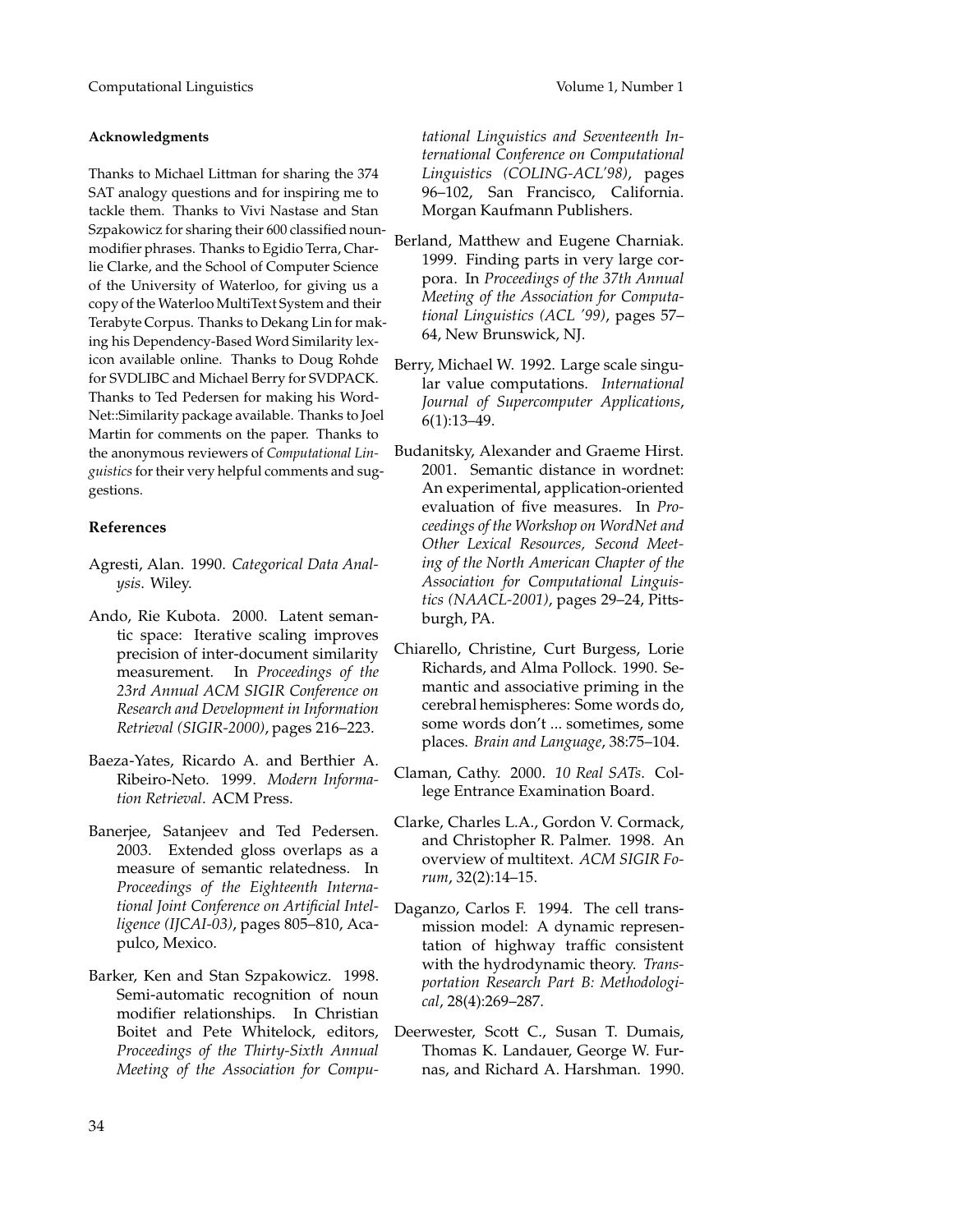Indexing by latent semantic analysis. Journal of the American Society for Information Science (JASIS), 41(6):391–407.

- Dolan, William B. 1995. Metaphor as an emergent property of machinereadable dictionaries. In Proceedings of the AAAI 1995 Spring Symposium Series: Representation and Acquisition of Lexical Knowledge: Polysemy, Ambiguity and Generativity, pages 27–32.
- Dumais, Susan T. 1990. Enhancing performance in latent semantic indexing (LSI) retrieval. Technical Report TM-ARH-017527, Bellcore, Morristown, NJ.
- Dumais, Susan T. 1993. Latent semantic indexing (LSI) and TREC-2. In D.K. Harman, editor, Proceedings of the Second Text REtrieval Conference (TREC-2), pages 105–115. National Institute of Standards and Technology.
- Falkenhainer, Brian. 1990. Analogical interpretation in context. In Proceedings of the Twelfth Annual Conference of the Cognitive Science Society, pages 69–76. Lawrence Erlbaum Associates.
- Falkenhainer, Brian, Kenneth D. Forbus, and Dedre Gentner. 1989. The structure-mapping engine: Algorithm and examples. Artificial Intelligence, 41(1):1–63.
- Federici, Stefano, Simonetta Montemagni, and Vito Pirrelli. 1997. Inferring semantic similarity from distributional evidence: An analogy-based approach to word sense disambiguation. In Proceedings of the ACL/EACL Workshop on Automatic Information Extraction and Building of Lexical Semantic Resources for NLP Applications, pages 90– 97, Madrid, Spain.
- Feelders, Ad and William Verkooijen. 1995. Which method learns the most from data? Methodological issues in the analysis of comparative studies. In Fifth International Workshop on Artificial

Intelligence and Statistics, pages 219– 225, Ft. Lauderdale, Florida.

- Fellbaum, Christiane, editor. 1998. Word-Net: An Electronic Lexical Database. MIT Press.
- French, Robert M. 2002. The computational modeling of analogy-making. Trends in Cognitive Sciences, 6(5):200– 205.
- Gentner, Dedre. 1983. Structure-mapping: A theoretical framework for analogy. Cognitive Science, 7(2):155–170.
- Gentner, Dedre, Brian Bowdle, Phillip Wolff, and Consuelo Boronat. 2001. Metaphor is like analogy. In Dedre Gentner, Keith J. Holyoak, and Boicho N. Kokinov, editors, The Analogical Mind: Perspectives from Cognitive Science, pages 199–253, Cambridge, MA. MIT Press.
- Gildea, Daniel and Daniel Jurafsky. 2002. Automatic labeling of semantic roles. Computational Linguistics, 28(3):245– 288.
- Girju, Roxana, Adriana Badulescu, and Dan I. Moldovan. 2003. Learning semantic constraints for the automatic discovery of part-whole relations. In Proceedings of the Human Language Technology Conference of the North American Chapter of the Association for Computational Linguistics (HLT-NAACL 2003), pages 80–87.
- Goldenberg, David. 2005. The emperor's new clothes: Undressing the new and unimproved sat. Gelf Magazine, March. http://www.gelfmagazine.com/mt/archives/the emperors new clothes.html.
- Golub, Gene H. and Charles F. Van Loan. 1996. Matrix Computations. Johns Hopkins University Press, Baltimore, MD, third edition.
- Harman, Donna. 1986. An experimental study of factors important in document ranking. In Proceedings of the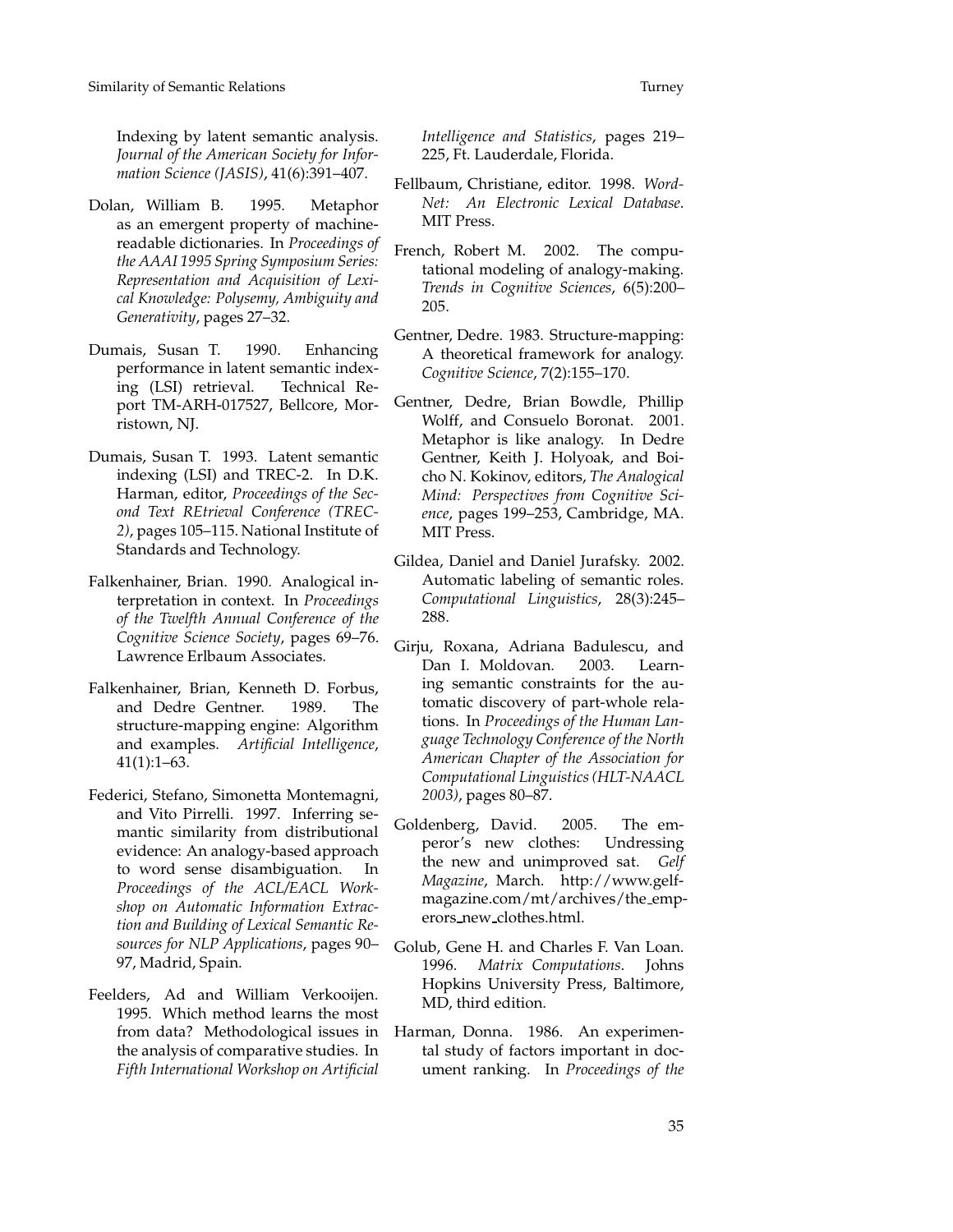Ninth Annual International ACM SI-GIR Conference on Research and Development in Information Retrieval (SI-GIR'86), pages 186–193, Pisa, Italy.

- Hearst, Marti A. 1992. Automatic acquisition of hyponyms from large text corpora. In Proceedings of the Fourteenth International Conference on Computational Linguistics, pages 539–545, Nantes, France.
- Hirst, Graeme and David St-Onge. 1998. Lexical chains as representations of context for the detection and correction of malapropisms. In Christiane Fellbaum, editor, WordNet: An Electronic Lexical Database, pages 305–332. MIT Press.
- Hofmann, Thomas. 1999. Probabilistic Latent Semantic Indexing. In Proceedings of the 22nd Annual ACM Conference on Research and Development in Information Retrieval (SIGIR '99), pages 50–57, Berkeley, California, August.
- Hofstadter, Douglas and the Fluid Analogies Research Group. 1995. Fluid Concepts and Creative Analogies: Computer Models of the Fundamental Mechanisms of Thought. Basic Books, New York, NY.
- Jarmasz, Mario and Stan Szpakowicz. 2003. Roget's thesaurus and semantic similarity. In Proceedings of the International Conference on Recent Advances in Natural Language Processing (RANLP-03), pages 212–219, Borovets, Bulgaria.
- Jiang, Jay J. and David W. Conrath. 1997. Semantic similarity based on corpus statistics and lexical taxonomy. In Proceedings of the International Conference on Research in Computational Linguistics (ROCLING X), pages 19–33, Tapei, Taiwan.
- Kurtz, Stanley. 2002. Testing debate. National Review Magazine, August. http://www.nationalreview.com/kurtz/kurtz082102.asp.
- Lakoff, George and Mark Johnson. 1980. Metaphors We Live By. University of Chicago Press, Chicago, IL.
- Landauer, Thomas K. and Susan T. Dumais. 1997. A solution to Plato's problem: The latent semantic analysis theory of the acquisition, induction, and representation of knowledge. Psychological Review, 104(2):211–240.
- Lapata, Mirella and Frank Keller. 2004. The web as a baseline: Evaluating the performance of unsupervised webbased models for a range of NLP tasks. In Proceedings of the Human Language Technology Conference of the North American Chapter of the Association for Computational Linguistics (HLT-NAACL 2004), pages 121–128.
- Lauer, Mark. 1995. Designing Statistical Language Learners: Experiments on Compound Nouns. Ph.D. thesis, Macquarie University.
- Leacock, Claudia and Martin Chodorow. 1998. Combining local context and WordNet similarity for word sense identification. In Christiane Fellbaum, editor, WordNet: An Electronic Lexical Database, pages 265–283. MIT Press.
- Lee, Daniel D. and H. Sebastian Seung. 1999. Learning the parts of objects by nonnegative matrix factorization. Nature, 401:788–791.
- Lesk, Michael E. 1969. Word-word associations in document retrieval systems. American Documentation, 20(1):27–38.
- Lesk, Michael E. 1986. Automatic sense disambiguation using machine readable dictionaries: How to tell a pine cone from a ice cream cone. In Proceedings of ACM SIGDOC '86, pages 24–26.
- Lewis, David D. 1991. Evaluating text categorization. In Proceedings of the Speech and Natural Language Workshop, pages 312–318, Asilomar, CA. Morgan Kaufmann.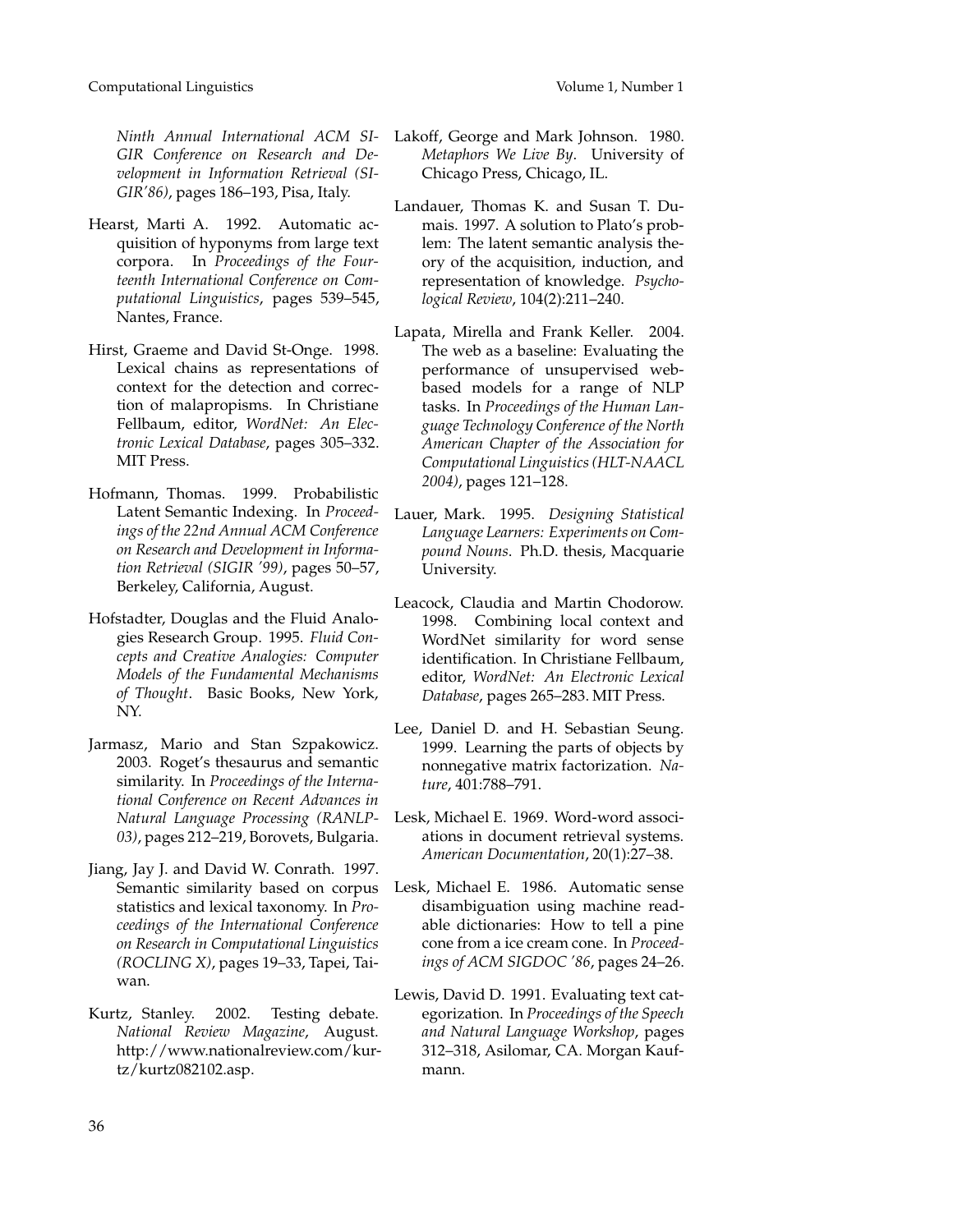- Lin, Dekang. 1998a. Automatic retrieval and clustering of similar words. In Proceedings of the 36th Annual Meeting of the Association for Computational Linguistics and the 17th International Conference on Computational Linguistics (COLING-ACL '98), pages 768–774, Montreal, Canada.
- Lin, Dekang. 1998b. An informationtheoretic definition of similarity. In Proceedings of the 15th International Conference on Machine Learning (ICML '98), pages 296–304. Morgan Kaufmann, San Francisco, CA.
- Marx, Zvika, Ido Dagan, Joachim Buhmann, and Eli Shamir. 2002. Coupled clustering: A method for detecting structural correspondence. Journal of Machine Learning Research, 3:747– 780.
- Medin, Douglas L., Robert L. Goldstone, and Dedre Gentner. 1990. Similarity involving attributes and relations: Judgments of similarity and difference are not inverses. Psychological Science, 1(1):64–69.
- Moldovan, Dan, Adriana Badulescu, Marta Tatu, Daniel Antohe, and Roxana Girju. 2004. Models for the semantic classification of noun phrases. In Proceedings of the Computational Lexical Semantics Workshop at HLT-NAACL 2004, pages 60–67, Boston, MA.
- Morris, Jane and Graeme Hirst. 1991. Lexical cohesion computed by thesaural relations as an indicator of the structure of text. Computational Linguistics, 17(1):21–48.
- Nastase, Vivi and Stan Szpakowicz. 2003. Exploring noun-modifier semantic relations. In Fifth International Workshop on Computational Semantics (IWCS-5), pages 285–301, Tilburg, The Netherlands.
- Pantel, Patrick and Dekang Lin. 2002. Discovering word senses from text. In

Proceedings of ACM SIGKDD Conference on Knowledge Discovery and Data Mining, pages 613–619.

- Rada, Roy, Hafedh Mili, Ellen Bicknell, and Maria Blettner. 1989. Development and application of a metric on semantic nets. IEEE Transactions on Systems, Man, and Cybernetics, 19(1):17–30.
- Rehder, Bob, M.E. Schreiner, Michael B.W. Wolfe, Darrell Laham, Thomas K. Landauer, and Walter Kintsch. 1998. Using latent semantic analysis to assess knowledge: Some technical considerations. Discourse Processes, 25:337–354.
- Reitman, Walter R. 1965. Cognition and Thought: An Information Processing Approach. John Wiley and Sons, New York, NY.
- Resnik, Philip. 1995. Using information content to evaluate semantic similarity in a taxonomy. In Proceedings of the 14th International Joint Conference on Artificial Intelligence (IJCAI-95), pages 448–453, San Mateo, CA. Morgan Kaufmann.
- Riloff, Ellen and Rosie Jones. 1999. Learning dictionaries for information extraction by multi-level bootstrapping. In Proceedings of the Sixteenth National Conference on Artificial Intelligence (AAAI-99), pages 474–479.
- Rosario, Barbara and Marti Hearst. 2001. Classifying the semantic relations in noun-compounds via a domain-specific lexical hierarchy. In Proceedings of the 2001 Conference on Empirical Methods in Natural Language Processing (EMNLP-01), pages 82–90.
- Rosario, Barbara, Marti Hearst, and Charles Fillmore. 2002. The descent of hierarchy, and selection in relational semantics. In Proceedings of the 40th Annual Meeting of the Association for Computational Linguistics (ACL '02), pages 417–424, Philadelphia, PA.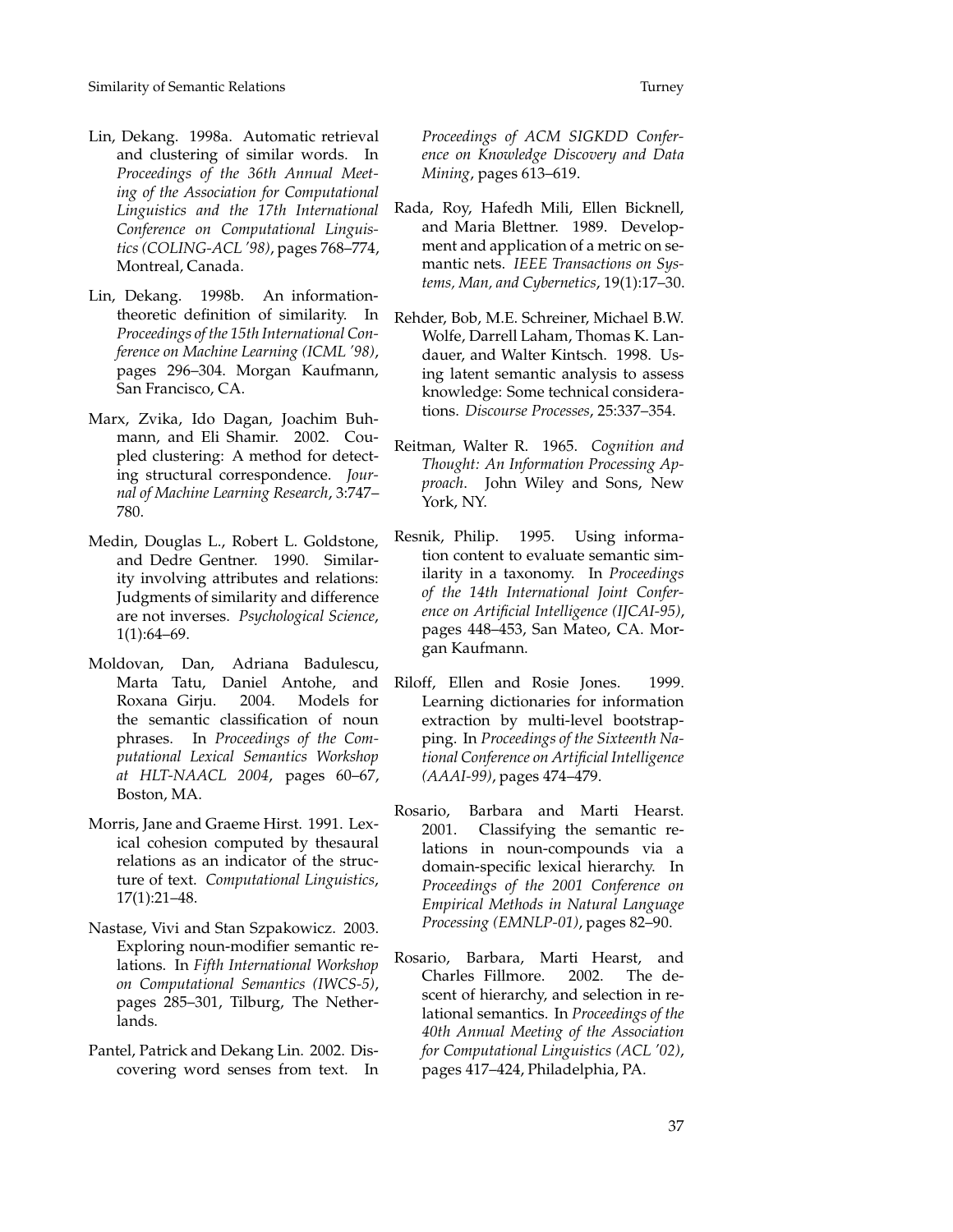- Ruge, Gerda. 1992. Experiments on linguistically-based term associations. Information Processing and Management, 28(3):317–332.
- Salton, Gerard. 1989. Automatic Text Processing: The Transformation, Analysis, and Retrieval of Information by Computer. Addison-Wesley, Reading, MA.
- Salton, Gerard and Chris Buckley. 1988. Term-weighting approaches in automatic text retrieval. Information Processing and Management, 24(5):513–523.
- Salton, Gerard and Michael J. McGill. 1983. Introduction to Modern Information Retrieval. McGraw-Hill, New York, NY.
- Scholkopf, Bernhard, Alexander J. Smola, and Klaus-Robert Muller. 1997. Kernel principal component analysis. In Proceedings of the International Conference on Artificial Neural Networks (ICANN-1997), pages 583–588, Berlin.
- Terra, Egidio and Charles L.A. Clarke. 2003. Frequency estimates for statistical word similarity measures. In Proceedings of the Human Language Technology and North American Chapter of Association of Computational Linguistics Conference 2003 (HLT/NAACL 2003), pages 244–251.
- Turney, Peter D. 2001. Mining the Web for synonyms: PMI-IR versus LSA on TOEFL. In Proceedings of the Twelfth European Conference on Machine Learning, pages 491–502, Berlin. Springer.
- Turney, Peter D. 2002. Thumbs up or thumbs down? Semantic orientation applied to unsupervised classification of reviews. In Proceedings of the 40th Annual Meeting of the Association for Computational Linguistics (ACL'02), pages 417–424.
- Turney, Peter D. 2005. Measuring semantic similarity by latent relational analysis. In Proceedings of the Nineteenth

International Joint Conference on Artificial Intelligence (IJCAI-05), pages 1136– 1141, Edinburgh, Scotland.

- Turney, Peter D. and Michael L. Littman. 2005. Corpus-based learning of analogies and semantic relations. Machine Learning, 60(1–3):251–278.
- Turney, Peter D., Michael L. Littman, Jeffrey Bigham, and Victor Shnayder. 2003. Combining independent modules to solve multiple-choice synonym and analogy problems. In Proceedings of the International Conference on Recent Advances in Natural Language Processing (RANLP-03), pages 482–489, Borovets, Bulgaria.
- Vanderwende, Lucy. 1994. Algorithm for automatic interpretation of noun sequences. In Proceedings of the Fifteenth International Conference on Computational Linguistics, pages 782–788, Kyoto, Japan.
- Veale, Tony. 2003. The analogical thesaurus. In Proceedings of the 15th Innovative Applications of Artificial Intelligence Conference (IAAI 2003), pages 137–142, Acapulco, Mexico.
- Veale, Tony. 2004. WordNet sits the SAT: A knowledge-based approach to lexical analogy. In Proceedings of the 16th European Conference on Artificial Intelligence (ECAI 2004), pages 606–612, Valencia, Spain.
- Yangarber, Roman. 2003. Countertraining in discovery of semantic patterns. In Proceedings of the 41st Annual Meeting of the Association for Computational Linguistics (ACL-2003), pages 343–350, Sapporo, Japan.
- Yarowsky, David. 1993. One sense per collocation. In Proceedings of the ARPA Human Language Technology Workshop, pages 266–271, Princeton, NJ.
- Zelenko, Dmitry, Chinatsu Aone, and Anthony Richardella. 2003. Kernel methods for relation extraction. Journal